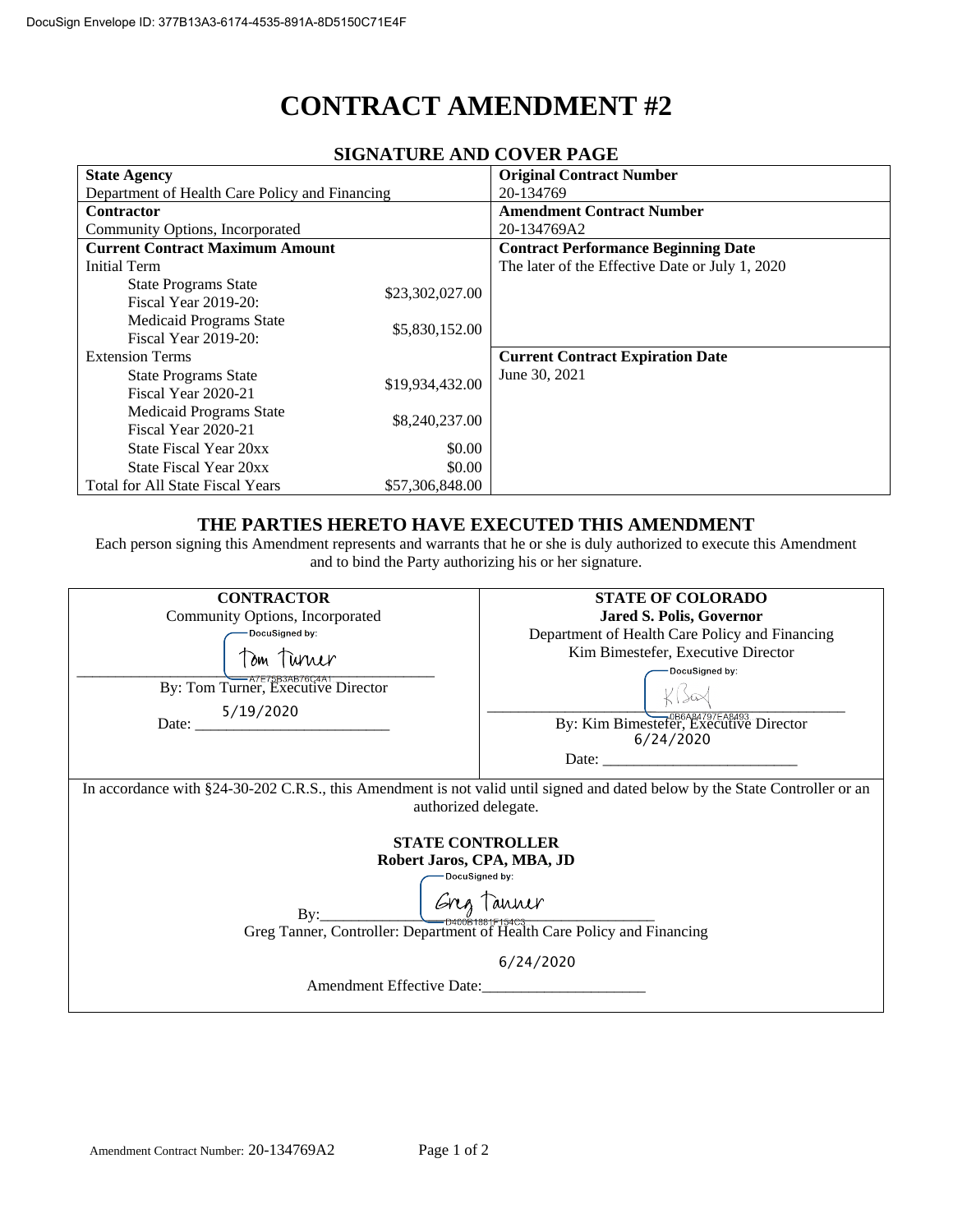### **1. PARTIES**

This Amendment (the "Amendment") to the Original Contract shown on the Signature and Cover Page for this Amendment (the "Contract") is entered into by and between the Contractor and the State.

## **2. TERMINOLOGY**

Except as specifically modified by this Amendment, all terms used in this Amendment that are defined in the Contract shall be construed and interpreted in accordance with the Contract.

#### **3. AMENDMENT EFFECTIVE DATE AND TERM**

A. Amendment Effective Date

This Amendment shall not be valid or enforceable until the Amendment Effective Date shown on the Signature and Cover Page for this Amendment. The State shall not be bound by any provision of this Amendment before that Amendment Effective Date, and shall have no obligation to pay Contractor for any Work performed or expense incurred under this Amendment either before or after of the Amendment term shown in **§3.B** of this Amendment.

B. Amendment Term

The Parties' respective performances under this Amendment and the changes to the Contract contained herein shall commence on the Amendment Effective Date shown on the Signature and Cover Page for this Amendment and shall terminate on the termination of the Contract.

#### **4. PURPOSE**

The purpose of this Contract is to provide administrative activities for specific Home and Community Based Services waivers and operating three State General Funded programs. The purpose of this Amendment is to renew the Contract for SFY 2020-21, expand Fee for Service and deliverable reimbursement compensation, to clarify contractual requirements, and the removal of Exhibit E, Information Technology Provisions.

## **5. MODIFICATIONS**

The Contract and all prior amendments thereto, if any, are modified as follows:

A. Exhibit A, Statement of Work, is hereby deleted in its entirety and replaced with Exhibit A-1, Statement of Work, attached hereto and incorporated by reference into the Contract. All references within this Contract to Exhibit A shall now be deemed to reference Exhibit A-1.

#### **6. LIMITS OF EFFECT AND ORDER OF PRECEDENCE**

This Amendment is incorporated by reference into the Contract, and the Contract and all prior amendments or other modifications to the Contract, if any, remain in full force and effect except as specifically modified in this Amendment. Except for the Special Provisions contained in the Contract, in the event of any conflict, inconsistency, variance, or contradiction between the provisions of this Amendment and any of the provisions of the Contract or any prior modification to the Contract, the provisions of this Amendment shall in all respects supersede, govern, and control. The provisions of this Amendment shall only supersede, govern, and control over the Special Provisions contained in the Contract to the extent that this Amendment specifically modifies those Special Provisions.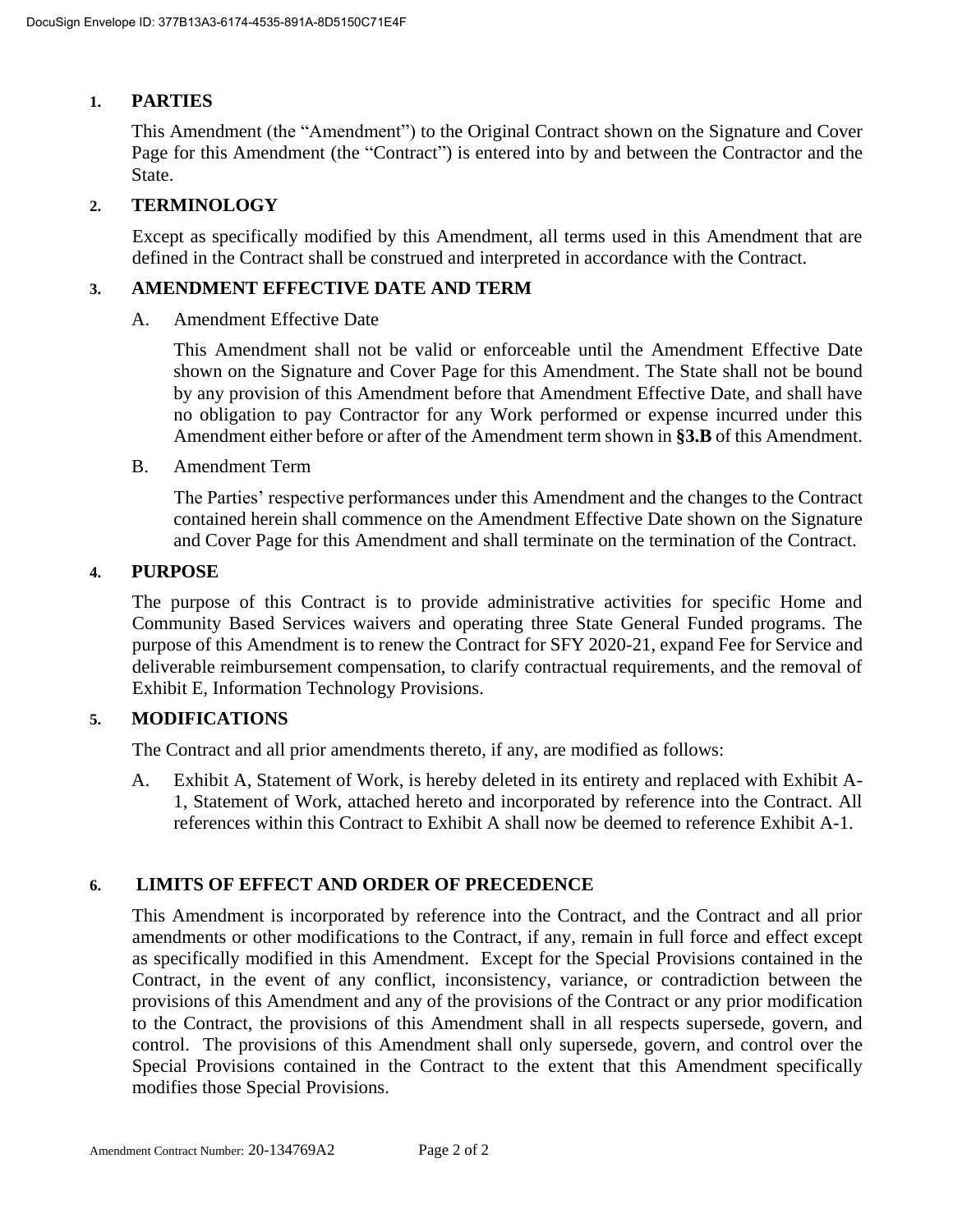# **EXHIBIT A-1, STATEMENT OF WORK**

# **1. TERMINOLOGY**

- 1.1. In addition to the terms defined in §3 of this Contract, acronyms and abbreviations are defined at their first occurrence in this Exhibit A-2, Statement of Work. the following list of terms shall be construed and interpreted as follows:
- 1.1.1. Acronyms, abbreviations and other terminology are defined at their first occurrence in this Contract. The following list is provided to assist the reader in understanding acronyms, abbreviations and terminology used throughout this document.
- 1.1.1.1. Appeal The process a case manager participates in when a Client or Member appeals an adverse action made by the case manager.
- 1.1.1.2. Business Day Any day in which the Department is open and conducting business, but shall not include weekend days or any day on which the Department observes one of the following holidays:
- 1.1.1.2.1. New Year's Day.
- 1.1.1.2.2. Martin Luther King, Jr. Day.
- 1.1.1.2.3. Washington-Lincoln Day (also referred to as President's Day).
- 1.1.1.2.4. Memorial Day.
- 1.1.1.2.5. Independence Day.
- 1.1.1.2.6. Labor Day.
- 1.1.1.2.7. Columbus Day.
- 1.1.1.2.8. Veterans' Day.
- 1.1.1.2.9. Thanksgiving Day.
- 1.1.1.2.10. Christmas Day.
- 1.1.1.3. Business Interruption Any event that disrupts the Contractor's ability to complete the Work for a period of time, and may include, but is not limited to a Disaster, Pandemic, power outage, strike, loss of necessary personnel or computer virus.
- 1.1.1.4. Case Management The assessment of an individual receiving long-term services and supports' needs, the development and implementation of a support plan for such individual, referral and related activities, the coordination and monitoring of long-term service delivery, the evaluation of service effectiveness, and the periodic reassessment of such individual's needs. Case Management under this Contract is for the State General Funded programs only and is funded with State General Funds.
- 1.1.1.5. Case Management Agency (CMA) A public or private not-for-profit or for-profit agency that meets all applicable state and federal requirements and is certified by the Department to provide Case Management services for specific Home and Community Based Services waivers pursuant to section 25.5-10-209.5, C.R.S. and pursuant to a provider participation agreement with the state department.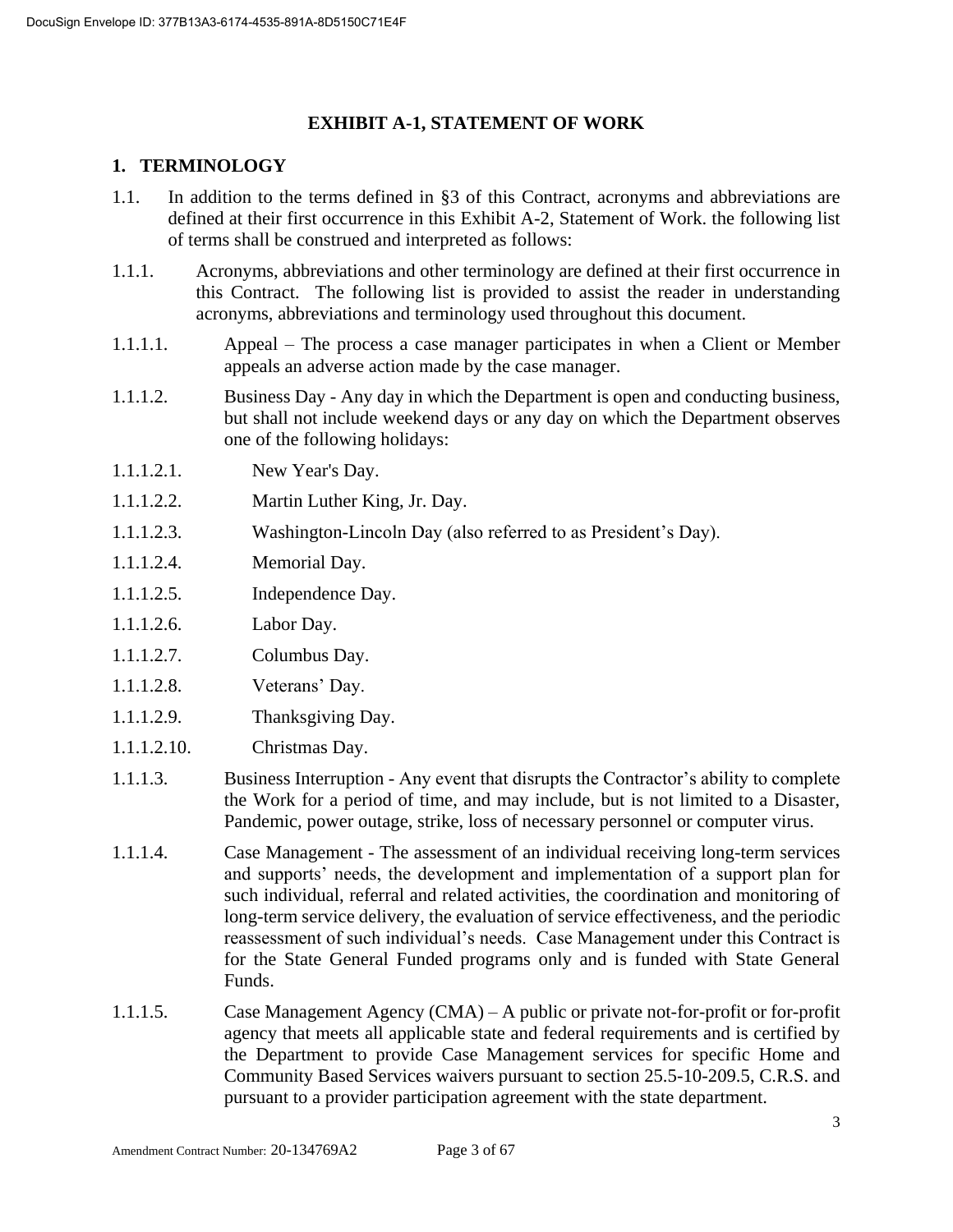- 1.1.1.6. Case Manager A person who provides case management services and meets all regulatory requirements for case manager.
- 1.1.1.7. Children's Extensive Support Waiver (HCBS-CES) The Home and Community-Based Services Children's Extensive Support waiver supports children with an intellectual and developmental disability or developmental delay and their families by providing services and supports that will help children remain in their community and avoid institutional placement.
- 1.1.1.8. Children's Habilitation Residential Program Waiver (HCBS-CHRP) The Home and Community Based Services Children's Habilitation Residential Program Waiver provides residential services and supports for children and youth, age birth through 20 years, with an intellectual and developmental disability or developmental delay and very high needs. Their needs for support put them at risk for institutional care. Waiver services help children and youth learn and maintain skills needed to live in their communities.
- 1.1.1.9. Client Any individual eligible for the Colorado Medicaid program or State Programs identified in this Contract, as Determined by the Department.
- 1.1.1.10. Closeout Period The period beginning on the earlier of ninety (90) calendar days prior to the end of the last renewal year of the Contract or notice by the Department of non-renewal and ending on the day that the Department has accepted the final deliverable for the Closeout Period and has determined that the final transition is complete.
- 1.1.1.11. Centers for Medicare and Medicaid Services (CMS) The Federal Centers for Medicare and Medicaid Services.
- 1.1.1.12. Colorado Open Records Act (CORA) The Colorado Open Records Act, C.R.S. §24-72-200.1 *et. Seq.*
- 1.1.1.13. Colorado Revised Statutes (C.R.S.) The legal code of Colorado; the legal codified general and permanent statutes of the Colorado General Assembly.
- 1.1.1.14. Community Centered Board (CCB) A private corporation, for-profit or not-for profit, that is designated pursuant to section 25.5-10-209.
- 1.1.1.15. Complaints and Grievances Any complaint received by the Contractor as it relates to the services provided through this Contract to include, but not limited to, general business functions, administration, transparency, State SLS and OBRA-SS program requirements, State SLS and OBRA-SS program subcontractors, administrative case management functions. Complaints received outside of the scope of this Contract shall not be included.
- 1.1.1.16. Contract The Contract, including all attached Exhibits, all documents incorporated by reference, all referenced statues, rules, and cited authorities, and any future modifications thereto, that are entered into as a result of this Contract.
- 1.1.1.17. Contractor The individual, entity or subrecipient selected to complete the Work contained in the Contract. Contractor and subrecipient will be used interchangeably throughout this contract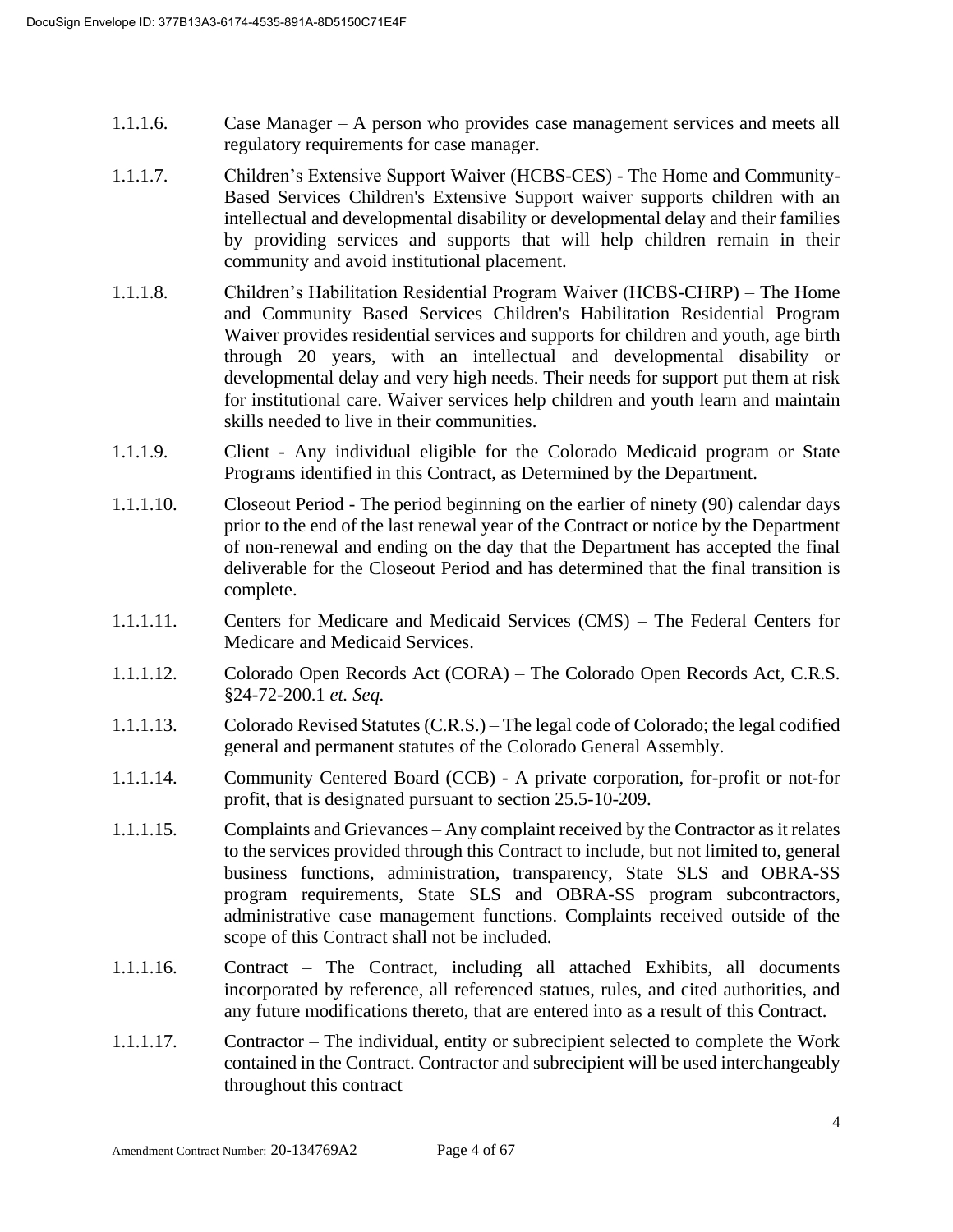- 1.1.1.18. Corrective Action Plan A written plan, which includes the specific actions the agency shall take to correct non-compliance with regulations and contractual obligations, which stipulates the date by which each action shall be completed.
- 1.1.1.19. Critical Incident Report (CIR) Mistreatment, Abuse, Neglect or Exploitation (MANE) - A Critical Incident Report entered into the Department prescribed system with a category of Mistreatment, Abuse, Neglect, or Exploitation.
- 1.1.1.20. Critical Incident Report (CIR) Non-MANE A Critical Incident Report entered into the Department prescribed system with a category of criminal activity, damage to consumer's property/theft, death, injury/illness, medication management issues, missing persons, other high-risk issues, and unsafe housing/displacement
- 1.1.1.21. Data State Confidential Information and other State information resources transferred to the Contractor for the purpose of completing a task or project assigned in the Statement of Work.
- 1.1.1.22. Deliverable Any tangible or intangible object produced by Contractor as a result of the work that is intended to be delivered to the Department, regardless of whether the object is specifically described or called out as a "Deliverable" or not.
- 1.1.1.23. Department The Colorado Department of Health Care Policy and Financing, a Department of the government of the State of Colorado.
- 1.1.1.24. Developmental Delay Determination A child meets one or more of the following: A child who is less than five (5) years of age at risk of having a developmental disability because of the presence of one or more conditions identified in 10 C.C.R 2505-10 Section 8.600.4.
- 1.1.1.25. Developmental Disability Determination (DD Determination) A disability that: A. Is manifested before the person reaches twenty-two (22) years of age; B. Constitutes a substantial disability to the affected individual, as demonstrated by the criteria identified in 10 C.C.R 2505-10 Section 8.600.4.
- 1.1.1.26. Developmental Disabilities Waiver (HCBS-DD) The Home and Community-Based Services Waiver for Persons with Developmental Disabilities (DD) provides access to 24-hour, seven days a week supervision through Residential Habilitation and Day Habilitation Services and Supports.
- 1.1.1.27. Disaster An event that makes it impossible for the Contractor to perform the Work out of its regular facility, and may include, but is not limited to, natural disasters, fire, Pandemic, or terrorist attacks.
- 1.1.1.28. Effective Date The date on which the Contractor resulting from this Contract is approved and signed by the Colorado State Controller or designee, as shown on the Signatures and Cover Page for the Contract.
- 1.1.1.29. Family Support Services Program (FSSP) The Family Support Services Program (FSSP) provides support for families who have individuals with developmental disabilities or delays with costs that are beyond those normally experienced by other families.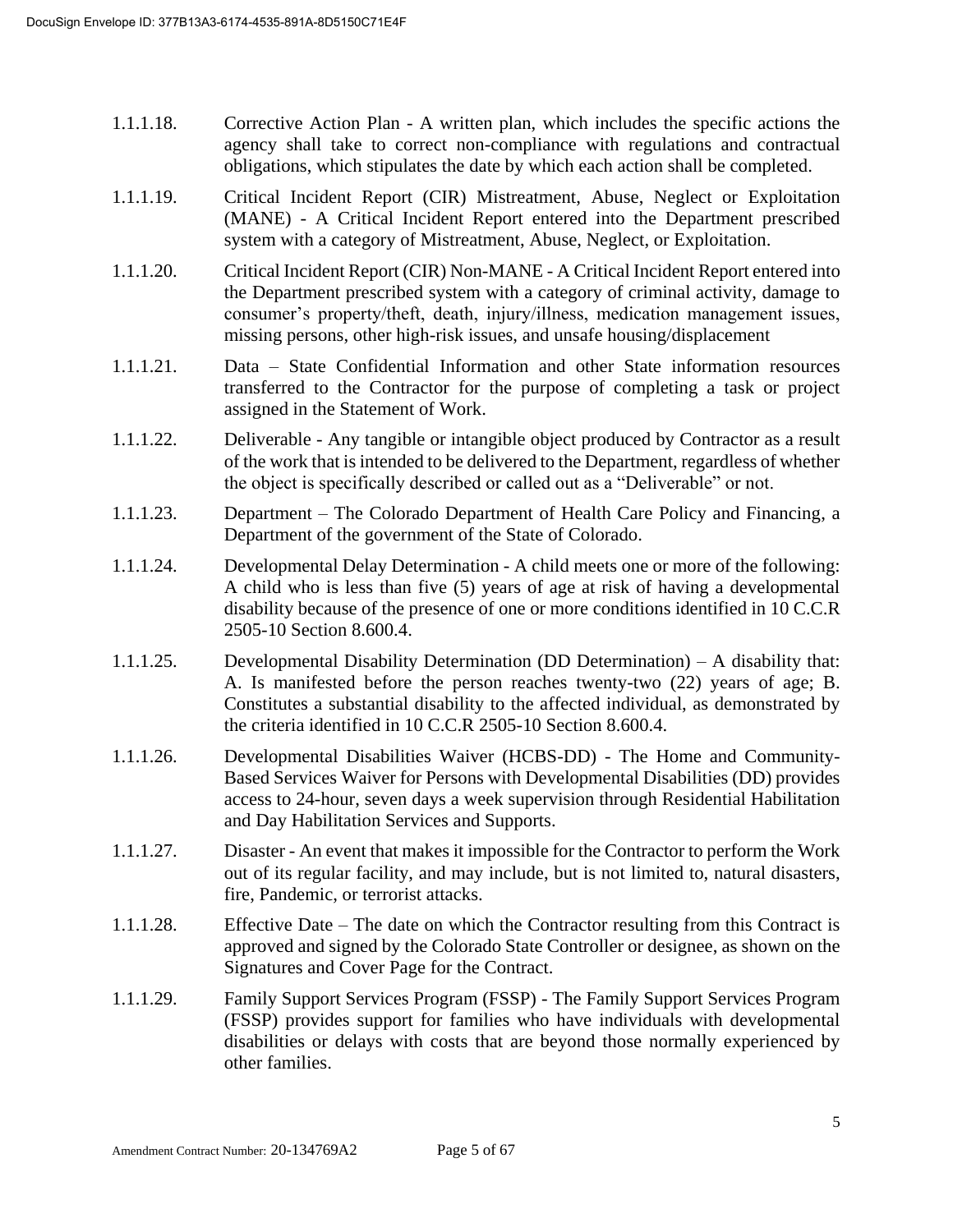- 1.1.1.30. Financial Eligibility The eligibility criteria for a publicly funded program, based on the individual's financial circumstances, including income and resources, if applicable.
- 1.1.1.31. Health First Colorado Colorado's Medicaid Program.
- 1.1.1.32. HIPAA The Health Insurance Portability and Accountability Act of 1996, as amended.
- 1.1.1.33. Home and Community Based Services (HCBS) waivers Services and supports authorized through a 1915(c) waiver of the Social Security Act and provided in community settings to a client who requires an institutional level of care that would otherwise be provided in a Hospital, Nursing Facility, or Intermediate Care Facility for Individuals with Intellectual Disabilities (ICF-IID).
- 1.1.1.34. Human Rights Committee A third party mechanism to adequately safeguard the legal rights of persons receiving services by participating in the granting of informed consent, monitoring the suspensions of rights, monitoring behavioral developmental programs, monitoring of psychotropic medications, and reviewing investigations of allegations of mistreatment of persons with intellectual and developmental disabilities.
- 1.1.1.35. Intake and Referral The initial contact with individuals and shall include, but not limited to, a preliminary screening in the following areas: an individual's need for long term services and supports; an individual's need for referral to other programs or services; an individual's eligibility for financial and program assistance; and the need for a Level of Care Evaluation of the individual seeking services.
- 1.1.1.36. Investigation A procedure completed after an allegation of abuse, neglect and/or exploitation, is defined as a formal administrative review and systemic assessment of the agency's policies and practices and the waiver participant's services and supports to ensure immediate and on-going health and welfare. All investigations are completed using the specified investigation procedures required by this Contract. However, such procedures must not be used in lieu of investigations required by law or which may result from action initiated pursuant to section 19- 10-103, C.R.S., (Colorado Children's Code), Section 18-8-115, C.R.S., (Colorado Criminal Code - Duty To Report A Crime), and Section 26-3.1-102, C.R.S., (Social Services Code - Protective Services).
- 1.1.1.37. Key Personnel Includes Executive Director, Chief Financial Officer, Licensed Medical Professional, Contract Lead, and Case Management Director.
- 1.1.1.38. Level of Care Determination Determining eligibility of an individual for a Long-Term Services and Supports (LTSS) program and determined by a Community Centered Board.
- 1.1.1.39. Level of Care Evaluation A comprehensive evaluation with the individual seeking services and others chosen by the individual to participate and an evaluation by the case manager utilizing the Department prescribed tool, with supporting diagnostic information from the individual's medical provider, and to determine the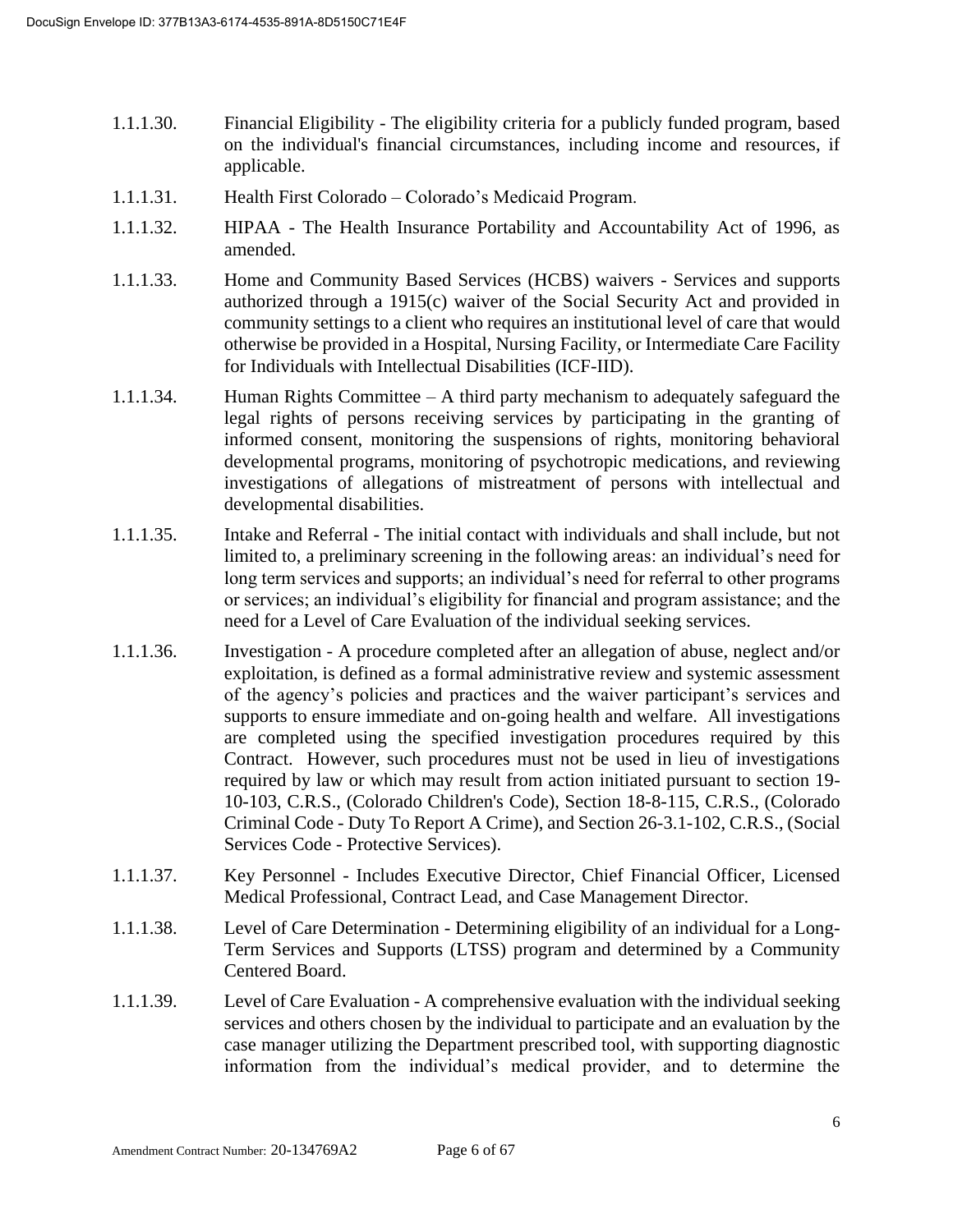individual's level of functioning for admission or continued stay in certain Long-Term Services and Supports (LTSS) programs.

- 1.1.1.40. Long-Term Services and Supports (LTSS) the services and supports used by individuals of all ages with functional limitations and chronic illnesses who need assistance to perform routine daily activities such as bathing, dressing, preparing meals, and administering medications.
- 1.1.1.41. Member Any individual enrolled in the Colorado Medicaid program, State General Fund programs, Colorado's CHP+ program or the Colorado Indigent Care Program, as determined by the Department.
- 1.1.1.42. Monitoring A role of Case Managers to ensure that members get the authorized services in accordance with their support plan, to include, but not limited to monitoring quality of services and supports provided to Members enrolled in a State General Funded program.
- 1.1.1.43. Omnibus Reconciliation Act of 1987 Specialized Services Program (OBRA-SS) Any service or support recommended by an individualized Level II determination that a particular nursing facility resident requires due to mental illness, intellectual disability or related condition, that supplements the scope of services that the facility must provide under reimbursement as nursing facility services.
- 1.1.1.44. Operational Start Date When the Department authorizes Contractor to begin fulfilling its obligations under the Contract.
- 1.1.1.45. Other Personnel Individuals and Subcontractors, in addition to Key Personnel, assigned to positions to complete tasks associated with the Work.
- 1.1.1.46. Pandemic Refers to an epidemic that has spread over several countries or continents, usually affecting a large number of people.
- 1.1.1.47. Professional Medical Information Page (PMIP) The medical information document signed by a licensed medical professional used as a component of the level of care evaluation to determine the client's need for LTSS program.
- 1.1.1.48. Pre-Admission Screening and Resident Review (PASRR) The review that occurs for all client's seeking admission to a Medicaid nursing facility to screen the client for evidence of serious mental illness and/or intellectual and developmental disabilities ore related conditions. The review determines whether the client needs the level of services that a nursing facility provider and whether clients who need nursing facility services also need specialized services.
- 1.1.1.49. Provider Any health care professional or entity that has been accepted as a provider in the Colorado Medicaid program, Colorado's CHP+ program or the Colorado Indigent Care Program, as determined by the Department.
- 1.1.1.50. Quality Improvement Strategy (QIS) The Department's process to measure and improve its performance in meeting the HCBS waiver assurances annually as set forth in 42 C.F.R. Sections 441.301 and 441.302.
- 1.1.1.51. Quarter Four (4) distinct time periods during the State Fiscal Year. Quarter one (1) begins on July 1 and ends September 30. Quarter two (2) begins on October 1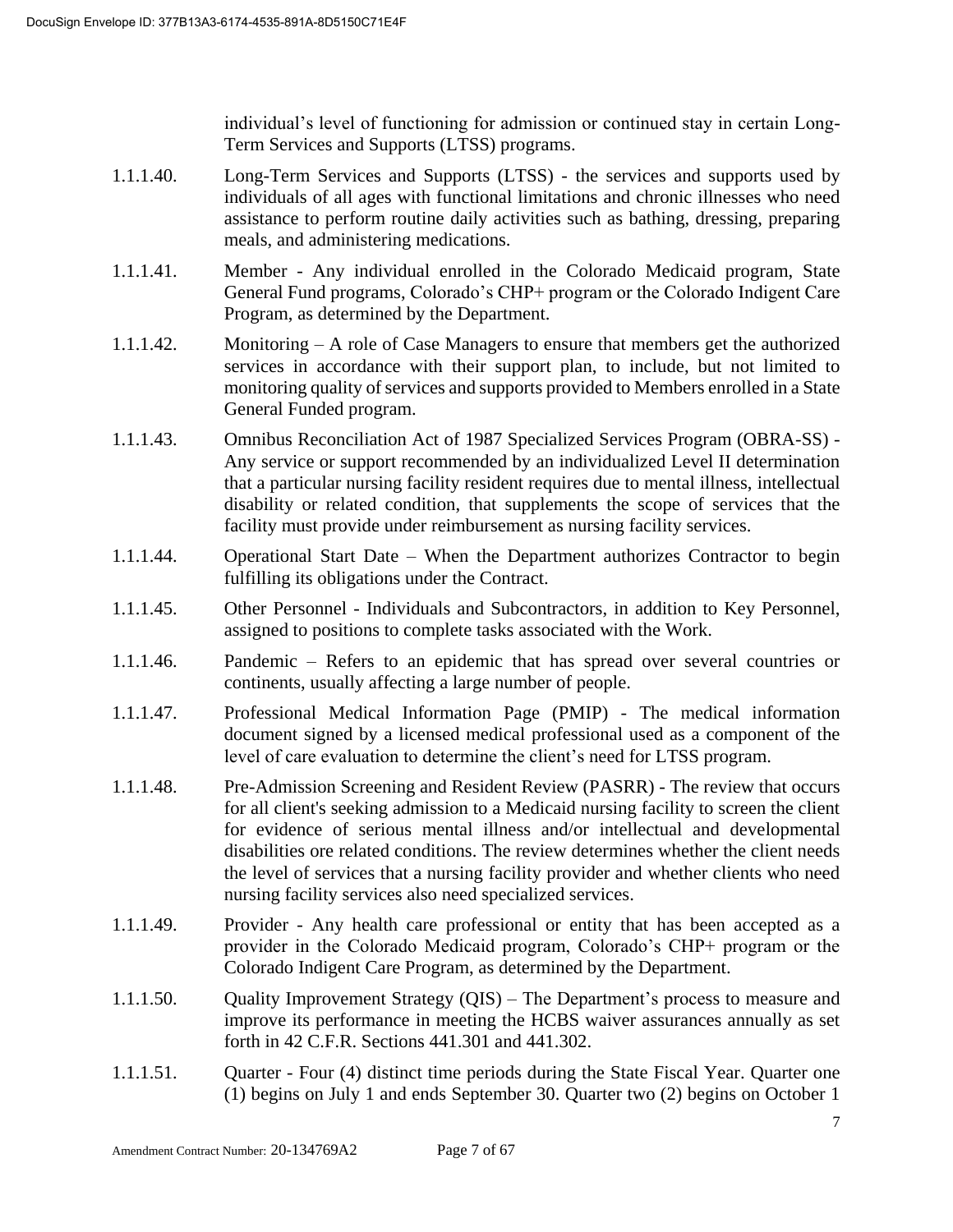and ends December 31. Quarter three (3) begins on January 1 and ends March 31. Quarter four (4) begins on April 1 and ends on June 30.

- 1.1.1.52. Regional Accountable Entity (RAE) A single regional entity responsible for duties previously performed by Regional Care Collaborate Organizations and Behavioral Health Organizations (BHO).
- 1.1.1.53. Service Area Designated distinct geographical area determined by the Department where the Community Centered Board is authorized to provide administrative activities and State General Fund programs.
- 1.1.1.54. State Intellectual Disability Authority (SIDA) The person authorized by the Department to review PASRR Level II Evaluations and approve or deny a nursing facility admission for individuals with intellectual and developmental disabilities. SIDA issues the Letter of Determination to the nursing facility.
- 1.1.1.55. Support Need Level Assessment The standardized assessment tool to identify and measure the practical support requirements for HCBS-CHRP waiver participants.
- 1.1.1.56. Supported Living Services Waiver (HBCS-SLS) The Home and Community-Based Supported Living Services waiver provides necessary services and supports for adult individuals with intellectual or developmental disabilities, so they can remain in their homes and communities with minimal impact to individuals' community and social supports.
- 1.1.1.57. State Supported Living Services (State-SLS) The State Funded Supported Living Services (State-SLS) program is funded through an allocation from the Colorado General Assembly. The State SLS program is designed to provide supports to individuals with demonstrated needs in order to remain in their community. The State SLS program shall not duplicate Home and Community Based services for those who are currently eligible.
- 1.1.1.58. Surcharge Any additional amount added by the Contractor, over and above the rate charged by the subcontractor to the Contractor, which would be shown on an individual's service plan or on encounter data service rates submitted to the Department.
- 1.1.1.59. Waiting List A list of otherwise eligible individuals established to manage selection of individuals' entrance into the waiver or State General Fund programs until approved capacity and funding become available.

# **2. CONTRACTOR'S GENERAL REQUIREMENTS**

- 2.1. The Department will contract with only one (1) organization for the Service Area designated in Section 2.2, the Contractor, and will work solely with that organization with respect to all tasks and deliverables to be completed, services to be rendered and performance standards to be met under this Contract.
- 2.2. Community Centered Board Designation
- 2.2.1. Subject to available appropriations, the Department shall provide or purchase authorized services and supports for individuals with intellectual and developmental disabilities pursuant to §25.5-10-206, C.R.S. by contracting with the Contractor as the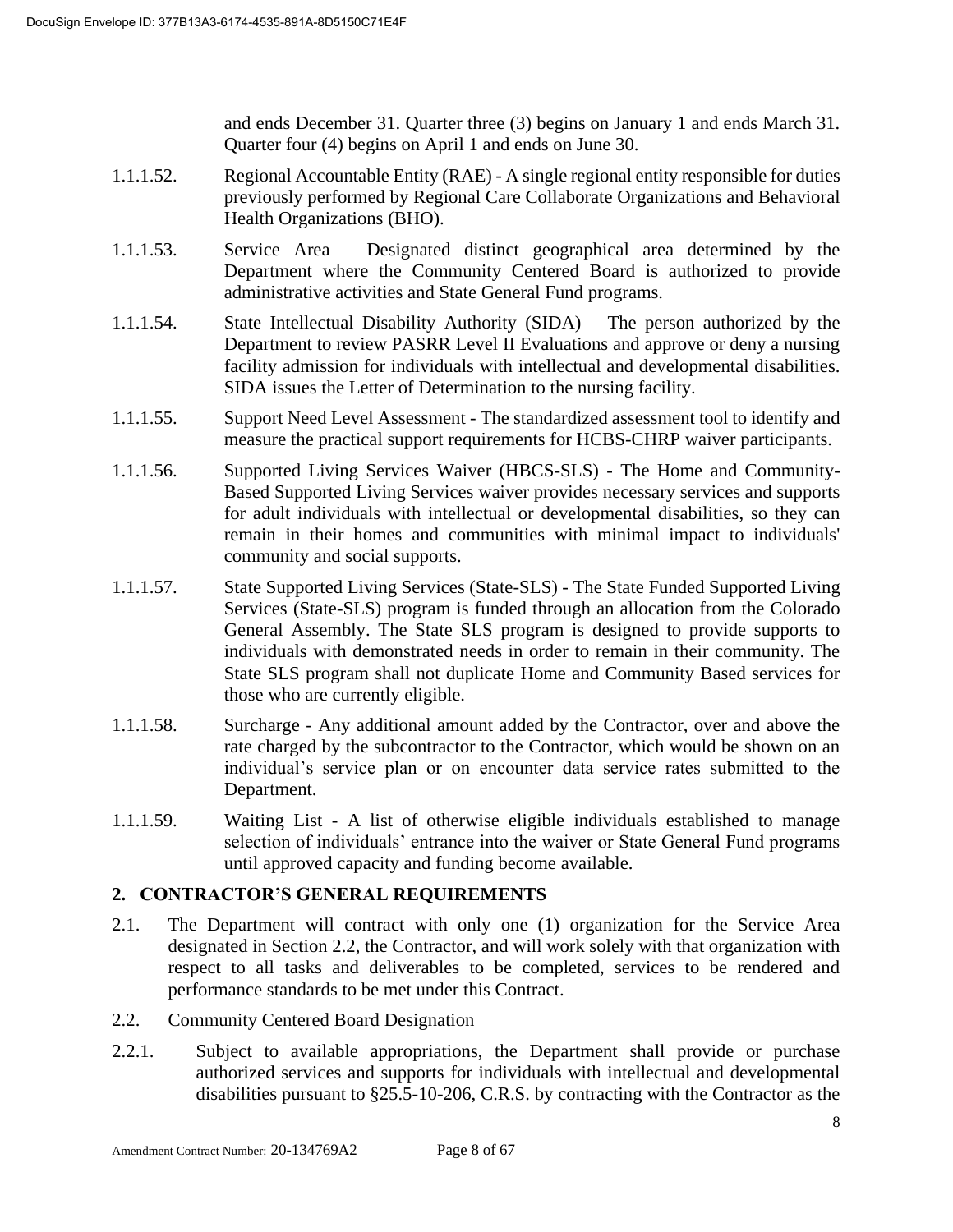Community Centered Board (CCB) under §25.5-10-209, C.R.S. and have the Contractor purchase or provide services for eligible persons under the provisions of §25.5-10-211et seq., C.R.S. In accordance with applicable statutes and rules, the Contractor, has been designated as the Community Centered Board serving Delta, Gunnison, Hinsdale, Montrose, Ouray, and San Miguel County.

- 2.3. Contractor may be privy to internal policy discussions, contractual issues, price negotiations, confidential medical information, Department financial information, advance knowledge of legislation and other Confidential Information. In addition to all other confidentiality requirements of the Contract, the Contractor shall also consider and treat any such information as Confidential Information and shall only disclose it in accordance with the terms of the Contract.
- 2.4. The Contractor shall work cooperatively with Department staff and, if applicable, the staff of other State contractors to ensure the completion of the Work. The Department may, in its sole discretion, use other contractors to perform activities related to the Work that are not contained in the Contract or to perform any of the Department's responsibilities. In the event of a conflict between Contractor and any other State contractor, the State will resolve the conflict and Contractor shall abide by the resolution provided by the State.
- 2.5. The Contractor shall inform the Department on current trends and issues in the healthcare marketplace and provide information on new technologies in use that may impact the Contractor's responsibilities under this Contract.
- 2.6. The Contractor shall maintain complete and detailed records of all meetings, presentations, and any other interactions or Deliverables related to the Work described in the Contract. The Contractor shall make such records available to the Department upon request throughout the term of the Contract.
- 2.7. Deliverables
- 2.7.1. All Deliverables shall meet Department-approved format and content requirements. The Department will specify the number of copies and media for each Deliverable.
- 2.7.2. All Deliverables shall be submitted to the Department by close of business on the due date determined by the Department.
- 2.7.3. Contractor shall submit each Deliverable to the Department for review and approval and shall adhere to the following Deliverable process such for any documentation creation, review, and acceptable cycle, the Contractor shall:
- 2.7.3.1. Gather and document requirements for the Deliverable.
- 2.7.3.2. Create a draft in the Department-approved format for the individual Deliverable.
- 2.7.3.3. Perform internal quality control review(s) of the Deliverable, including, but not limited to:
- 2.7.3.3.1. Readability.
- 2.7.3.3.2. Spelling.
- 2.7.3.3.3. Grammar.
- 2.7.3.3.4. Completion.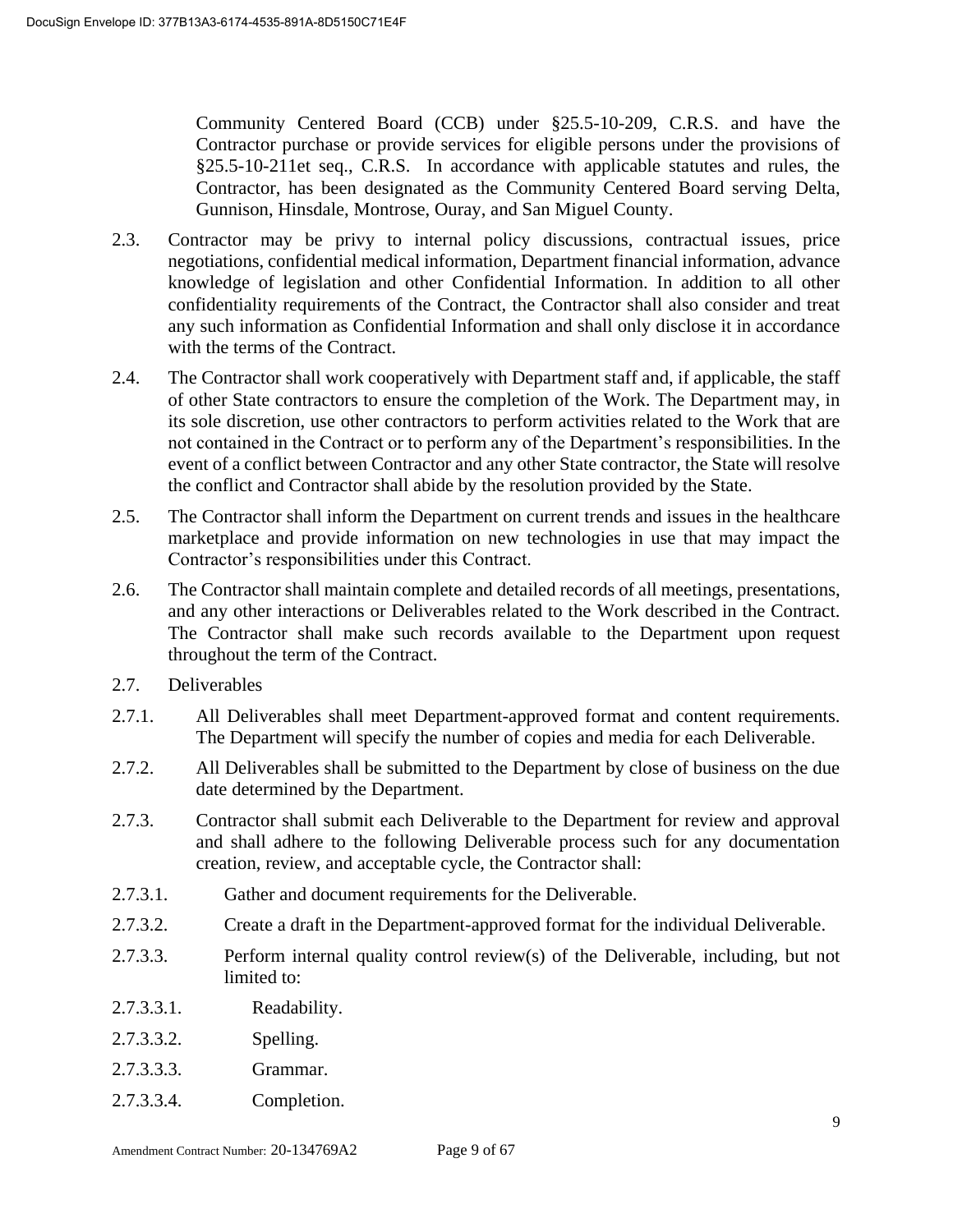- 2.7.3.3.5. Adhere to all required templates or development of templates.
- 2.7.4. The Department will review the Deliverable and may direct Contractor to make changes to the Deliverable. Contractor shall make all changes and resubmit the Deliverable within the timeframe determined by the Department.
- 2.7.5. Changes the Department direct include, but are not limited to, modifying portions of the Deliverable, requiring new pages or portions of the Deliverable, requiring resubmission of the Deliverable or requiring inclusion of information or components that were left out of the Deliverable.
- 2.7.6. The Department may also direct Contractor to provide clarification or provide a walkthrough of any Deliverable to assist the Department in its review. Contractor shall provide the clarification or walkthrough as directed by the Department.
- 2.7.7. Once the Department has received an acceptable version of the Deliverable, including all changes directed by the Department, the Department will notify Contractor of its acceptance of the Deliverable in writing. A Deliverable shall not be deemed accepted prior to the Department's notice to Contractor of its acceptance of that Deliverable. The Contractor shall not receive payment for a Deliverable until it has been received and accepted by the Department. Deliverables requiring correction shall not be paid until receipt of a revised and accepted Deliverable.
- 2.7.8. In the event any due date for a Deliverable falls on a day that is not a Business Day, the due date shall be automatically extended to the next Business Day, unless otherwise directed by the Department.
- 2.7.9. All due dates or timelines that reference a period of days, months or quarters shall be measured in calendar days, months and quarters unless specifically stated as being measured in Business Days or otherwise. All times stated in the Contract shall be considered to be in Mountain Time, adjusted for Daylight Saving Time as appropriate, unless specifically stated otherwise.
- 2.7.10. No Deliverable, report, data, procedure or system created by Contractor for the Department that is necessary to fulfilling Contractor's responsibilities under the Contract, as determined by the Department, shall be considered proprietary.
- 2.7.11. If any Deliverable contains ongoing responsibilities or requirements for the Contractor, such as Deliverables that are plans, policies or procedures, then Contractor shall comply with all requirements of the most recently approved version of that Deliverable. Contractor shall not implement any version of any such Deliverable prior to receipt of the Department's written approval of that version of that Deliverable. Once a version of any Deliverable described in this subsection is approved by the Department, all requirements, milestones and other Deliverables contained within that Deliverable shall be considered to be requirements, milestones and Deliverables of this Contract.
- 2.7.12. Any Deliverable described as an update of another Deliverable shall be considered a version of the original Deliverable for the purposes of this subsection.
- 2.8. Stated Deliverables and Performance Standards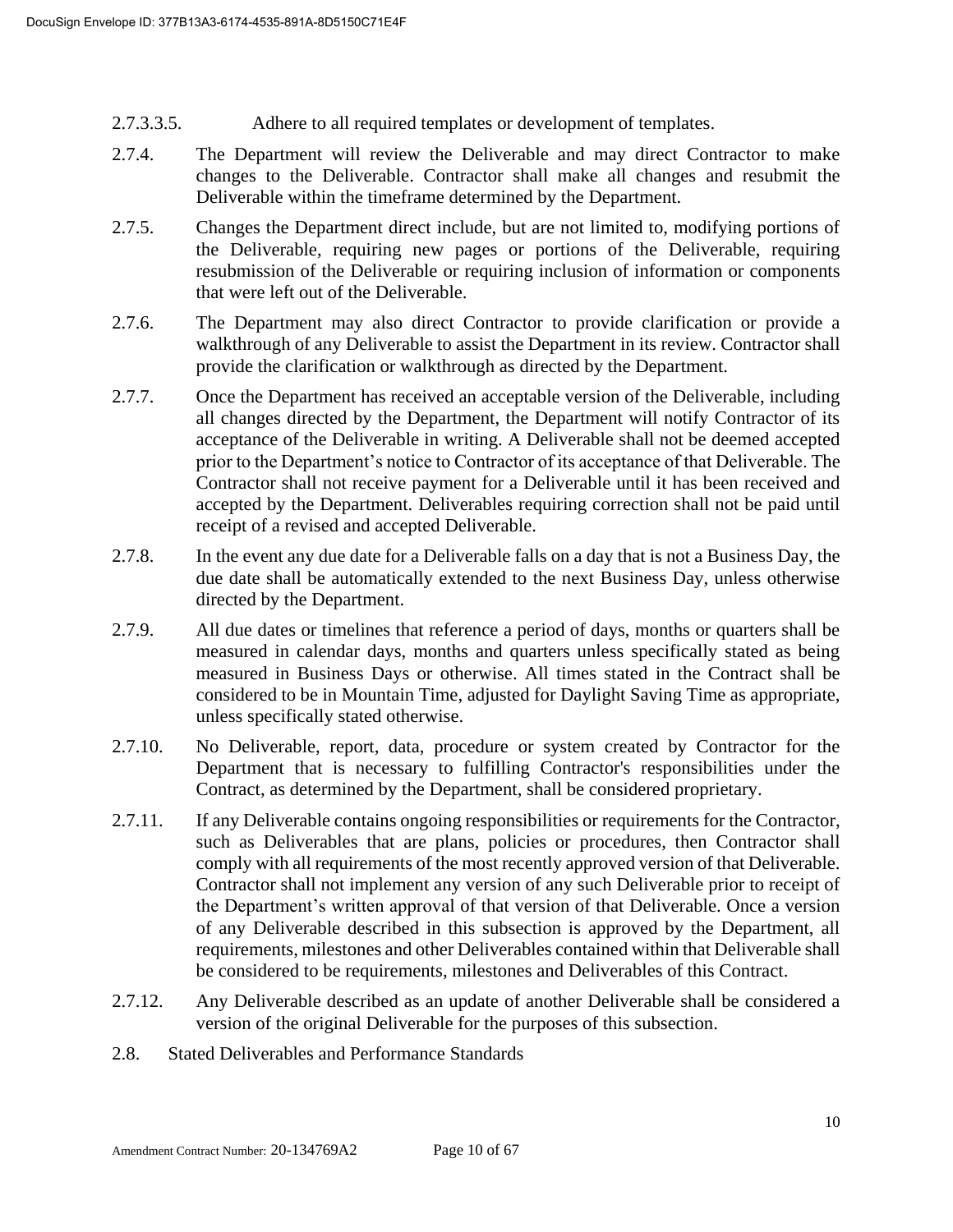- 2.8.1. Any section within this Statement of Work headed with or including the term "DELIVERABLE" or "PERFORMANCE STANDARD" is intended to highlight a Deliverable or performance standard contained in this Statement of Work and provide a clear due date for the Deliverables. The sections with these headings are for ease of reference not intended to expand or limit the requirements or responsibilities related to any Deliverable or performance standard, except to provide the due date for the Deliverables.
- 2.9. Communication with the Department
- 2.9.1. The Contractor shall enable all Contractor staff to exchange documents and electronic files with the Department staff in formats compatible with the Department's systems. The Department currently uses Microsoft Office 2016 and/or Microsoft Office 365 for PC. If the Contractor uses a compatible program, then the Contractor shall ensure that all documents or files delivered to the Department are completely transferrable and reviewable, without error, on the Department's systems.
- 2.9.2. The Department will use a transmittal process to provide the Contractor with official direction within the scope of the Contract. The Contractor shall comply with all direction contained within a completed transmittal. For a transmittal to be considered complete, it must include, at a minimum, all of the following:
- 2.9.2.1. The date the transmittal will be effective.
- 2.9.2.2. Direction to the Contractor regarding performance under the Contract.
- 2.9.2.3. A due date or timeline by which the Contractor shall comply with the direction contained in the transmittal.
- 2.9.2.4. The name of the Department employee who has been designated to sign transmittals.
- 2.9.2.4.1. The Department will provide the Contractor with the name of the person it has designated to sign transmittals on behalf of the Department, who will be the Department's primary designee. The Department will also provide the Contractor with a list of backups who may sign a transmittal on behalf of the Department if the primary designee is unavailable. The Department may change any of its designees from time to time by providing notice to the Contractor through a transmittal.
- 2.9.3. The Department may deliver a completed transmittal to the Contractor in hard copy, as a scanned attachment to an email or through a dedicated communication system, if such a system is available.
- 2.9.4. If a transmittal is delivered through a dedicated communication system or other electronic system, then the Department may use an electronic signature to sign that transmittal.
- 2.9.5. If the Contractor receives conflicting transmittals, the Contractor shall contact the Department's primary designee, or backup designees if the primary designee is unavailable, to obtain direction. If the Department does not provide direction otherwise, then the transmittal with the latest effective date shall control.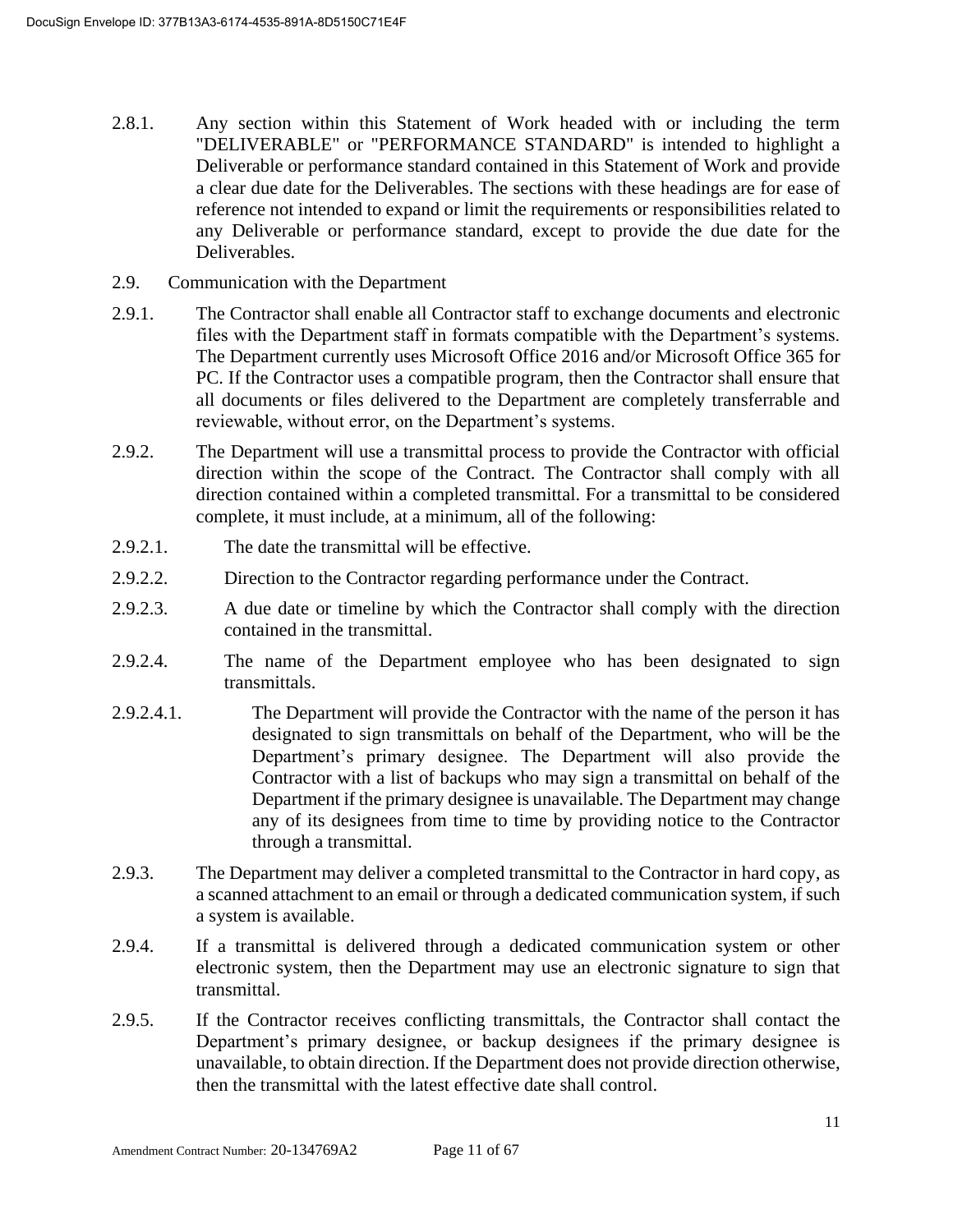- 2.9.6. In the event that the Contractor receives direction from the Department outside of the transmittal process, it shall contact the Department's primary designee, or backup designees if the primary designee is unavailable, and have the Department confirm that direction through a transmittal prior to complying with that direction.
- 2.9.7. Transmittals may not be used in place of an amendment, and may not, under any circumstances be used to modify the term of the Contract or any compensation under the Contract. Transmittals are not intended to be the sole means of communication between the Department and the Contractor, and the Department may provide day-today communication to the Contractor without using a transmittal.
- 2.9.8. The Contractor shall retain all transmittals for reference and shall provide copies of any received transmittals upon request by the Department.
- 2.10. Client and Member Engagement
- 2.10.1. Person and Family Centered Approach
- 2.10.1.1. The Contractor shall actively engage Members in their health and well-being by demonstrating the following:
- 2.10.1.1.1. Responsiveness to Member and family/caregiver needs by incorporating best practices in communication and cultural responsiveness in service delivery.
- 2.10.1.1.2. Utilization of various tools to communicate clearly and concisely.
- 2.10.1.1.3. The Contractor shall align Member engagement activities with the Department's person- and family-centered approach that respects and values individual preferences, strengths, and contributions.
- 2.10.2. Cultural Responsiveness
- 2.10.2.1. The Contractor shall provide and facilitate the delivery of services in a culturally competent manner to all Clients and Members, including those with limited English proficiency and diverse cultural and ethnic backgrounds, disabilities, and regardless of gender, sexual orientation or gender identity.
- 2.10.2.2. The Contractor shall provide all information for Clients and Members in a manner and format that may be easily understood and is readily accessible by Clients and Members.
- 2.10.2.2.1. Readily accessible is defined as electronic information and services that comply with modern accessibility standards, such as Section 508 of the Americans with Disabilities Act, Section 504 of the Rehabilitation Act.
- 2.10.3. Language Assistance Services
- 2.10.3.1. The Contractor shall provide language assistance services including bilingual staff and/or interpreter services, at no cost to the Client or Member. Language assistance shall be provided at all points of contact, in a timely manner and during all hours of operation.
- 2.10.3.2. The Contractor shall make oral interpretation available in all languages.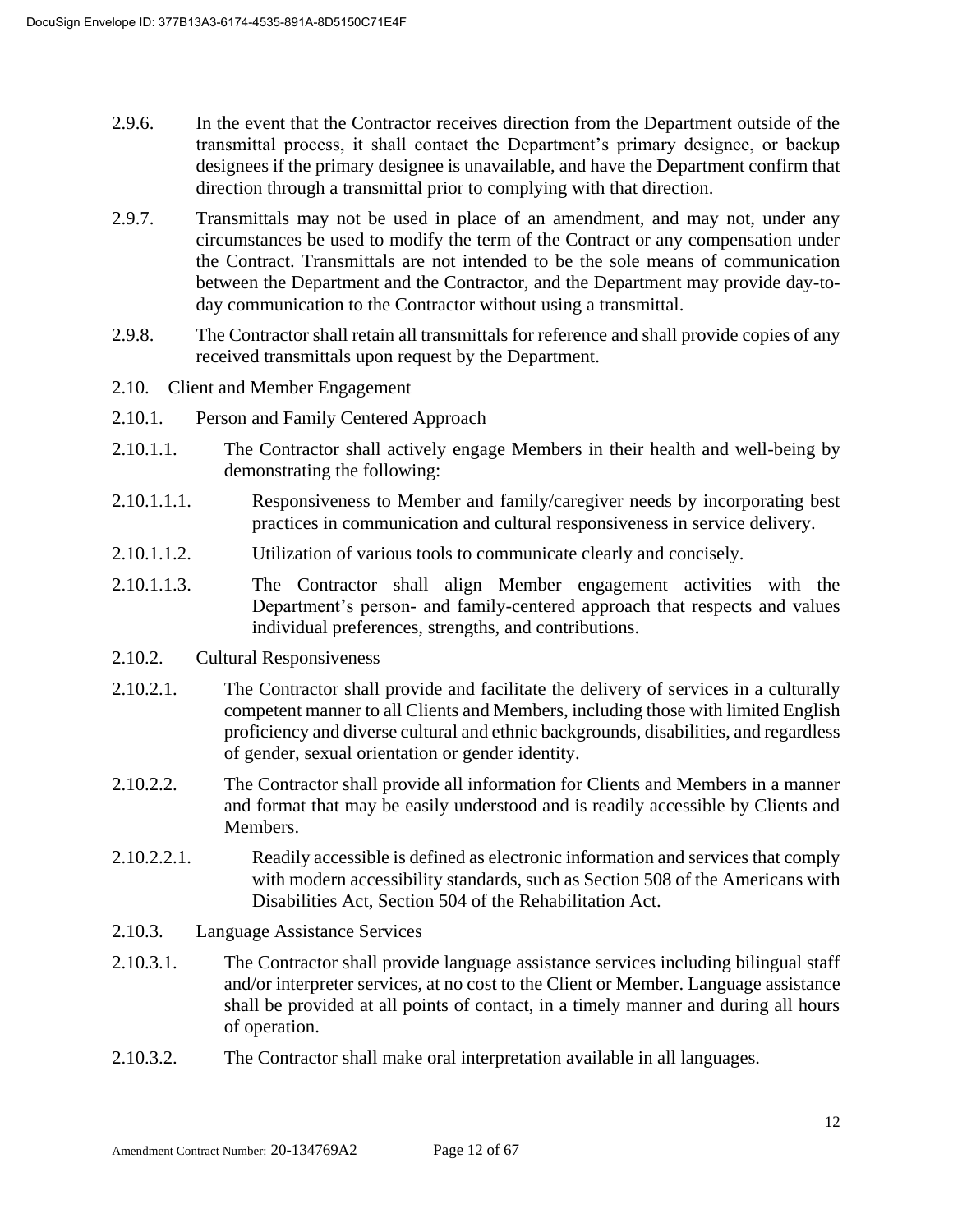- 2.10.3.3. The Contractor shall assure the competence of language assistance provided by interpreters and bilingual staff.
- 2.10.3.4. The Contractor shall not use family and friends to provide interpretation services unless requested by the Client or Member.
- 2.10.3.5. The Contractor shall provide interpreter services for all interactions with Clients and Members when there is no Contractor staff person available who speaks a language understood by a Client or Member.
- 2.10.3.6. The Contractor shall notify Clients and Members verbally regarding the Client's or Member's right to receive the following language assistance services, as well as how to access the following language assistance services:
- 2.10.3.6.1. Oral interpretation for any language. Oral interpretation requirements apply to all non-English languages, not just those that the state identifies as prevalent.
- 2.10.3.6.2. The Contractor shall ensure that language assistance services shall include, but are not limited to, the use of auxiliary aids such as TTY/TDY and American Sign Language.
- 2.10.3.6.3. The Contractor shall ensure that customer service telephone functions easily access interpreter or bilingual services.
- 2.10.4. Written Materials for Clients and Members
- 2.10.4.1. The Contractor shall ensure that all written materials created for distribution to Clients and Members meet all noticing requirements of 45 C.F.R. Part 92.
- 2.10.4.2. The Contractor shall ensure that all written materials created for distribution to Clients and Members are culturally and linguistically appropriate to the recipient.
- 2.10.4.3. The Contractor shall write all materials in easy to understand language.
- 2.10.5. Client and Member Communication
- 2.10.5.1. The Contractor shall maintain consistent communication, both proactive and responsive, with all Clients and Members.
- 2.10.5.2. The Contractor shall assist any Client or Member who contacts the Contractor, including Clients and Members not in the Contractor's Region/District/Service Area, who need assistance contacting their SEP, CMA, RAE, or other agencies.
- 2.10.6. Client and Member Rights
- 2.10.6.1. The Contractor shall have written policies guaranteeing each Client's and Member's right to be treated with respect and due consideration for his or her dignity and privacy.
- 2.10.6.2. The Contractor shall provide information to Clients and Members regarding their rights that include, but are not limited to:
- 2.10.6.2.1. The right to be treated with respect and due consideration for their dignity and privacy.
- 2.10.6.2.2. The right to participate in decisions regarding their services.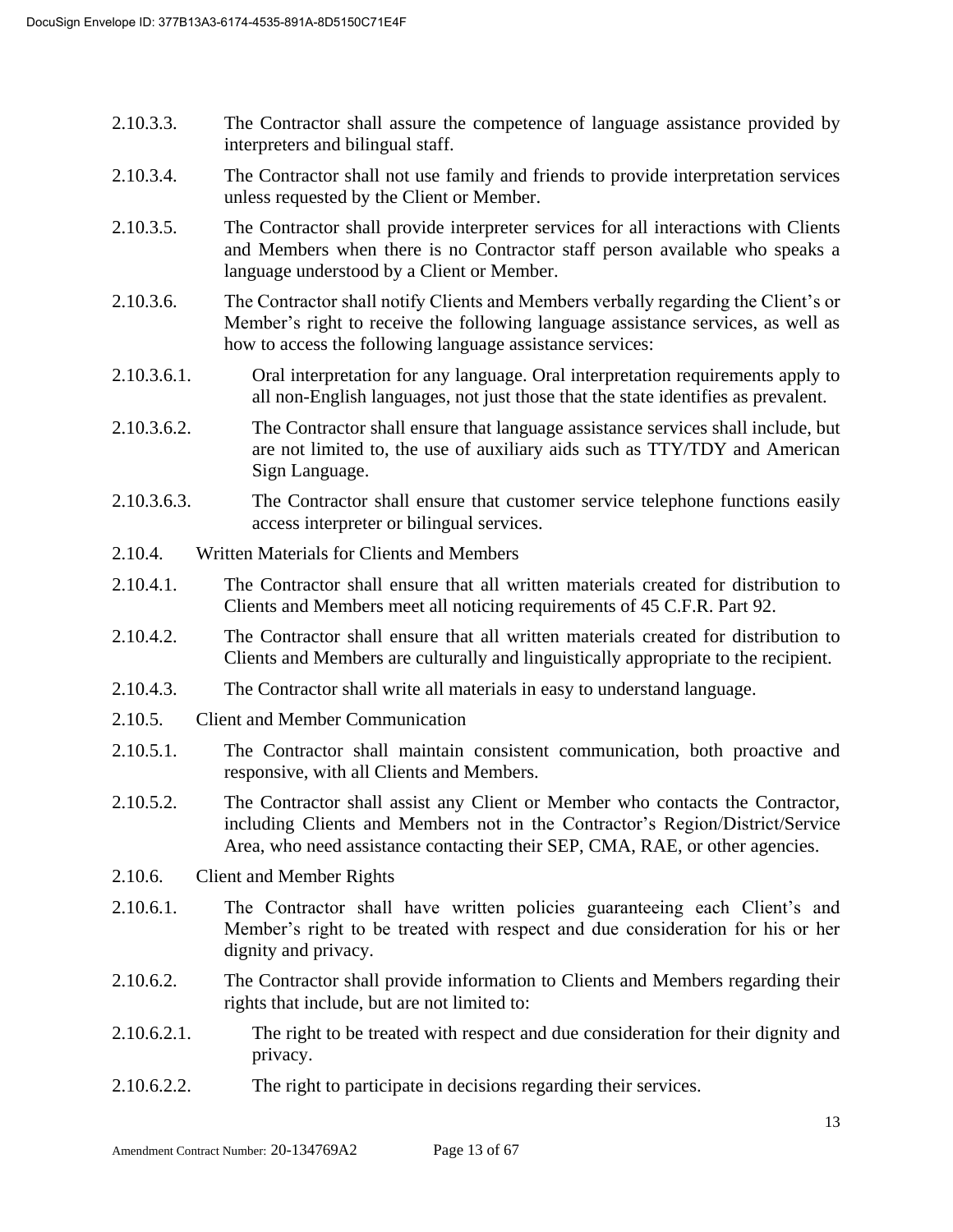- 2.10.6.2.3. The right to be free from any form of restraint or seclusion used as a means of coercion, discipline, convenience or retaliation.
- 2.10.6.2.4. The right to request and receive a copy of their records.
- 2.10.6.2.5. The right to obtain available and accessible services under the Contract.
- 2.10.6.3. The Contractor shall post and distribute rights to individuals, including but not limited to:
- 2.10.6.3.1. Clients/Members.
- 2.10.6.3.2. Client's/Member's families.
- 2.10.6.3.3. Providers.
- 2.10.6.3.4. Case workers.
- 2.11. Community Outreach
- 2.11.1. The Contractor shall create and implement a Community Outreach Plan for the contract period. The Community Outreach Plan shall include, but not be limited to a description of the following:
- 2.11.1.1. How the Contractor plans to utilize existing social networks and natural sources of support in their designated service area;
- 2.11.1.2. How the Contractor plans to utilize state-funded services and supports administered at the local level;
- 2.11.1.3. How the Contractor plans to collaborate with and seek input from the community, members receiving or waiting to receive services, and service agencies under contract with the Contractor.
- 2.11.2. The Contractor shall submit the Community Outreach Plan to the Department for review, approval, and payment.
- 2.11.2.1. DELIVERABLE: Community Outreach Plan
- 2.11.2.2. DUE: August 15<sup>th</sup>
- 2.12. Operations Guide
- 2.12.1. Contractor shall not engage in any Work under the Contract, other than the Work described in this Section 2.12 and 2.13, prior to the Operational Start Date. The Department shall not be liable to the Contractor for, and Contractor shall not receive, any payment for any period prior to the Operational Start Date under this Contract.
- 2.12.2. The Contractor shall create and implement an Operations Guide. The Operations Guide shall include the creation and management of the following:
- 2.12.2.1. Communication Plan.
- 2.12.2.2. Business Continuity Plan.
- 2.12.2.3. Long-Range Plan.
- 2.12.2.4. Closeout Plan.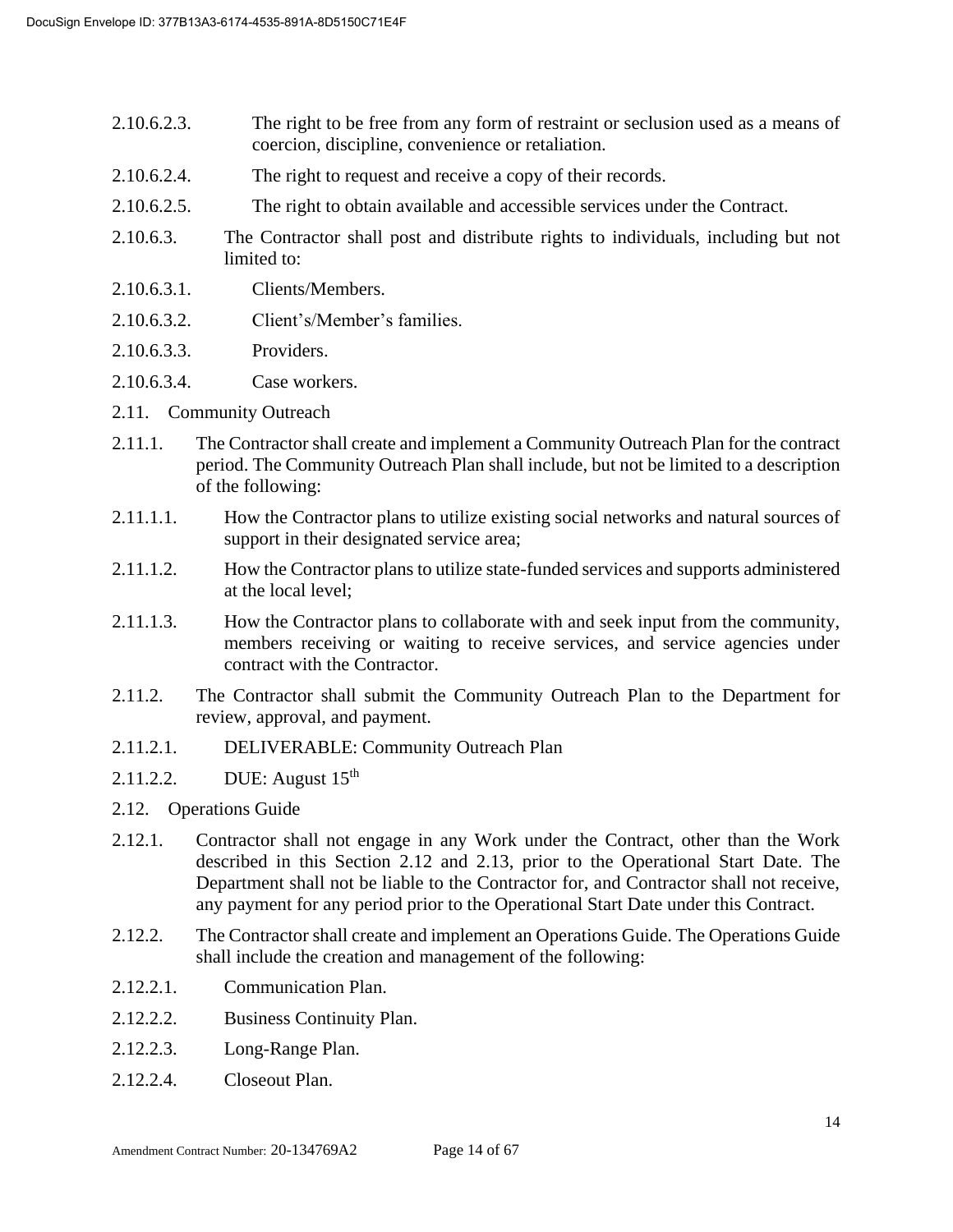- 2.12.3. The Contractor shall submit the Operations Guide to the Department for review, approval, and payment.
- 2.12.3.1. DELIVERABLE: Operations Guide
- 2.12.3.2. DUE: Within forty-five (45) Business Days after the Effective Date
- 2.12.4. The Contractor shall review its Operations Guide on an annual basis and determine if any modifications are required to account for any changes in the Work, in the Department's processes and procedures or in the Contractor's processes and procedures and update the Guide as appropriate to account for any changes. The Contractor shall submit an Annual Operations Guide Update that contains all changes from the most recently approved prior Operations Guide or Annual Operations Guide Update or shall note that there were no changes. If changes were made to the Operations Guide, the Contractor shall also compile and submit a summary of all changes to the Department.
- 2.12.4.1. DELIVERABLE: Annual Operations Guide Update and Summary
- 2.12.4.2. DUE: Annually, by August 15th of each year
- 2.12.5. The Operational Start Date shall not occur until Contractor has completed all requirements of the Operations Guide, unless the Department provides written approval otherwise.
- 2.12.6. Communication Plan with Members, Providers, and Other Entities
- 2.12.6.1. The Contractor shall create a Communication Plan that includes, but is not limited to, all of the following:
- 2.12.6.1.1. A description of how the Contractor will communicate to Members any changes to the services those Members will receive or how those Members will receive the services.
- 2.12.6.1.2. A description of the communication methods, including things such as email lists, newsletters and other methods, that the Contractor will use to communicate with Providers and Subcontractors.
- 2.12.6.1.3. The specific means of immediate communication with Members and a method for accelerating the internal approval and communication process to address urgent communications or crisis situations.
- 2.12.6.1.4. A general plan for how the Contractor will address communication deficiencies or crisis situations, including how the Contractor will increase staff, contact hours or other steps the Contractor will take if existing communication methods for Members or Providers are insufficient.
- 2.12.6.1.5. A listing of the following individuals within the Contractor's organization, including cell phone numbers and email addresses:
- 2.12.6.1.5.1. An individual who is authorized to speak on the record regarding the Work, the Contract or any issues that arise that are related to the Work.
- 2.12.6.1.5.2. An individual who is responsible for any website or marketing related to the Work.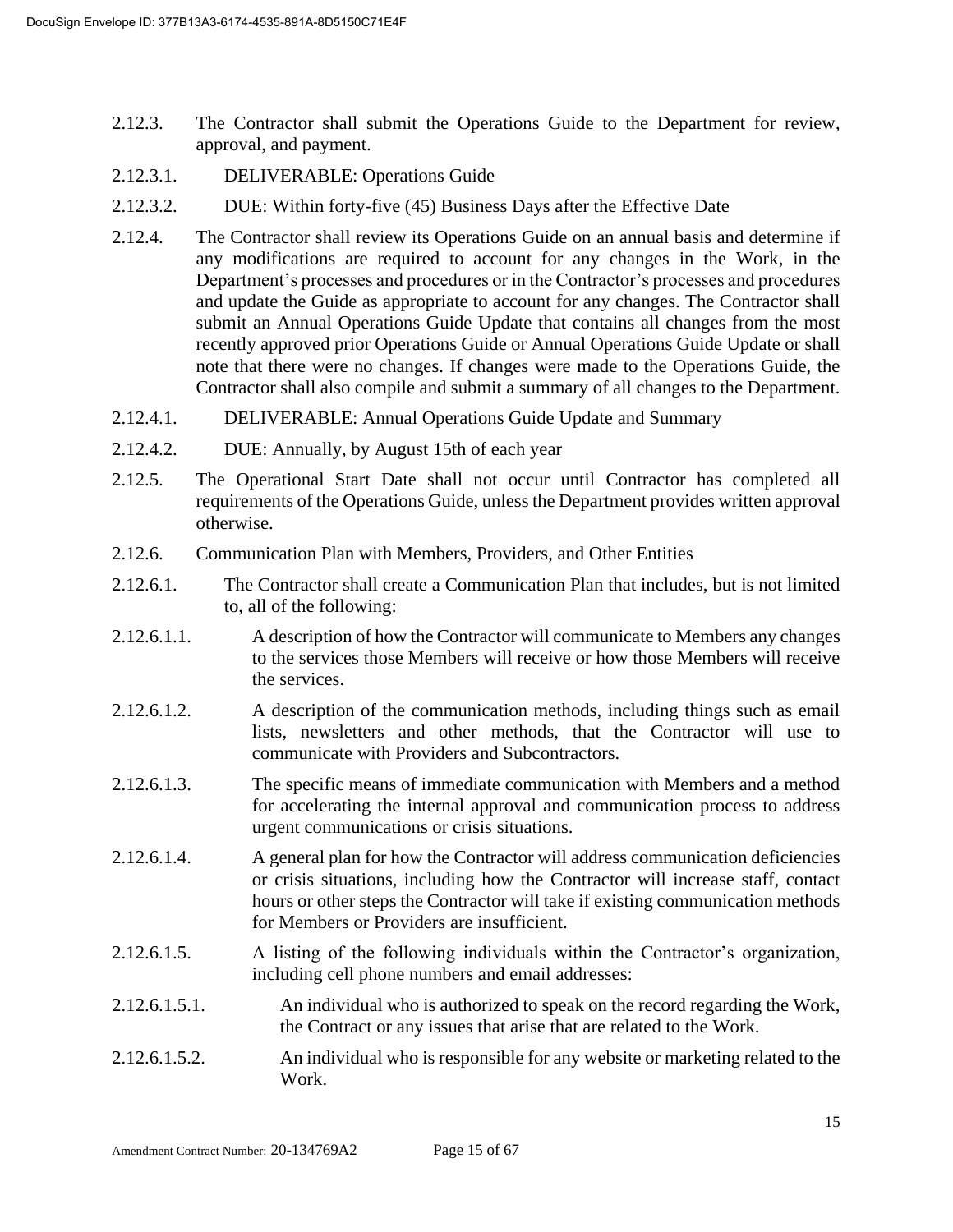- 2.12.6.1.5.3. Back-up communication staff that can respond in the event that the other individuals listed are unavailable.
- 2.12.7. Business Continuity Plan
- 2.12.7.1. The Contractor shall create a Business Continuity Plan that the Contractor will follow in order to continue operations after a Disaster or a Business Interruption. The Business Continuity Plan shall include, but is not limited to, all of the following:
- 2.12.7.1.1. How the Contractor will replace staff that are lost or unavailable during or after a Business Interruption so that the Work is performed in accordance with the Contract.
- 2.12.7.1.2. How the Contractor will back-up all information necessary to continue performing the Work, so that no information is lost because of a Business Interruption.
- 2.12.7.1.2.1. In the event of a Disaster, the plan shall also include how the Contractor will make all information available at its back-up facilities.
- 2.12.7.1.3. How the Contractor will maintain complete back-up copies of all data, databases, operating programs, files, systems, and software pertaining to enrollment information at a, off-site location.
- 2.12.7.1.4. How the Contractor will comply with the disaster recovery standards described in Section 2.16.
- 2.12.7.1.5. How the Contractor will minimize the effects on Members of any Business Interruption.
- 2.12.7.1.6. How the Contractor will communicate with the Department during the Business Interruption and points of contact within the Contractor's organization the Department can contact in the event of a Business Interruption.
- 2.12.7.1.7. Planned long-term back-up facilities out of which the Contractor can continue operations after a Disaster.
- 2.12.7.1.8. The time period it will take to transition all activities from the Contractor's regular facilities to the back-up facilities after a Disaster.
- 2.12.8. Long-Range Plan
- 2.12.8.1. The Contractor shall create a long-range plan, or strategic plan, for its designated service area pursuant to 10 C.C.R. 2505-10, Section 8.601.1 (c). The long-range plan shall include, but not be limited to:
- 2.12.8.1.1. A summary of the agency's administrative or case management accomplishments.
- 2.12.8.1.2. A summary of the needs determination to include identified needs of eligible persons in the designated service area and a plan to address those needs.
- 2.12.8.1.3. A summary of the local area issues impacting or expected to impact the designated service area and a plan to address those issues.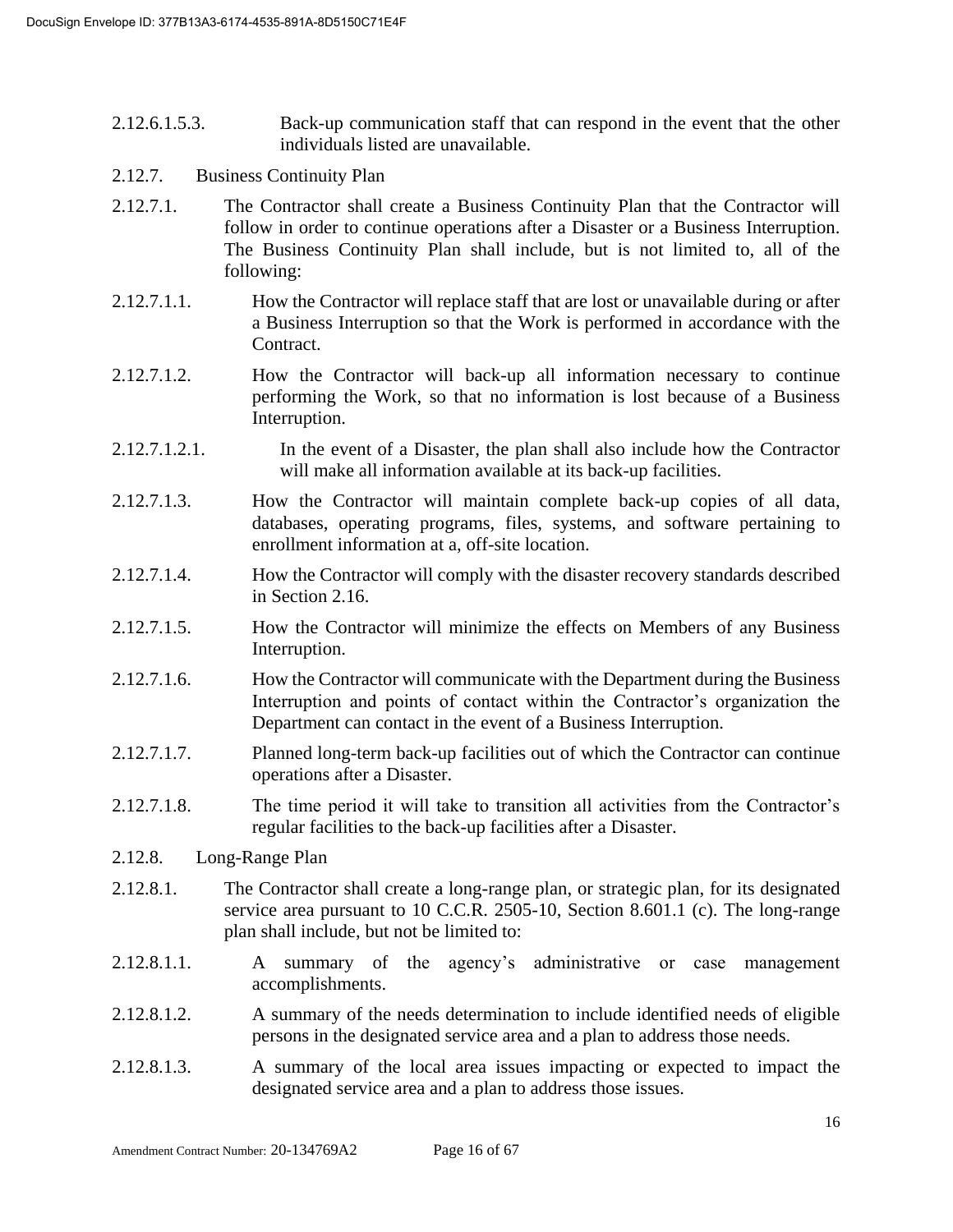- 2.12.8.1.4. A summary of how public input was obtained/sought for the development of the long-range plan or annual update.
- 2.12.8.2. The Long-Range Plan must include updates from the previous year's plan.
- 2.12.9. Closeout Plan
- 2.12.9.1. The Contractor shall create a Closeout Plan that describes all requirements, steps, timelines, milestones, and Deliverables necessary to fully transition the services described in the Contract from the Contractor to the Department or to another contractor selected by the Department to be the contractor after the termination of the Contract. The Closeout Plan shall include, but is not limited to, all of the following:
- 2.12.9.1.1. Transfer of Members
- 2.12.9.1.2. Transfer of documentation to include all electronic and physical documentation
- 2.12.9.1.3. Transfer of all member records through the Department Case Management Systems
- 2.12.9.1.4. Transfer of services
- 2.12.9.1.5. Transfer of Case Management Services
- 2.12.9.2. The Closeout Plan shall also designate an individual to act as a closeout coordinator who will ensure that all requirements, steps, timelines, milestones, and deliverables contained in the Closeout Plan are completed and work with the Department and any other contractor to minimize the impact of the transition on Members and the Department.
- 2.12.9.3. The Contractor shall deliver the Closeout Plan to the Department for review and approval.
- 2.12.9.4. The Contractor shall be ready to perform all Work by the Operational Start Date.
- 2.12.9.4.1. In the event the Contractor is required to execute their Closeout Plan, the Contractor shall provide weekly updates to the Department demonstrating compliance and progression toward meeting the milestones described herein.

#### 2.13. Closeout Period

- 2.13.1. During the Closeout Period, the Contractor shall complete all of the following:
- 2.13.1.1. Implement the most recent Closeout Plan or Closeout Plan Update as approved by the Department in the Operations Guide, as described herein and complete all steps, Deliverables and milestones contained in the most recent Closeout Plan or Closeout Plan Update that has been approved by the Department.
- 2.13.1.2. Provide to the Department, or any other contractor at the Department's direction, all reports, data, systems, Deliverables and other information reasonably necessary for a transition as determined by the Department or included in the most recent Closeout Plan or Closeout Plan Update that has been approved by the Department.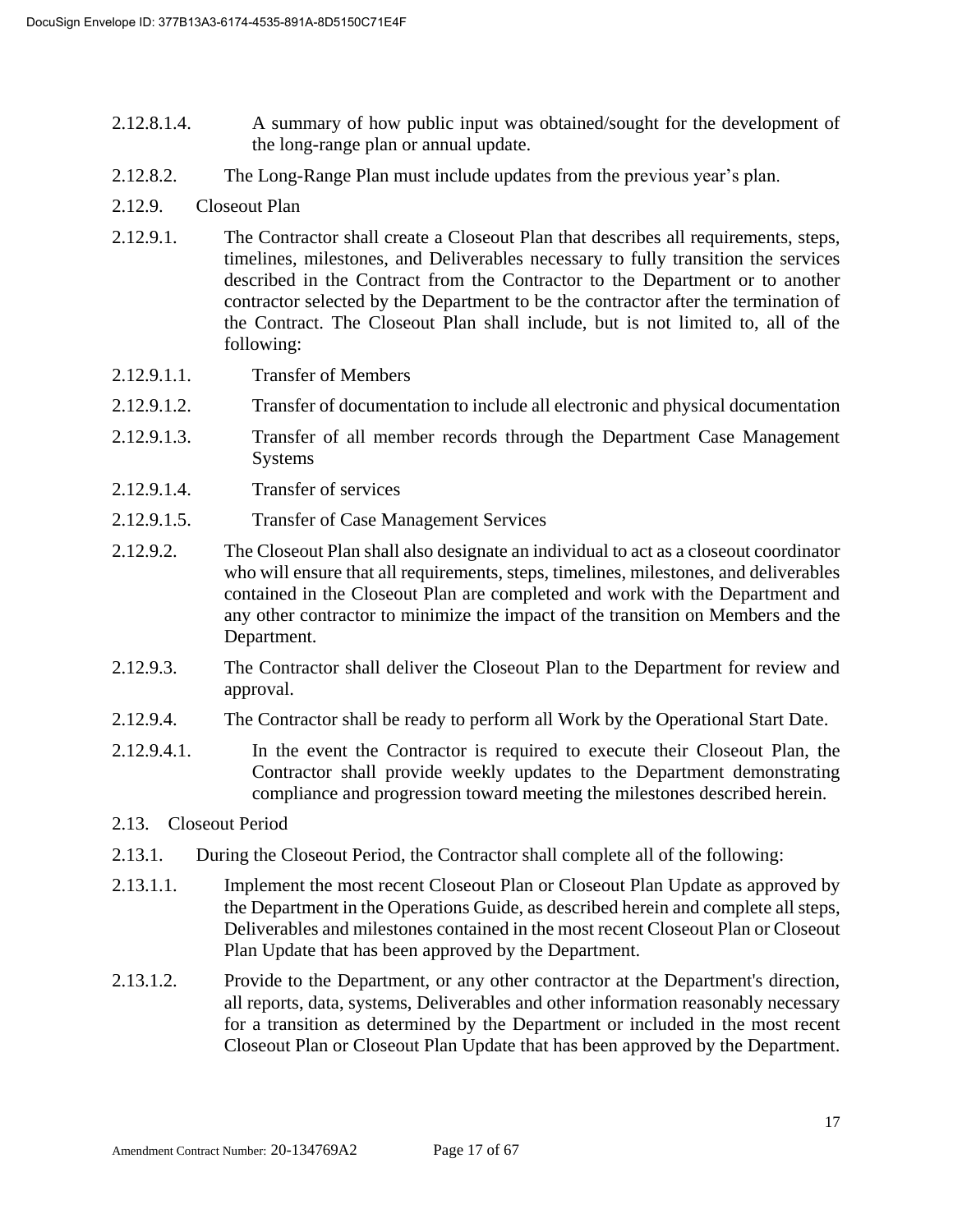- 2.13.1.3. Ensure that all responsibilities under the Contract have been transferred to the Department, or to another contractor at the Department's direction, without significant interruption.
- 2.13.1.4. Notify any Subcontractors and/or providers of the termination of the Contract, as directed by the Department.
- 2.13.1.5. Notify all members that the Contractor will no longer be a Community Centered Board as directed by the Department. Contractor shall create these notifications and deliver them to the Department for approval. Once the Department has approved the notifications, Contractor shall deliver these notifications to all members, but in no event shall Contractor deliver any such notification prior to approval of that notification by the Department.
- 2.13.1.5.1. DELIVERABLE: Member Notifications
- 2.13.1.5.2. DUE: Thirty (30) days prior to termination of the Contract
- 2.13.1.6. Continue meeting each requirement of the Contract as described in the Departmentapproved and updated Closeout Plan, or until the Department determines that specific requirement is being performed by the Department or another contractor, whichever is sooner. The Department will determine when any specific requirement is being performed by the Department or another contractor and will notify the Contractor of this determination for that requirement.
- 2.13.1.7. The Closeout Period may extend past the termination of the Contract. The Department will perform a closeout review to ensure that Contractor has completed all requirements of the Closeout Period. If Contractor has not completed all of the requirements of the Closeout Period by the date of the termination of the Contract, then any incomplete requirements shall survive termination of the Contract.
- 2.14. Performance Reviews
- 2.14.1. The Department may conduct desk reviews and/or on-site performance reviews or evaluations of the Contractor in relation to the Work performed under the Contract.
- 2.14.2. The Department may work with the Contractor in the completion of any performance reviews or evaluations or the Department may complete any or all performance reviews or evaluations independently, at the Department's sole discretion.
- 2.14.3. The Contractor shall provide all information necessary for the Department to complete all performance reviews or evaluations, as determined by the Department, upon the Department's request. The Contractor shall provide this information regardless of whether the Department decides to work with the Contractor on any aspect of the performance review or evaluation.
- 2.14.4. The Contractor shall provide all documentation requested by the Department, to complete the performance review, using the Department's identified process within ten (10) Business Days of the Department's request. All documentation must be compiled in the Department's prescribed manner.
- 2.14.5. The Department may conduct these performance reviews or evaluations at any point during the term of the Contract, or after termination of the Contract for any reason.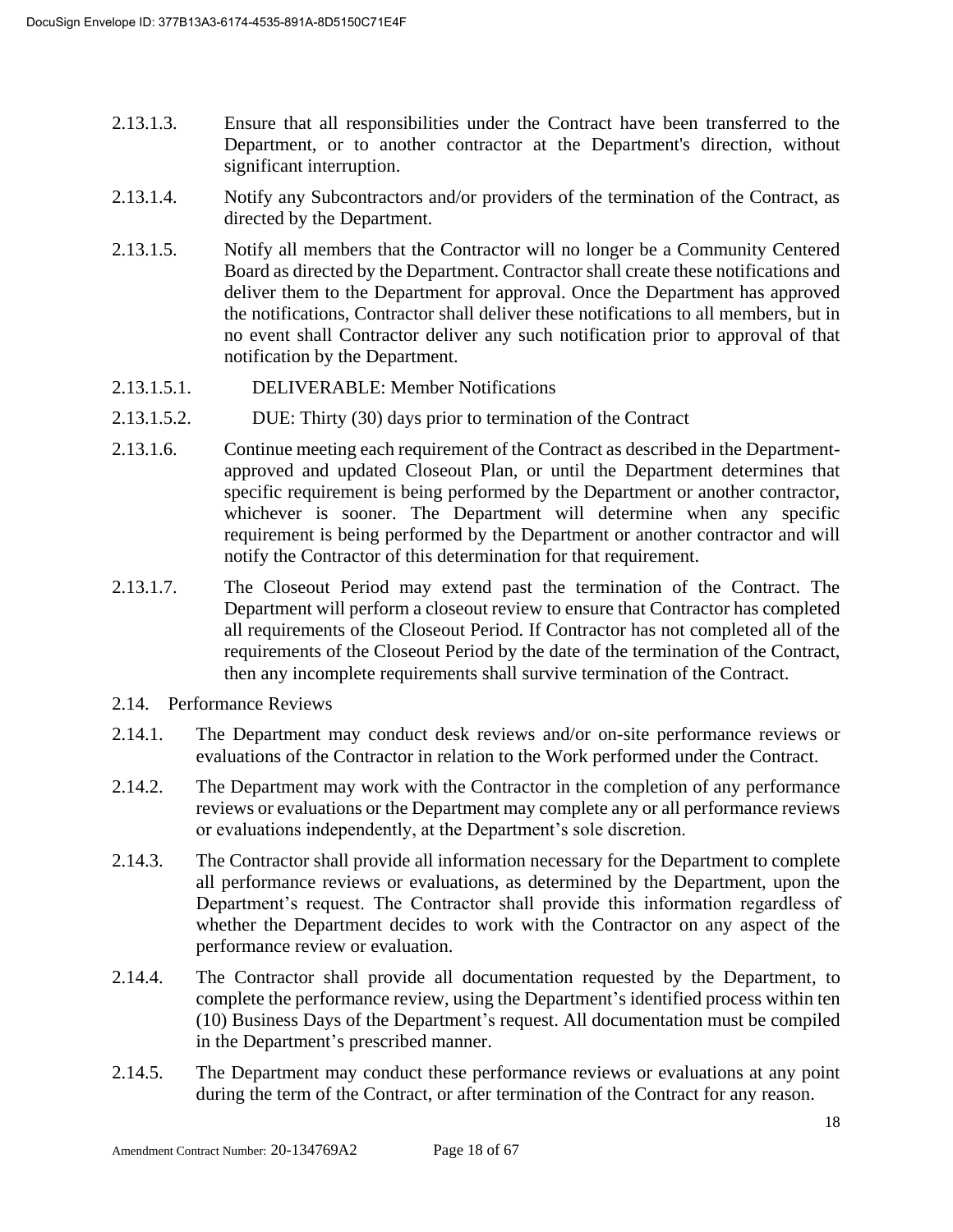- 2.14.6. The Department may make the results of any performance reviews or evaluations available to the public, or may publicly post the results of any performance reviews or evaluations.
- 2.14.7. The Department may recoup funding as a result of any performance review or evaluation where payment was rendered for services not complete or not in alignment with federal and state regulations or this Contract.
- 2.15. Renewal Options and Extensions
- 2.15.1. The Department may, within its sole discretion, choose to not exercise any renewal option in the Contract for any reason. If the Department chooses to not exercise an option, it may reprocure the performance of the Work in its sole discretion.
- 2.15.2. The Parties may amend the Contract to extend beyond five (5) years, in accordance with the Colorado Procurement Code and its implementing rules, in the event that the Department determines the extension is necessary to align the Contract with other Department contracts, to address state or federal programmatic or policy changes related to the Contract, or to provide sufficient time to transition the Work.
- 2.16. Department System Access
- 2.16.1. In the event that the Contractor requires access to any Department computer system to complete the Work, the Contractor shall have and maintain all hardware, software, and interfaces necessary to access the system without requiring any modification to the Department's system. The Contractor shall follow all Department policies, processes, and procedures necessary to gain access to the Department's systems.
- 2.16.2. The Contractor shall be responsible for any costs associated with obtaining and maintaining access to systems needed to perform the Work under this solicitation, as determined by the Department. The Department will not reimburse the Contractor for any costs associated with obtaining and maintaining access to Department systems.
- 2.17. State of Colorado Information Technology Requirements
- 2.17.1. Protection of System Data
- 2.17.1.1. In addition to the requirements of the main body of this Contract, if Contractor or any Subcontractor is given access to State Records by the State or its agents in connection with Contractor's performance under the Contract, Contractor shall protect all State Records in accordance with this Exhibit. All provisions of this Exhibit that refer to Contractor shall apply equally to any Subcontractor performing work in connection with the Contract.
- 2.17.1.2. For the avoidance of doubt, the terms of this Exhibit shall apply to the extent that any of the following statements is true in regard to Contractor access, use, or disclosure of State Records:
- 2.17.1.2.1. Contractor provides physical or logical storage of State Records;
- 2.17.1.2.2. Contractor creates, uses, processes, discloses, transmits, or disposes of State Records;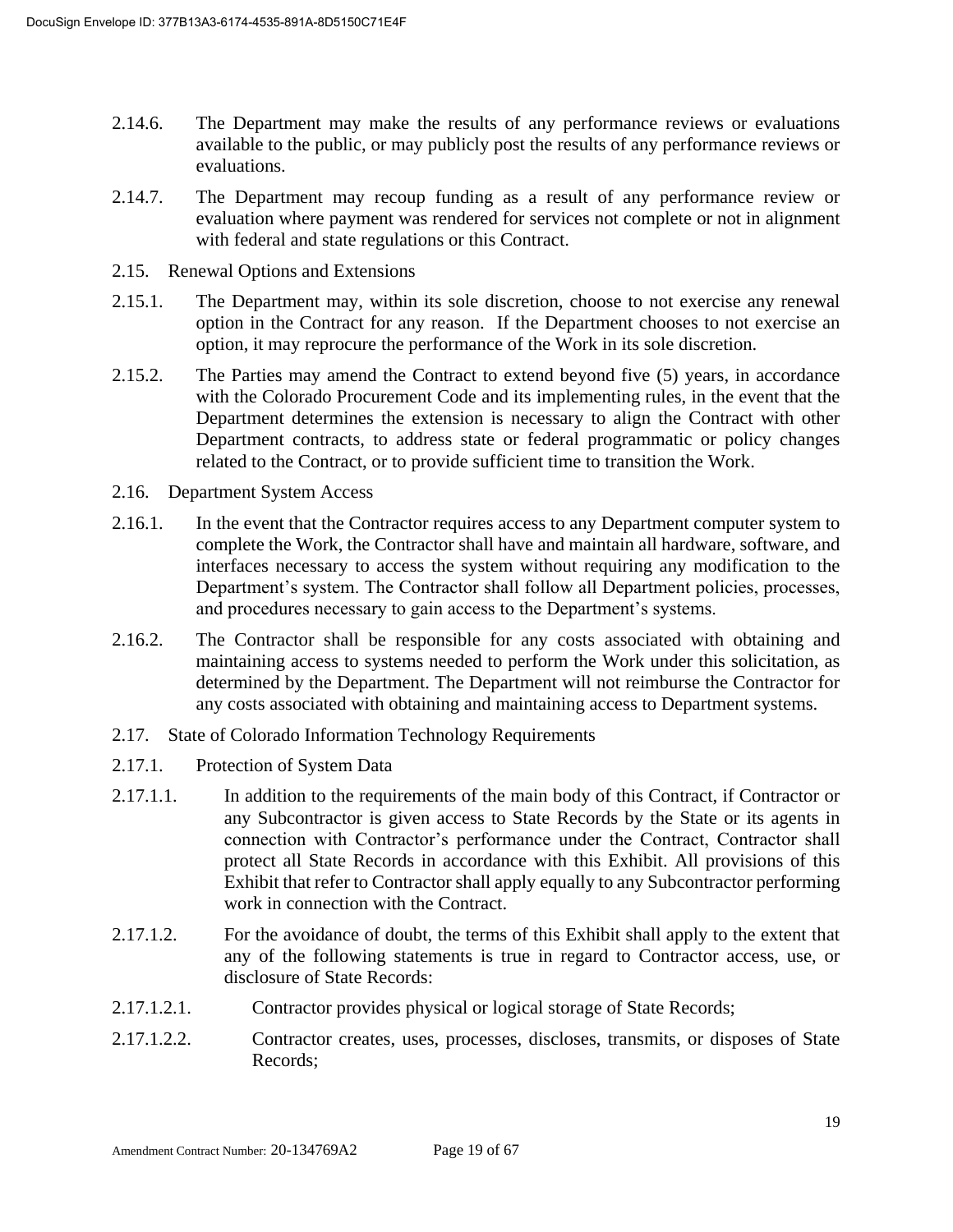- 2.17.1.2.3. Contractor is otherwise given physical or logical access to State Records in order to perform Contractor's obligations under this Contract.
- 2.17.1.3. Contractor shall, and shall cause its Subcontractors, to do all of the following:
- 2.17.1.3.1. Provide physical and logical protection for all hardware, software, applications, and data that meets or exceeds industry standards and the requirements of this Contract.
- 2.17.1.3.2. Maintain network, system, and application security, which includes, but is not limited to, network firewalls, intrusion detection (host and network), annual security testing, and improvements or enhancements consistent with evolving industry standards.
- 2.17.1.3.3. Comply with State and federal rules and regulations related to overall security, privacy, confidentiality, integrity, availability, and auditing.
- 2.17.1.3.4. Provide reasonable policies, procedures and training intended to prevent unauthorized access to workspaces, computers, networks, software, databases, or other physical or electronic environments.
- 2.17.1.3.5. Promptly report all Incidents, including Incidents that do not result in unauthorized disclosure or loss of data integrity, to a designated representative of the State's Office of Information Security ("OIS").
- 2.17.1.3.6. Comply with rules, policies, procedures, and standards issued by the Governor's Office of Information Technology ("OIT") pursuant to §24-37.5- 401 through 406, C.R.S and 8 C.C.R §1501-5 as posted at [www.oit.state.co.us/about/policies.](http://www.oit.state.co.us/about/policies)
- 2.17.1.4. Subject to Contractor's reasonable access security requirements and upon reasonable prior notice, Contractor shall provide the State with scheduled access for the purpose of inspecting and monitoring access and use of State Records, maintaining State systems, and evaluating physical and logical security control effectiveness.
- 2.17.1.5. Contractor shall perform current background checks in a form reasonably acceptable to the State on all of its respective employees and agents performing services or having access to State Records provided under this Contract, including any Subcontractors or the employees of Subcontractors. A background check performed within 30 days prior to the date such employee or agent begins performance or obtains access to State Records shall be deemed to be current.
- 2.17.1.5.1. Contractor will provide notice to the Security and Compliance Representative for the State indicating that background checks have been performed. Such notice will inform the State of any action taken in response to such background checks, including any decisions not to take action in response to negative information revealed by a background check.
- 2.17.1.5.2. If Contractor will have access to Federal Tax Information under the Contract, Contractor shall agree to the State's requirements regarding Safeguarding Requirements for Federal Tax Information and shall comply with the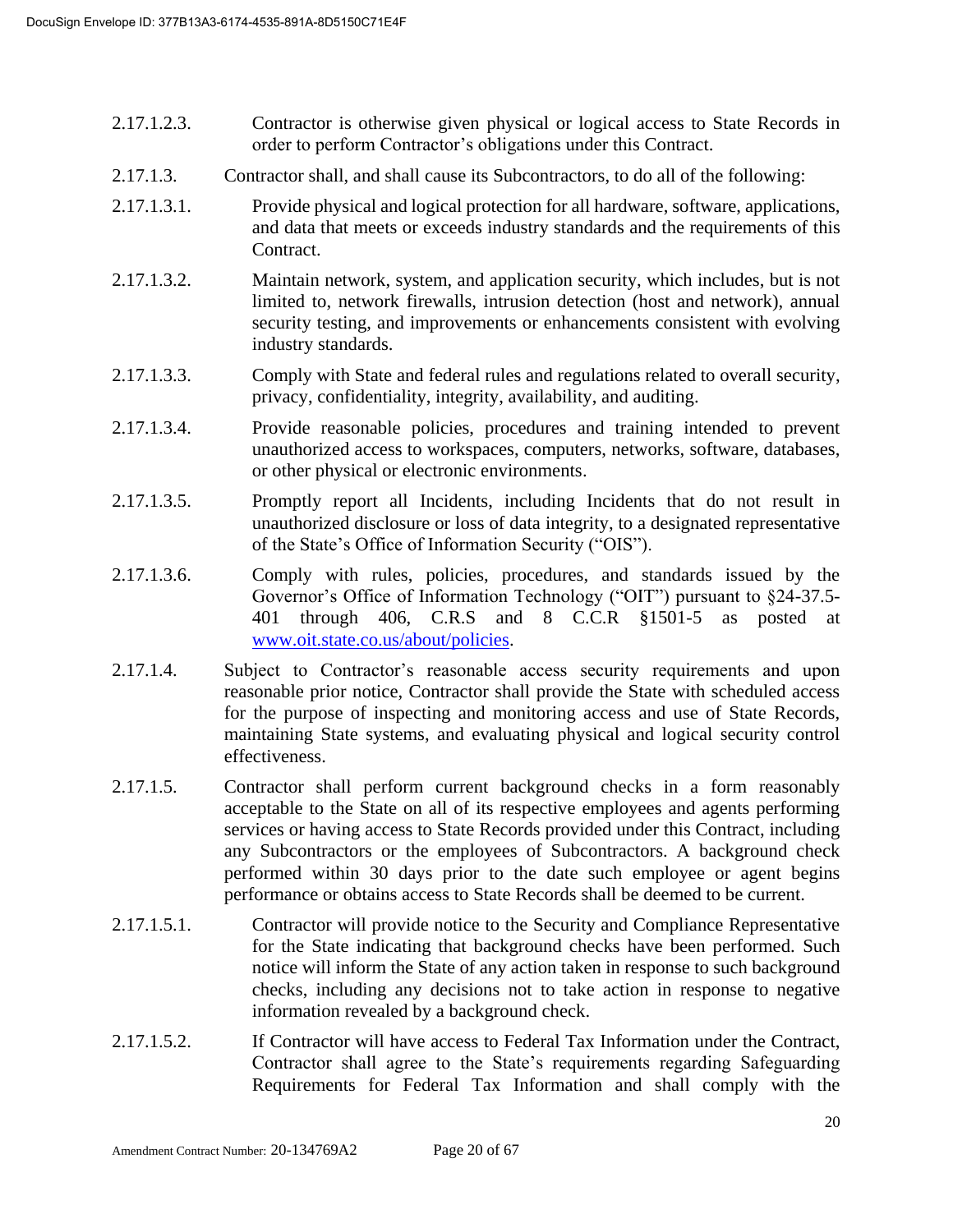background check requirements defined in IRS Publication 1075 and §24-50- 1002, C.R.S.

- 2.17.2. Data Handling
- 2.17.2.1. The State, in its sole discretion, may securely deliver State Records directly to the facility where such data is used to perform the Work. Contractor may not maintain or forward these State Records to or from any other facility or location, except for the authorized and approved purposes of backup and disaster recovery purposes, without the prior written consent of the State. Contractor may not maintain State Records in any data center or other storage location outside the United States for any purpose without the prior express written consent of OIS.
- 2.17.2.2. Contractor shall not allow remote access to State Records from outside the United States, including access by Contractor's employees or agents, without the prior express written consent of OIS. Contractor shall communicate any request regarding non-U.S. access to State Records to the Security and Compliance Representative for the State. The State shall have sole discretion to grant or deny any such request.
- 2.17.2.3. Upon request by the State made any time prior to 60 days following the termination of this Contract for any reason, whether or not the Contract is expiring or terminating, Contractor shall make available to the State a complete and secure download file of all data that is encrypted and appropriately authenticated. This download file shall be made available to the State within 10 Business Days of the State's request, and shall contain, without limitation, all State Records, Work Product, and system schema and transformation definitions, or delimited text files with documents, detailed schema definitions along with attachments in its native format. Upon the termination of Contractor's provision of data processing services, Contractor shall, as directed by the State, return all State Records provided by the State to Contractor, and the copies thereof, to the State or destroy all such State Records and certify to the State that it has done so. If legislation imposed upon Contractor prevents it from returning or destroying all or part of the State Records provided by the State to Contractor, Contractor shall guarantee the confidentiality of all State Records provided by the State to Contractor and will not actively process such data anymore.
- 2.17.2.4. The State retains the right to use the established operational services to access and retrieve State Records stored on Contractor's infrastructure at its sole discretion and at any time. Upon request of the State or of the supervisory authority, Contractor shall submit its data processing facilities for an audit of the measures referred to in this Exhibit in accordance with the terms of this Contract.
- 2.18. Collaboration with Other Care Coordination Entities or Entry Point and Case Management Agencies
- 2.18.1. The Contractor shall comply with written communication from the Department, provided by the Department, between the Contractor and community partners and service providers that outline how the Contractor will work together with these partners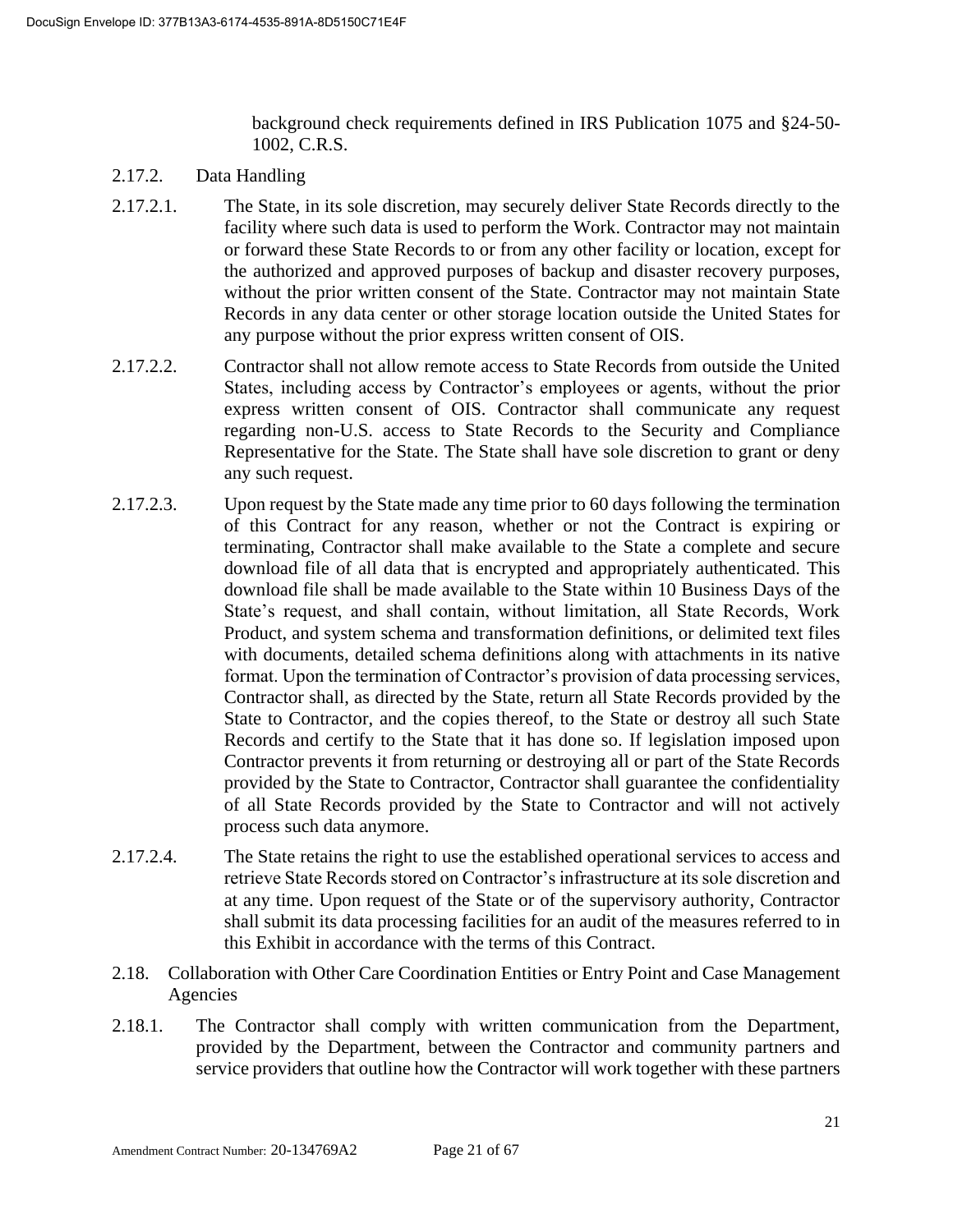to coordinate care and better serve Department enrollees. As applicable, the communications shall address partnerships with:

- 2.18.1.1. Regional Accountable Entities (RAE)
- 2.18.1.1.1. The RAE is responsible for promoting physical and behavioral health. The RAE promotes the population's health and functioning, coordinates care across disparate providers, interfaces with LTSS providers, and collaborates social, educational, justice, recreational, and housing agencies to foster healthy communities and address complex needs that span multiple agencies and jurisdictions. The RAE manages a network of primary care physical health providers and behavioral health providers to ensure access to appropriate care for Medicaid Clients.
- 2.18.1.1.2. The Contractor shall support the Department's RAE efforts and ensure collaboration occurs for all shared Clients and Members.
- 2.18.1.1.3. The Contractor shall collaborate with the RAE when a Client or Member needs assistance in accessing or coordinating the Client's or Member's physical, behavioral, or mental health needs. This shall include, but is not limited to:
- 2.18.1.1.3.1. Coordinating with the RAE for shared Clients or Members who admit to a hospital, to include, but not limited to, communicating reasons for admission, Client's or Member's hospital status, and plans for discharge.
- 2.18.1.1.3.2. Collaborating with the RAE for shared Clients or Members discharging from the hospital to ensure all support needs are reflected in the Support Plan and the Client or Member is connected to the necessary services to support a successful discharge.
- 2.18.1.1.3.3. Sharing of all information necessary for the RAE to assist Clients or Members in accessing and coordinating physical and behavioral health needs.
- 2.18.1.1.4. The Contractor shall honor Clients' or Members' preferences for case management and care coordination, when applicable, while ensuring collaboration with the RAE occurs.
- 2.18.1.2. Single Entry Point Agencies and Case Management Agencies
- 2.18.1.2.1. Single Entry Points (SEPs) are the agencies selected to provide intake, screening, referral, Functional Eligibility Assessment, and case management functions for persons in need of or receiving LTSS within a Single Entry Point District. Case Management Agencies (CMAs) are public or private not-forprofit or for-profit agency that meets all applicable state and federal requirements and is certified by the Department to provide case management services for specific Home and Community Based Services waivers pursuant to section 25.5-10-209.5, C.R.S. and pursuant to a provider participation agreement with the state department.
- 2.18.1.2.1.1. The Contractor shall collaborate with SEPs and CMAs, this may include, but is not limited to: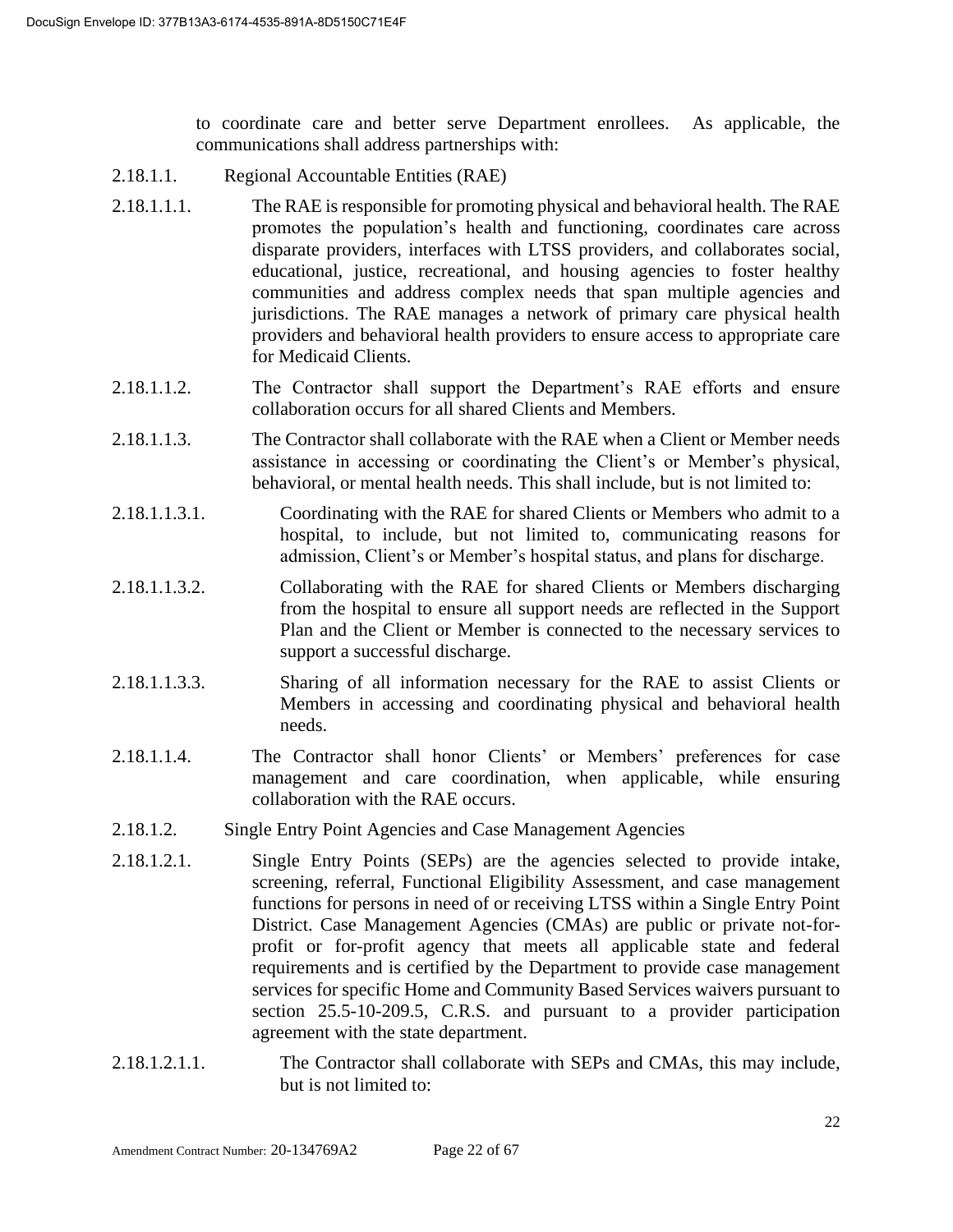| 2.18.1.2.1.1.1. | Coordinating the transfer of Members switching to or from an HCBS<br>waiver.                                                         |
|-----------------|--------------------------------------------------------------------------------------------------------------------------------------|
| 2.18.1.2.1.1.2. | Connecting Clients or Members to the appropriate SEP or CMA,<br>determined by the Client's or Member's needs and preferences.        |
| 2.18.1.2.1.1.3. | Sharing information necessary for the SEP and/or CMA to assist Clients<br>in accessing LTSS programs targeted for Clients with I/DD. |
| 2.18.1.2.1.1.4. | Coordinating the receipt of LTSS when a Member is enrolled in an<br>HCBS waiver not targeted for members with I/DD.                  |

#### 2.19. Transparency

- 2.19.1. Board of Director Changes
- 2.19.1.1. The Contractor shall notify the Department in writing of any changes to the Board of Directors within ten (10) Business Days.
- 2.19.2. Annual Financial Audit
- 2.19.2.1. The Contractor shall submit a copy of the Annual Financial Audit Report to the Department.
- 2.19.2.1.1. DELIVERABLE: Annual Financial Audit Report
- 2.19.2.1.2. DUE: No later than thirty (30) calendar days following the acceptance of the audit by the Contractor's Board of Directors.
- 2.19.3. IRS Form 990
- 2.19.3.1. The Contractor shall submit a copy of the Form 990 the Contractor filed with the Federal Internal Revenue Service to the Department, if applicable.
- 2.19.3.1.1. DELIVERABLE: IRS Form 990
- 2.19.3.1.2. DUE: No later than thirty (30) calendar days following the Contractor's filing of the form with the Internal Revenue Service.
- 2.20. Provider Fraud
- 2.20.1. Contractor shall notify the Department and the Colorado Medicaid Fraud Control Unit of the Colorado Department of Law (MFCU) if it identifies or suspects possible Provider Fraud as a result of any activities in its performance of this Contract.
- 2.20.2. Upon identification or suspicion of possible Provider Fraud, the Contractor shall complete the Contractor Suspected Fraud Written Notice Form provided by the Department.
- 2.20.2.1. For each incident of identified or suspected Provider Fraud, Contractor shall provide all of the following, at a minimum:
- 2.20.2.1.1. Written documentation of the findings.
- 2.20.2.1.2. Information on any verbal or written reports.
- 2.20.2.1.3. All details of the findings and concerns, including a chronology of Contractor actions which resulted in the reports, in a format agreed to by the Department.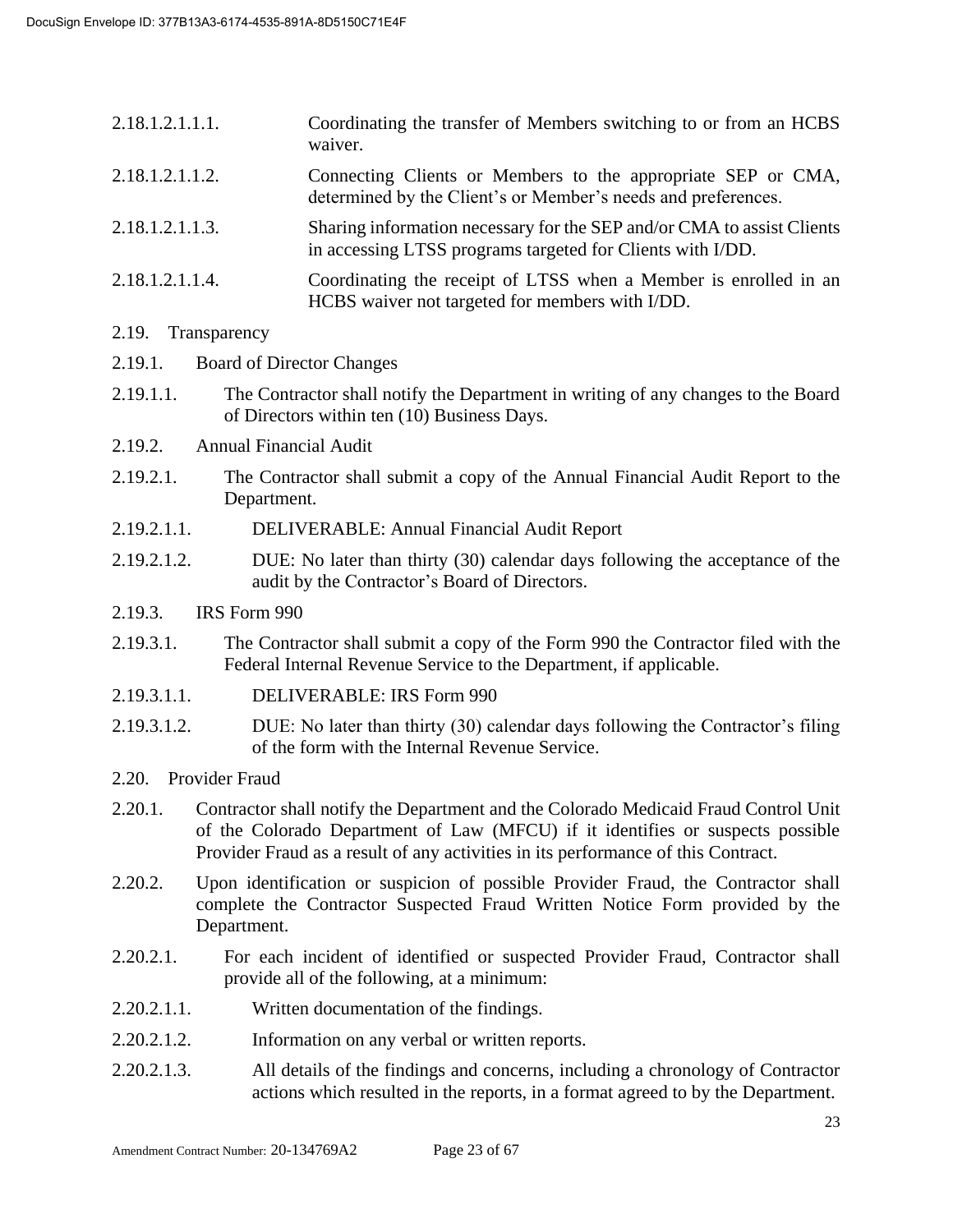- 2.20.2.1.4. Information on the identification of any affected claims that have been discovered.
- 2.20.2.1.5. Any claims data associated with its report (in a mutually agreed upon format, if possible).
- 2.20.2.1.6. Any additional information as required by the Department.
- 2.20.3. For each incident of identified or suspected Provider Fraud, Contractor shall deliver the completed Contractor Suspected Fraud Written Notice Form to the Department and the MFCU.
- 2.20.3.1. DELIVERABLE: Completed Contractor Suspected Fraud Written Notice Form
- 2.20.3.2. DUE: Within three (3) Business Days following the initial discovery of the Fraud or suspected Fraud
- 2.20.4. Contractor shall revise or provide additional information related to the Contractor Suspected Fraud Written Notice Form as requested by the Department or the MFCU.
- 2.20.4.1. DELIVERABLE: Contractor Suspected Fraud Written Notice Revisions and Additional Information
- 2.20.4.2. DUE: Within three (3) Business Days following the Department's or the MFCU's request, unless the Department or MFCU provides for a different period in its request.
- 2.21. Member Fraud
- 2.21.1. Contractor shall notify the Department if it identifies or suspects possible Member Fraud as a result of any activities in its performance of this Contract.
- 2.21.2. Upon identification or suspicion of possible Member Fraud, the Contractor shall complete the Contractor Suspected Fraud Written Notice Form provided by the Department.
- 2.21.2.1. For each incident of identified or suspected Member Fraud, Contractor shall provide all of the following, at a minimum:
- 2.21.2.1.1. All verbal and written reports related to the suspected fraud.
- 2.21.2.1.2. All details of the findings and concerns, including a chronology of Contractor actions which resulted in the reports, and the Member's State ID number, and Member's date of birth if applicable.
- 2.21.2.1.3. Information on the identification of any affected claims that have been discovered.
- 2.21.2.1.4. Any claims data associated with its report in a format agreed to by the Department.
- 2.21.2.1.5. Any additional information as required by the Department.
- 2.21.3. For each incident of identified or suspected Member Fraud, Contractor shall deliver the completed Contractor Suspected Fraud Written Notice Form to the Department at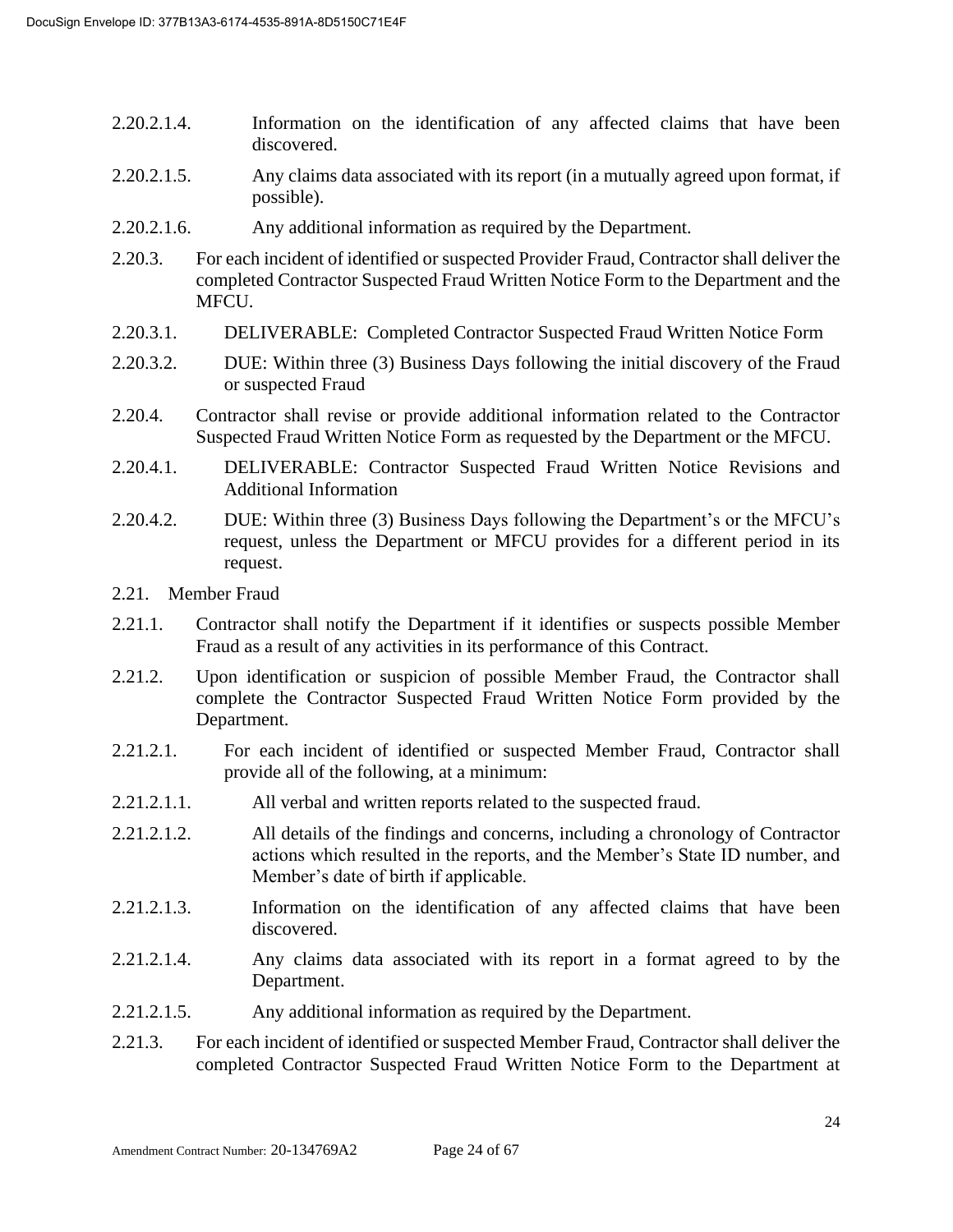[report.clientfraud@state.co.us,](mailto:report.clientfraud@state.co.us) or at such other email address as provided by the Department from time to time.

- 2.21.3.1. DELIVERABLE: Completed Contractor Suspected Fraud Written Notice Form
- 2.21.3.2. DUE: Within three (3) Business Days following the initial discovery of the Fraud or suspected Fraud
- 2.21.4. Contractor shall revise or provide additional information related to the Contractor Suspected Fraud Written Notice Form as requested by the Department.
- 2.21.4.1. DELIVERABLE: Contractor Suspected Fraud Written Notice Revisions and Additional Information
- 2.21.4.2. DUE: Within three (3) Business Days following the Department's request, unless the Department provides for a different period in its request

## **3. CONTRACTOR PERSONNEL**

- 3.1. Personnel General Requirements
- 3.1.1. Contractor shall provide qualified Key Personnel and Other Personnel as necessary to perform the Work throughout the term of the Contract.
- 3.1.2. Contractor shall provide the Department with a final list of individuals assigned to the Contract and appropriate contact information for those individuals.
- 3.1.2.1. DELIVERABLE: Final list of Key Personnel
- 3.1.2.2. DUE: Annually, by July 15th of each year
- 3.1.3. Contractor shall update this list to account for changes in the Key Personnel.
- 3.1.3.1. DELIVERABLE: Updated list of Key Personnel
- 3.1.3.2. DUE: Within ten (10) Business Days of the any change to Key Personnel
- 3.2. Key Personnel
- 3.2.1. Contractor shall designate people to hold the following Key Personnel positions:
- 3.2.1.1. Executive Director
- 3.2.1.2. Licensed Medical Professional
- 3.2.1.3. Chief Financial Officer
- 3.2.1.4. Case Management Director
- 3.2.1.5. Contract Lead
- 3.2.1.5.1. The Contract Lead shall be responsible for all of the following:
- 3.2.1.5.1.1. Serving as Contractor's primary point of contact for contract deliverables and other contract related questions or issues for the Department.
- 3.2.1.5.1.2. Ensuring the completion of all Work in accordance with the Contract's requirements. This includes, but is not limited to, ensuring the accuracy, timeliness and completeness of all work.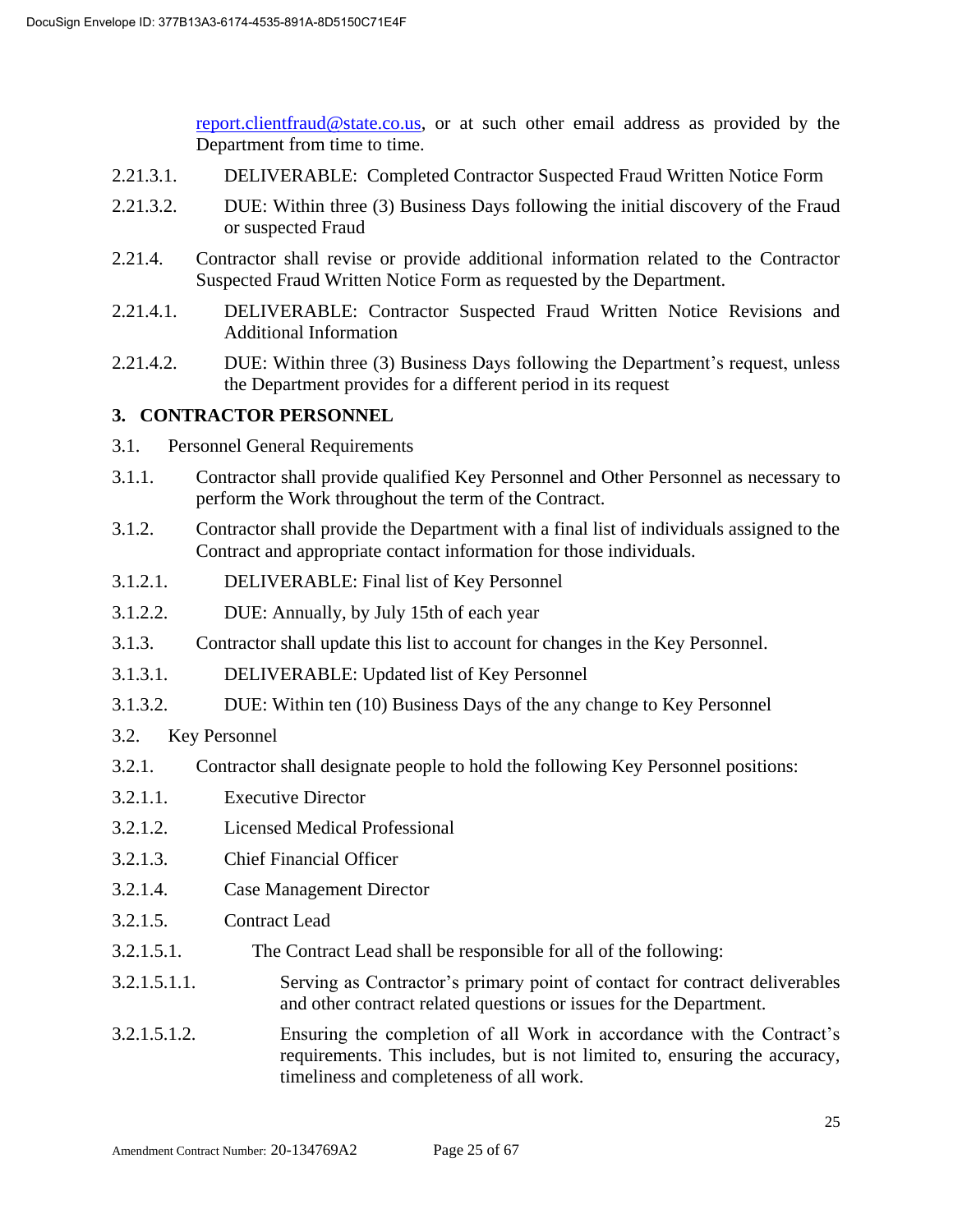- 3.2.1.5.1.3. Ensuring the timely submission and accuracy of all Deliverables submitted to the Department.
- 3.3. Personnel Availability
- 3.3.1. Contractor shall ensure Key Personnel and Other Personnel assigned to the Contract are available for meetings with the Department during the Department's normal business hours, as determined by the Department. Contractor shall also make these personnel available outside of the Department's normal business hours and on weekends with prior notice from the Department.
- 3.3.2. Contractor's Key Personnel and Other Personnel shall be available for all regularly scheduled meetings between Contractor and the Department, unless the Department has granted prior written approval otherwise.
- 3.3.3. Contractor shall ensure that the Key Personnel and Other Personnel attending all meetings between the Department and Contractor have the authority to represent and commit Contractor regarding work planning, problem resolution and program development.
- 3.3.4. At the Department's direction, the Contractor shall make its Key Personnel and Other Personnel available to attend meetings as subject matter experts with stakeholders both within the State government and external private stakeholders.
- 3.3.5. All of Contractor's Key Personnel and Other Personnel that attend any meeting with the Department or other Department stakeholders shall be present at the meeting or attend by telephone or video conference, unless the Department gives prior, written permission. If Contractor has any personnel attend by telephone or video conference, Contractor shall provide all additional equipment necessary for attendance, including any virtual meeting space or telephone conference lines.
- 3.3.6. The Contractor shall respond to all telephone calls, voicemails, and emails from the Department within two (2) Business Days of receipt by the Contractor, unless the situation is identified as urgent by the Department. For situations identified as urgent by the Department, the Contractor must respond to the Department the same business day but no later than twenty-four (24) hours following the request.
- 3.4. Other Personnel Responsibilities
- 3.4.1. Contractor shall use its discretion to determine the number of Other Personnel necessary to perform the Work in accordance with the requirements of this Contract. If the Department determines that Contractor has not provided sufficient Other Personnel to perform the Work in accordance with the requirements of this Contract, Contractor shall provide all additional Other Personnel necessary to perform the Work in accordance with the requirements of this Contract at no additional cost to the Department.
- 3.4.2. Contractor shall ensure that all Other Personnel have sufficient training and experience to complete all portions of the Work assigned to them. Contractor shall provide all necessary training to its Other Personnel, except for State-provided training specifically described in this Contract.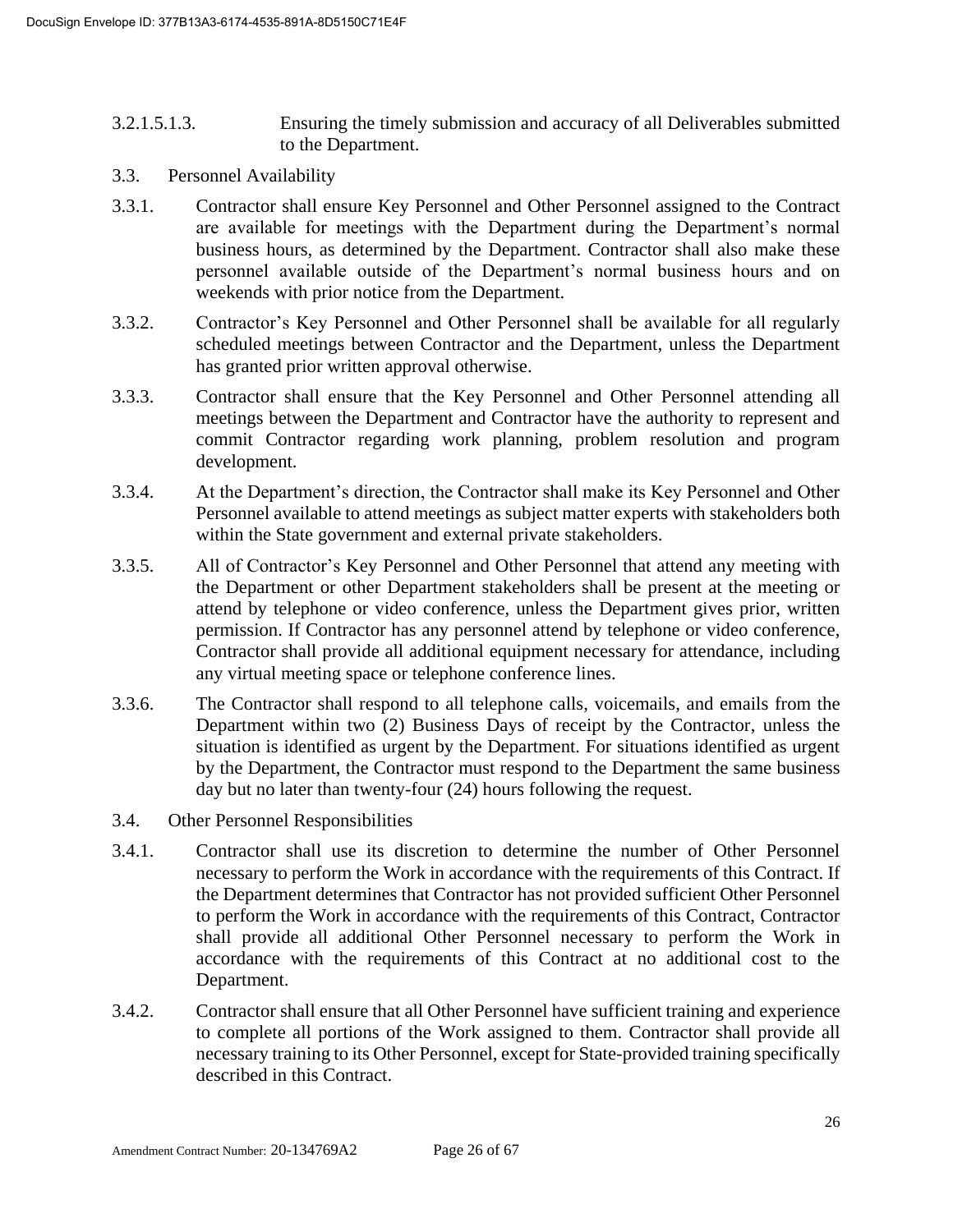- 3.4.3. The Contractor shall employ or contract with a licensed medical professional who will be available for consultation regarding Long Term Home Health (LTHH) PARs for Clients.
- 3.4.4. Contractor may subcontract to complete a portion of the Work required by the Contract. The conditions for using a Subcontractor or Subcontractors are as follows:
- 3.4.4.1. Contractor shall not subcontract more than forty percent (40%) of the Work.
- 3.4.4.2. Contractor shall provide the organizational name of each Subcontractor and all items to be worked on by each Subcontractor to the Department.
- 3.4.4.2.1. DELIVERABLE: Name of each Subcontractor and items on which each Subcontractor will work.
- 3.4.4.2.2. DUE: Annually, by July 15th of each year
- 3.4.4.3. Contractor shall notify the Department of any changes to Subcontractors within ten (10) business days of the change.
- 3.4.5. The Contractor shall obtain prior consent and written approval for any use of Subcontractor(s).
- 3.5. Background Checks
- 3.5.1. The Contractor shall conduct background checks on all new applicants considered for employment.
- 3.5.2. Background checks under Section 3.5. shall be conducted by a third-party and shall include, at a minimum, a comprehensive check into the applicant's criminal history.
- 3.5.3. Beginning on and after January 1, 2019, prior to hiring or contracting with an employee who will provide direct care to an at-risk adult, the Contractor shall request a Colorado Adult Protective Services (CAPS) background check from the Colorado Department of Human Services data system. The CAPS background check shall be used to determine if the potential employee is implicated in a case of mistreatment of an at-risk adult.
- 3.5.4. If any of the Contractor's Key Personnel, or Other Personnel, are required to have and maintain any professional licensure or certification issued by any federal, state or local government agency, then the Contractor shall maintain copies of such current licenses and certifications and provide them to the Department upon request.

#### **4. GENERAL BUSINESS FUNCTIONS**

- 4.1. Business Functions
- 4.1.1. The general Business Functions of the Contractor shall include, but not be limited to, the following for the State General Fund programs and administrative functions outlined in this Contract.:
- 4.1.1.1. Providing access to its facilities for clients, service providers and others. Regular business office hours of operation shall be posted and made available to the public and accommodations shall be made available for clients who need assistance or consultation outside regular business office hours. The Contractor shall provide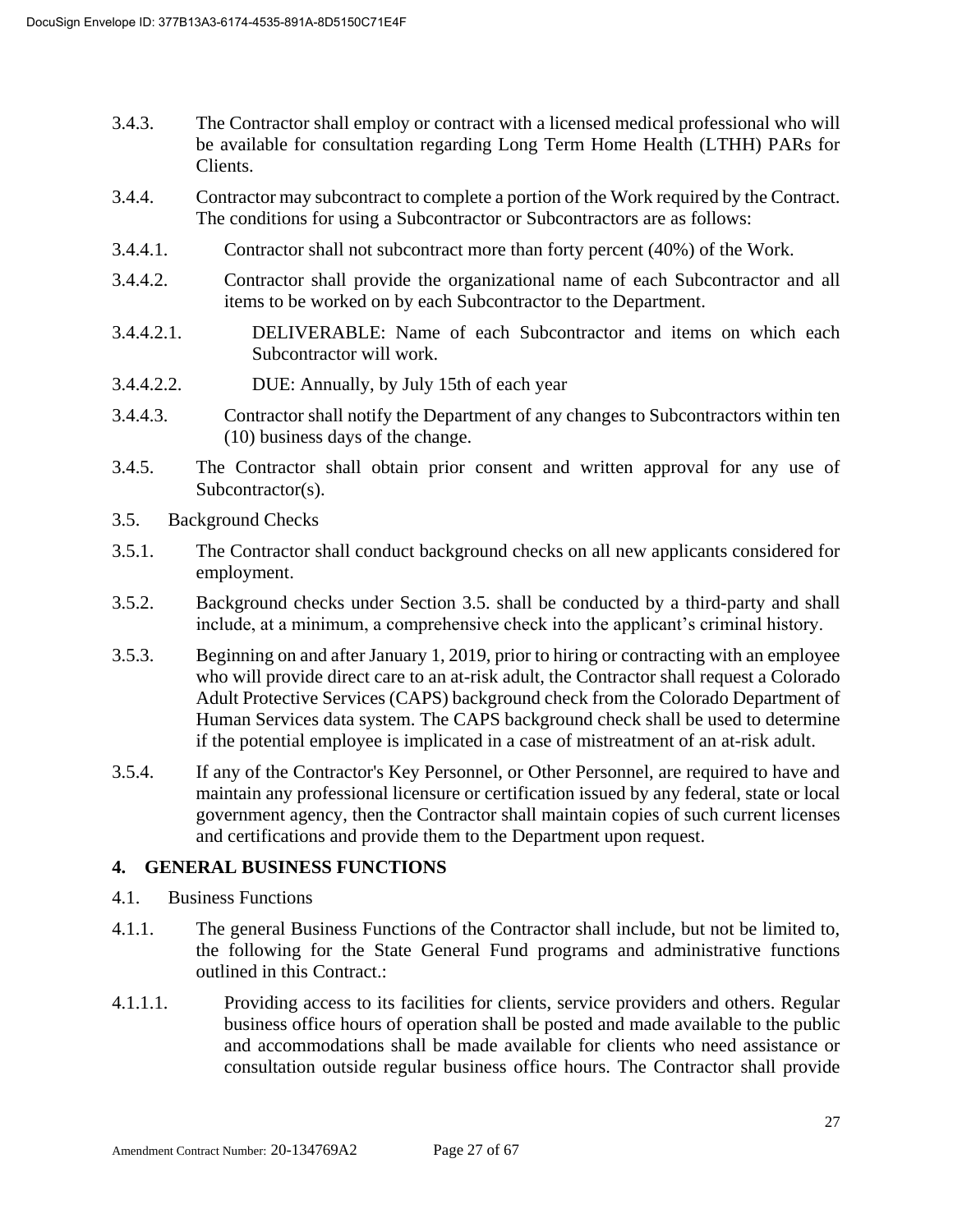emergency contact information to the Department for Key Personnel, when posted hours of operation do not follow a standard Monday through Friday schedule.

- 4.1.1.2. Providing access to a telephone system and trained staff to ensure a response to messages, and telephone calls received after hours.
- 4.1.1.3. Providing access to telecommunication devices and/or interpreters for the hearing and vocally impaired and access to foreign language interpreters as needed.
- 4.1.1.4. Providing a person-centered business approach seeking to accommodate Client requests.
- 4.1.1.5. Following communication direction set by the Department. The application of these standards includes but is not limited to Memo Series, technical assistance documents, Provider Bulletins, training documents, and email correspondence.
- 4.1.1.6. Facilitating the Medicaid application process and responding to all referrals of potentially eligible Clients within Department prescribed timeframes.
- 4.1.2. The Contractor shall support the Department's National Core Indicator (NCI) efforts.
- 4.2. Complaints and Grievances
- 4.2.1. The Contractor shall receive, document and track any complaint received by the Contractor as it relates to the services provided through this Contract to include, but not limited to, general business functions, administration, transparency, State SLS, OBRA-SS, and administrative case management functions. Complaints received outside of the scope of this Contract shall not be included. Documentation shall consist of a complaint log that includes the date of complaint, name of the complainant, the nature of the complaint, and the date and description of the resolution.
- 4.2.2. The Contractor shall analyze complaints for trends and shall submit all trends observed throughout the Fiscal Year and the remedial actions taken to address them to the Department.
- 4.2.3. Trend analysis may include an examination of information including but not limited to:
- 4.2.3.1. A comparison of complaint types and number of complaints over a period of time.
- 4.2.3.2. Number of type of complaint against the Contractor, time, location, individual involved, staff involved, and/or any additional relevant information.
- 4.2.3.3. An examination of potential reasons for the increase or decrease in complaints by total number, provider or subcontractor, individual, or staff.
- 4.2.3.4. An examination of preventative measures that can be implemented to reduce the number or frequency of future complaints.
- 4.2.3.5. Implementation of a plan of action or any future actions to take place.
- 4.2.3.6. An analysis of whether the plan of action and changes made were effective or if additional changes need to occur.
- 4.2.4. As part of the complaint process the Contractor shall:
- 4.2.4.1. Document complaints received.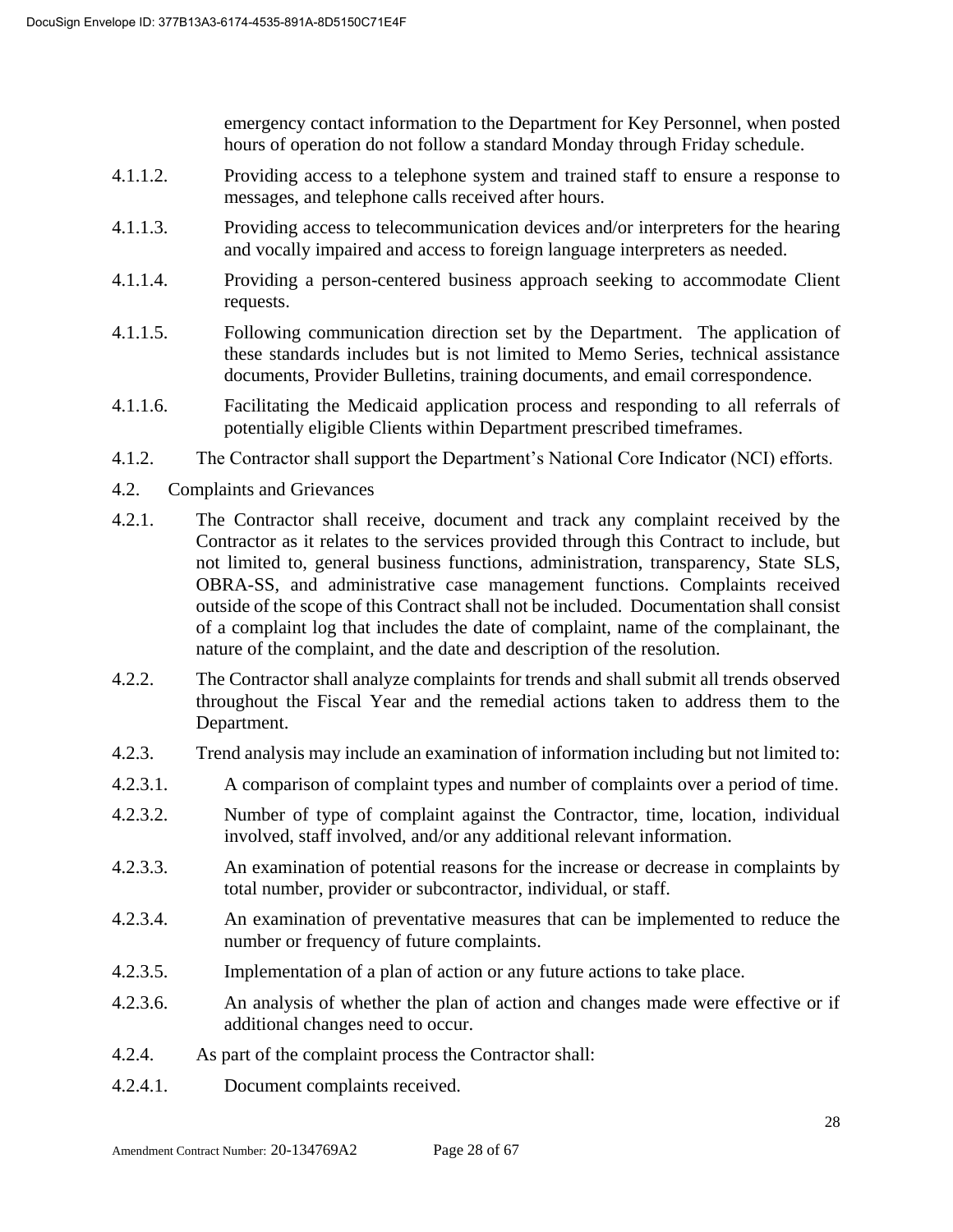- 4.2.4.2. Address substantiated complaints.
- 4.2.4.3. Respond to complaints received and document actions taken to resolve and/or mitigate complaints.
- 4.2.4.4. Conduct quarterly trend analyses of all complaints received for the full period of the contract.
- 4.2.4.5. The Contractor shall maintain all supporting documentation related to the collection and follow-up to complaints and make it available to the Department upon request.
- 4.2.4.6. The Contractor shall submit the Complaint Trends Analysis to the Department for review, approval, and payment.
- 4.2.4.6.1. DELIVERABLE: Complaint Trends Analysis
- 4.2.4.6.2. DUE: Quarterly, by October 31st, January 31st, April 30th and June 30th of each year or the Fiscal Year end close date determined by the Department
- 4.3. Critical Incident Reports
- 4.3.1. The Contractor shall:
- 4.3.1.1. Report critical incidents in the Department prescribed system as soon as possible, but no later than twenty-four (24) hours (one business day) following notification.
- 4.3.1.2. Ensure all suspected incidents of mistreatment, abuse, neglect, and exploitation are immediately reported consistent with statute; §19-10-103, C.R.S. Colorado Children's Code, §18-8-115 C.R.S. (Colorado Criminal Code- Duty to Report a Crime), §18-6.5-108 C.R.S. (Colorado Criminal Code- Wrongs to At-Risk Adults) and §26-3.1-102, C.R.S. (Social Services Code-Protective Services).
- 4.3.1.3. The Contractor shall enter all CIR follow-up information in accordance with Department direction in the Department prescribed system and maintain detailed documentation.
- 4.3.1.4. PERFORMANCE STANDARD: One hundred (100%) percent of CIRs (CIRs-MANE and CIRs-Other) are added to the Department prescribed system within one (1) Business day.
- 4.4. Critical Incident Trend Analysis
- 4.4.1. The Contractor shall review and analyze all critical incidents for HCBS-DD, HCBS-SLS, HCBS-CES, HCBS-CHRP, State SLS, and OBRA-SS to identify trends and problematic practices and documenting appropriate action.
- 4.4.2. The Critical Incident Trend Analysis shall include an examination of information including but not limited to:
- 4.4.2.1. Incident Date, Incident Time, Case Management (CM) Notification Date, CM Notification Time, Entry Date, Entry Time, Incident Type, Case Manager, Program Type, Incident Location Description, Percent of Timely Reporting.
- 4.4.2.2. An examination of potential reasons for the increase or decrease in incidents.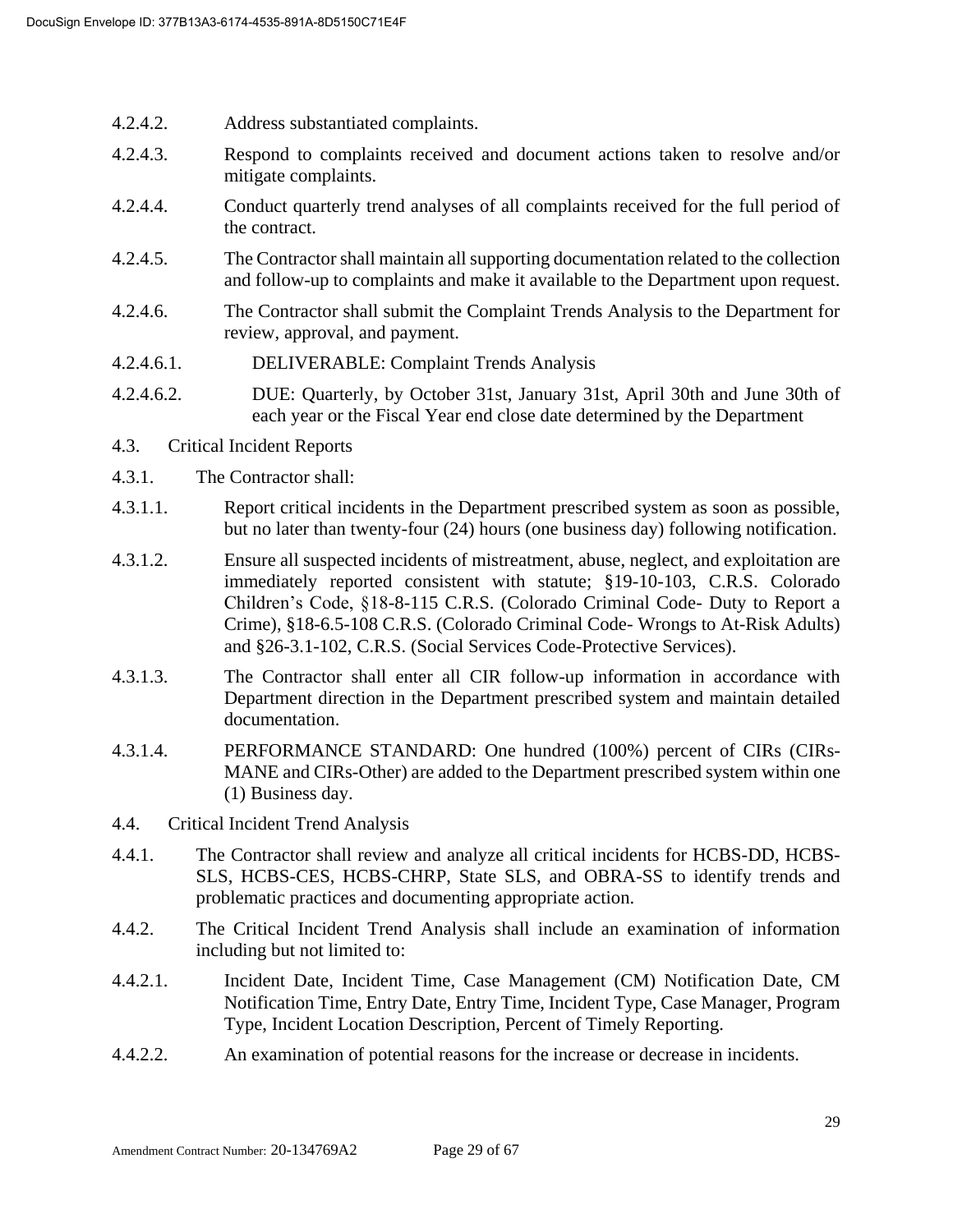- 4.4.2.3. An examination of preventative measures that can be implemented to reduce the number or frequency of future incidents.
- 4.4.2.4. Identify the root cause of the critical incident and analyze to determine if intervention is needed to prevent similar critical incidents in the future.
- 4.4.2.5. Implementation of a plan of action or any future actions to take place.
- 4.4.2.6. An analysis of whether the plan of action and changes made were effective or if additional changes need to occur.
- 4.4.3. The Contractor shall submit the Critical Incident Trend Analyses on the Department's prescribed template.
- 4.4.3.1. DELIVERABLE: Critical Incident Trend Analysis
- 4.4.3.2. DUE: Quarterly, by October 31st, January 31st, April 30th and June 30th or the Fiscal Year end close date determined by the Department
- 4.5. Investigations
- 4.5.1. The Contractor shall insure all allegations of abuse, neglect, and exploitation are investigated and documented within the Department's prescribed system.
- 4.5.2. Investigations may include but is not limited to: examination of Critical Incident Reports, log notes, and medical documentation related to the member; documented interviews with the waiver participant, guardian, and support staff as appropriate; documentation regarding any questions not resolved by a law enforcement or county investigation (e.g., provider training, program management supervision, etc.); documentation of follow-up, preventative strategies and outcomes of reviews and assessments regarding the allegations and incident; the examination incident report and preliminary results of the investigation, a summary of the investigative procedures utilized, the full investigative finding, the actions taken, and Human Rights Committee review of the investigative report and the action taken on recommendations made by the committee.
- 4.6. Human Rights Committee (HRC)
- 4.6.1. The Contractor shall establish and facilitate a Human Rights Committee (HRC) pursuant to §25.5-10-209(h), C.R.S. and 10 C.C.R. 2505-10 Section 8.608.5. The Contractor shall maintain qualifications for each member of the HRC and make it available to the Department upon request.
- 4.6.2. The Contractor shall establish at least one HRC as a third-party mechanism to safeguard the rights of persons receiving services. The HRC is an advisory and review body to the administration of the Contractor.
- 4.6.3. The Contractor shall develop policies and procedures to assure that all potential conflicts of interest are addressed.
- 4.6.4. The Contractor shall orient members regarding the duties and responsibilities of the Human Rights Committee and make this information available to the Department upon request.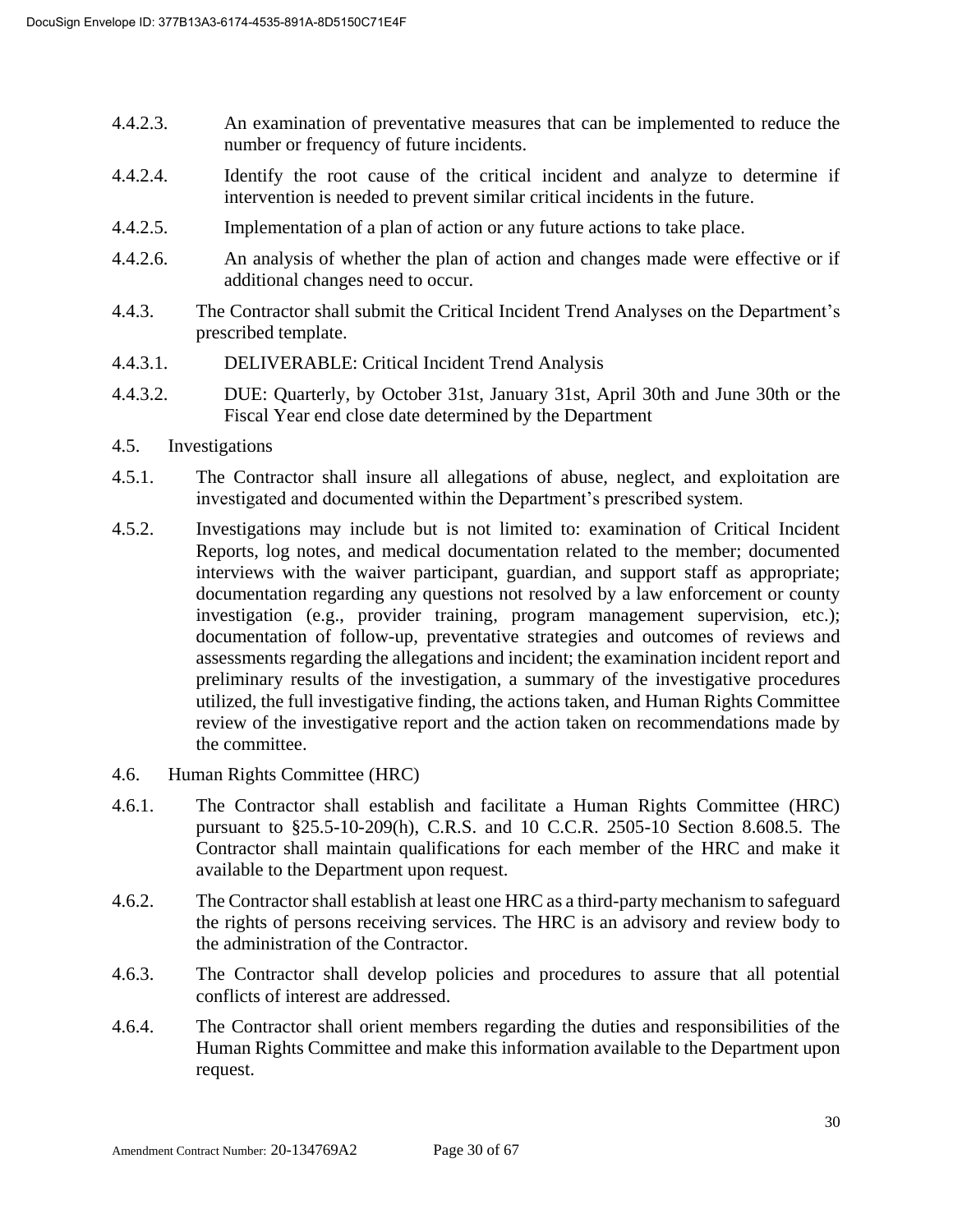- 4.6.5. The Contractor shall provide the HRC with the necessary staff support to facilitate its functions.
- 4.6.6. The Contractor shall keep proper documentation and record of all HRC recommendations and assure that all documentation is a part of the individual's master record.
- 4.6.7. The Contractor shall submit HRC meeting minutes and/ or attendance logs to the Department within ten (10) Business Days of receiving the request.
- 4.6.8. The Contractor shall notify the Department in writing of any changes to the HRC membership within ten (10) Business Days.
- 4.6.9. The Contractor shall submit a list of all the HRC meetings held with all members reviewed on a template prescribed by the Department or a template approved by the Department.
- 4.6.9.1. DELIVERABLE: Human Rights Committee Meeting List
- 4.6.9.2. DUE: Monthly, the 15th of each month
- 4.7. Quality Improvement Strategies (QIS)
- 4.7.1. The Contractor shall respond to all inquiries and requests for corrective action related to QIS within the timeframe specified by the Department.
- 4.8. Corrective Action Plan
- 4.8.1. When the Department determines that the Contractor is not in compliance with any term of this Contract, the Contractor, upon written notification by the Department, shall develop a Corrective Action Plan. Corrective Action Plans shall include, but not be limited to:
- 4.8.1.1. A detailed description of actions to be taken including any supporting documentation.
- 4.8.1.2. A detailed time frame specifying the actions to be taken.
- 4.8.1.3. Contractor's employee(s) responsible for implementing the actions.
- 4.8.1.4. The implementation time frames and a date for completion.
- 4.8.2. The Contractor shall submit the Corrective Action Plan to the Department within ten (10) Business Days of the receipt of a written request from the Department.
- 4.8.2.1. DELIVERABLE: Corrective Action Plan
- 4.8.2.2. DUE: Within ten (10) Business Days of receipt of a written request from the Department.
- 4.8.3. The Contractor shall notify the Department in writing, within three (3) Business Days if it will not be able to present the Corrective Action Plan by the due date. The Contractor shall explain the rationale for the delay and the Department may grant an extension, in writing, of the deadline for the Contractor's compliance.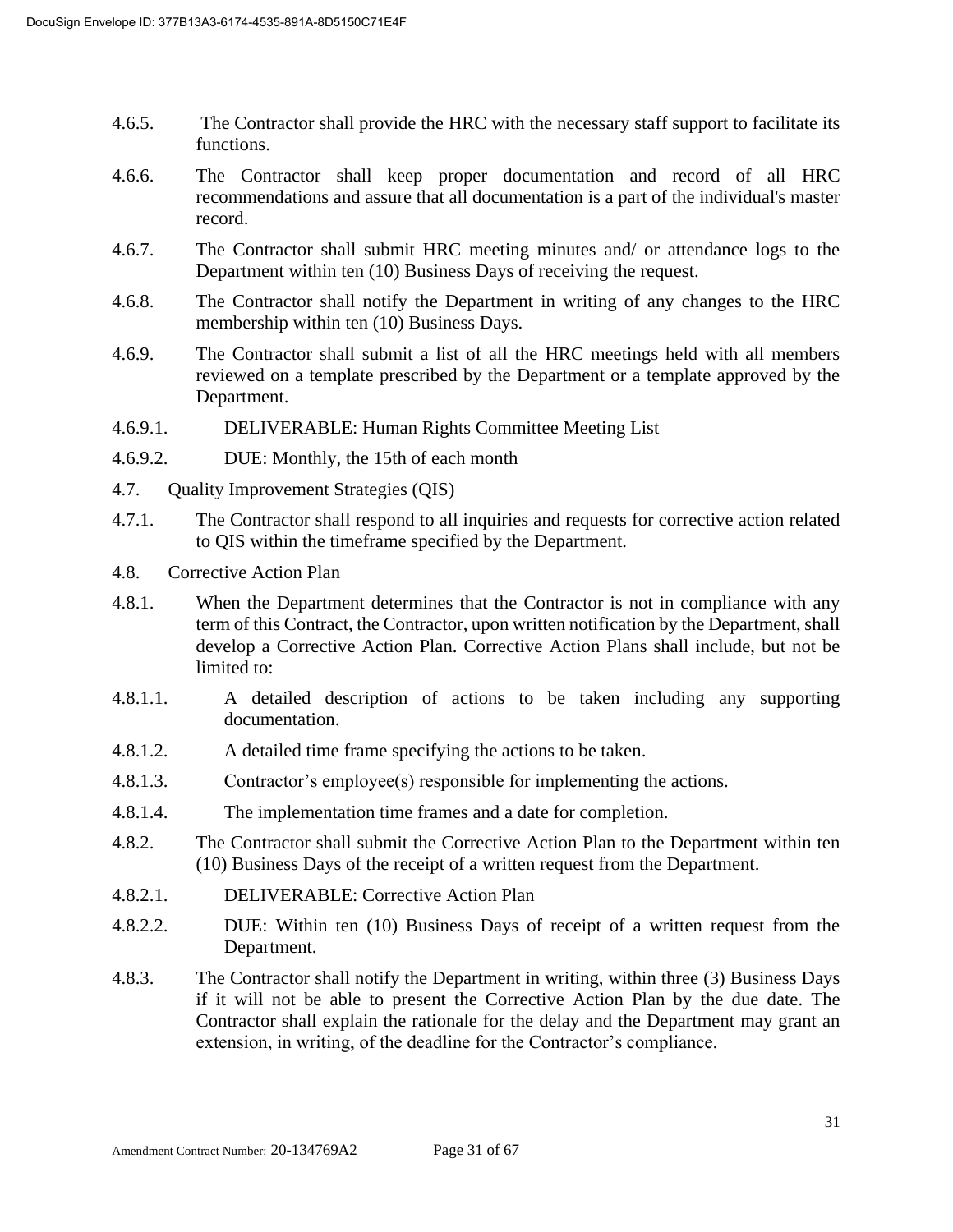- 4.8.4. Upon receipt of the Contractor's Corrective Action Plan, the Department will accept, modify or reject the proposed Corrective Action Plan. Modifications and rejections shall be accompanied by a written explanation.
- 4.8.5. In the event of a rejection of Contractor's Corrective Action Plan the Contractor shall re-write the Corrective Action Plan and resubmit it along with requested documentation to the Department for review.
- 4.8.5.1. DELIVERABLE: Revised Corrective Action Plan.
- 4.8.5.2. DUE: Within five (5) Business Day of the Department's rejection.
- 4.8.6. Upon acceptance by the Department the Contractor shall implement the Corrective Action Plan.
- 4.8.7. If corrections are not made within the requested timeline and/or quality specified by the Department then funds may be suspended or withheld from this Contract.
- 4.8.8. As part of the Corrective Action Plan, supporting documentation demonstrating that deficiencies have been remediated may be required. The Contractor shall ensure all supporting documentation is submitted within the timeframes established in the Corrective Action Plan.
- 4.8.9. Upon receipt of the Contractor's supporting documentation, the Department will accept, request modifications, or reject the documentation. Modifications and rejections shall be accompanied by a written explanation.
- 4.8.10. In the event of a rejection of the Contractor's supporting documentation to the Corrective Action Plan, the Contractor shall correct and resubmit the supporting documentation to the Department for review.
- 4.8.11. If a Corrective Action Plan or any supporting activities or documentation required to correct a deficiency are not submitted within the requested timeline and/or quality specified by the Department, funds may be suspended or withheld from this Contract.
- 4.8.11.1. DELIVERABLE: Revised Supporting Documentation
- 4.8.11.2. DUE: Within five (5) Business Day of the Department's rejection
- 4.8.12. If corrections are not made by the timeline and quality specified by the Department then funds may be withheld from this Contract. Payments of funds from this Contract will resume beginning the month that the correction is made and accepted by the Department.

## **5. DISABILITY DETERMINATION, WAITING LIST MANAGEMENT, AND PROGRAM ENROLLMENT**

- 5.1. Developmental Disability and Delay Determinations
- 5.1.1. The Contractor shall determine whether an applicant meets the definition of an Individual with Developmental Disabilities or Delay as defined under 10 CCR 2505- 10, section 8.600.4, in accordance with 10 C.C.R. 2505-10 Section 8.607.2.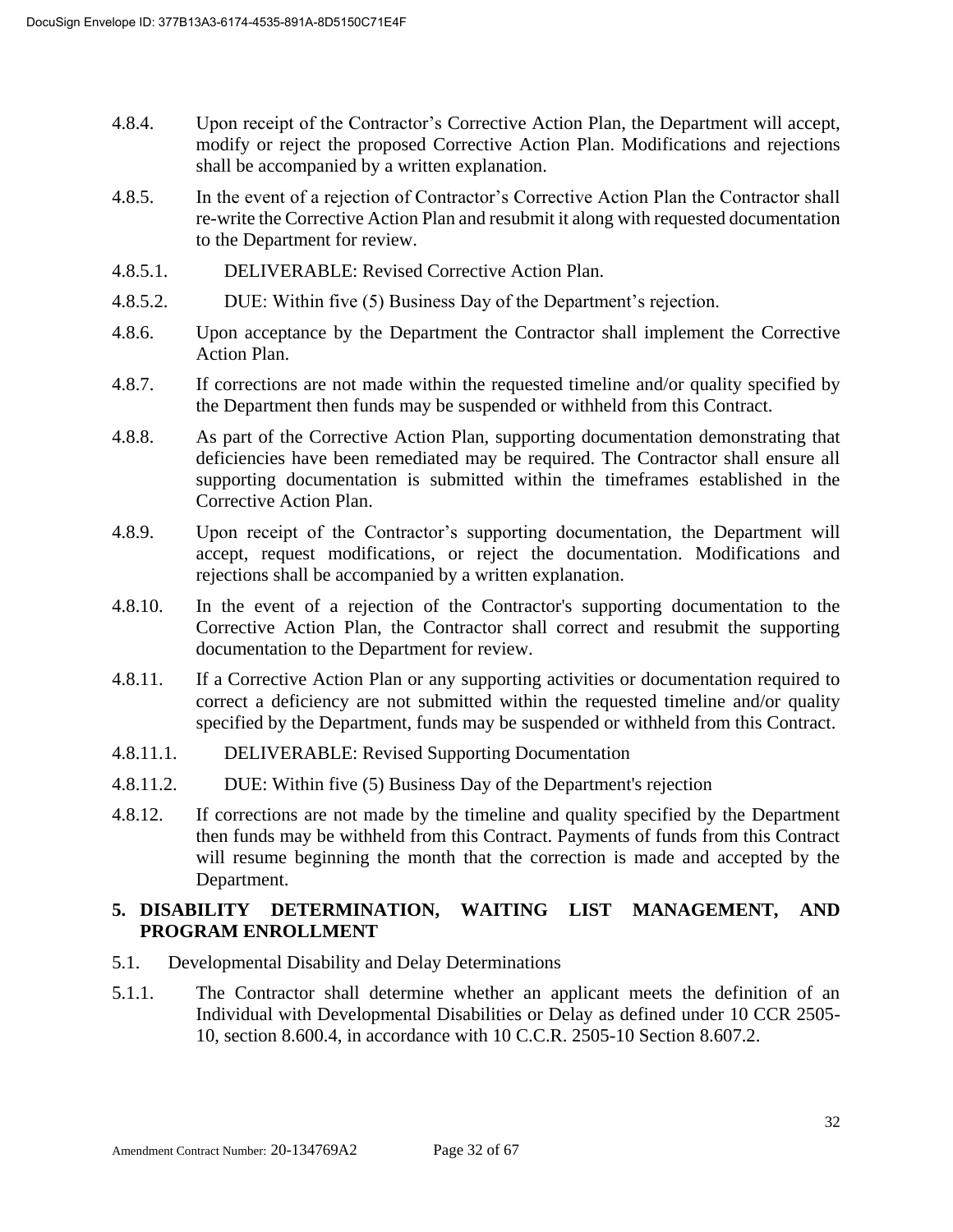- 5.1.2. The Contractor shall complete the individual's determination record and assessment record in the Department prescribed system with all applicable dates and information within ten (10) Business Days after a determination is complete.
- 5.1.3. The Contractor shall maintain the individual's determination, documents, and request forms and make them available to the Department upon request or to another CCB upon transfer.
- 5.1.4. The Contractor shall ensure that all determinations are complete, in accordance with Department regulations, and the individual has been determined to have a disability or delay prior to enrollment into HCBS-DD, HCBS-SLS, HCBS-CHRP, HCBS-CES, State SLS, FSSP, and OBRA-SS.
- 5.2. Waiting List Management
- 5.2.1. The Contractor shall maintain a program specific waiting list within the Department's prescribed system for all eligible clients for whom funding is not available. Waiting lists may be applicable for State SLS, FSSP, HCBS-DD, HCBS-SLS, HCBS-CHRP, and HCBS-CES dependent on available funding. The Contractor shall not maintain a waiting list for OBRA-SS.
- 5.2.2. The name of a person eligible for the program shall be placed on the waiting list by the Contractor making the eligibility determination.
- 5.2.3. When an eligible person is placed on the waiting list for Waiver services, a written notice of action including information regarding client rights and appeals shall be sent to the person or the person's legal guardian in accordance with the provisions of 10 C.C.R. 2505-10 Section 8.057 et seq.
- 5.2.4. The placement date used to establish a person's order on an HCBS waiver waiting list shall be:
- 5.2.4.1. The date on which the person was initially determined to have a developmental disability by the Contractor; or
- 5.2.4.2. The fourteenth (14) birth date if a child is determined to have a developmental disability by the Contractor prior to the age of fourteen.
- 5.2.5. When a client is eligible for a program and funding is not available, the Contractor shall:
- 5.2.5.1. Verify demographic information.
- 5.2.5.2. Compile and correct data.
- 5.2.6. The Contractor shall complete data entry of Waiting List record into the Department prescribed system within ten (10) Business Days of any addition or change to the Waiting List.
- 5.2.7. The Contractor shall conduct and document, in the Department prescribed case management system, an annual follow-up with individuals eighteen (18) and older for all HCBS waivers with a Waiting List timeline of "As Soon As Available" (ASAA), Safety Net (SN), or "see date" to update changes in demographic information and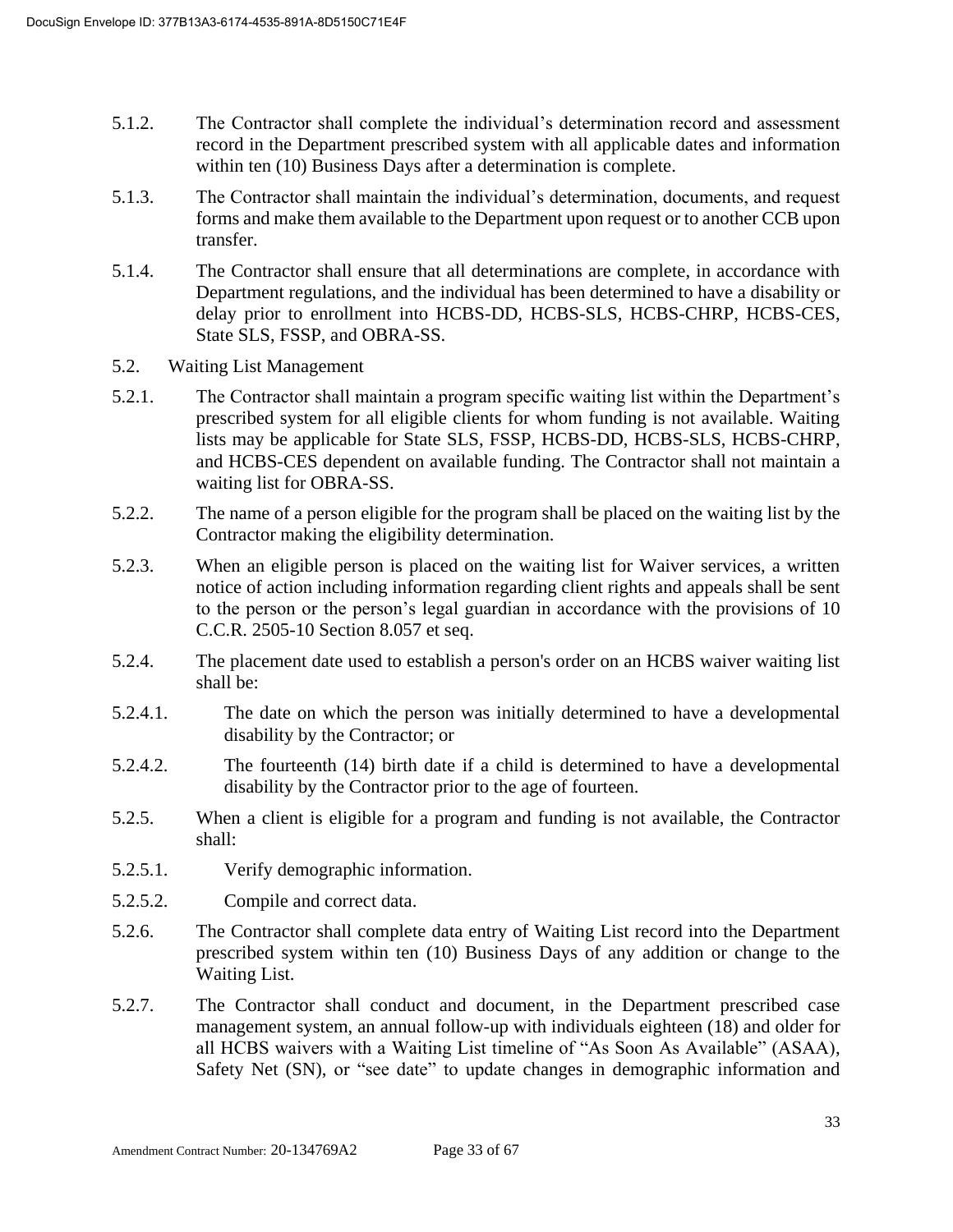ensure the individual is appropriately identified on waiting lists for the program and services the individual is eligible to receive.

- 5.2.7.1. PERFORMANCE STANDARD: One hundred percent (100%) of HCBS individuals eighteen (18) and older with an ASAA, SN, or "see date" timeline on the Waiting List contacted annually.
- 5.2.8. The Contractor shall conduct and document, in the Department prescribed case management system, an annual follow-up with individuals and families waiting for the Family Support Services Program (FSSP) or individuals waiting for State SLS services to update changes in demographic information and ensure that the individual is appropriately identified on waiting lists for the program and services the individual is eligible to receive.
- 5.2.8.1. The Contractor shall update the Department prescribed system with changes in demographic or other information within ten (10) Business Days of any change.
- 5.3. Program Enrollment from the Waiting List
- 5.3.1. When an enrollment becomes available from the HCBS-DD Waiting List, the Department will notify the Contractor of the person that will be offered an enrollment by the order of selection date.
- 5.3.1.1. The Contractor shall notify the individual of the enrollment offer within five (5) Business Days. The Contractor shall make three (3) attempts to contact the individual within a thirty (30) calendar day period. The Contractor shall document in the Departments prescribed system all attempts to contact the individual for enrollment offer. If the individual does not respond to the offer of enrollment the Contractor shall change the individuals waiting list timeline to Safety Net.
- 5.3.2. In cooperation with the local Family Support Council, the Contractor shall develop procedures for determining how and which individuals on the Waiting List will be enrolled into FSSP. These procedures must comply with Department regulations on waiting list and prioritization of funding.
- 5.3.2.1. The Contractor shall select individuals from the waiting list to enroll into FSSP in accordance with 10 CCR 2505-10 8.613(D).
- 5.3.3. The Contractor shall develop procedures for determining how and which individuals on the waiting list will be enrolled into the State SLS program in accordance with 10 C.C.R. 2505-10 Section 8.501.7. These procedures shall be made available to the Department upon request and used to select individuals from the waiting list to enroll into State SLS.
- 5.3.4. The Contractor shall remove individuals from the Waiting List or change an individual's Waiting List status to "Internal Management" when an enrollment is authorized to the individual and the individual or guardian refuses enrollment within ten (10) Business Days of the individual or guardian's response or the last attempt.
- 5.3.4.1. If an individual or guardian declines an enrollment, the Contractor shall enter the reason for declining an enrollment into the Department prescribed system Waiting List record within ten (10) Business Days of the enrollment being declined.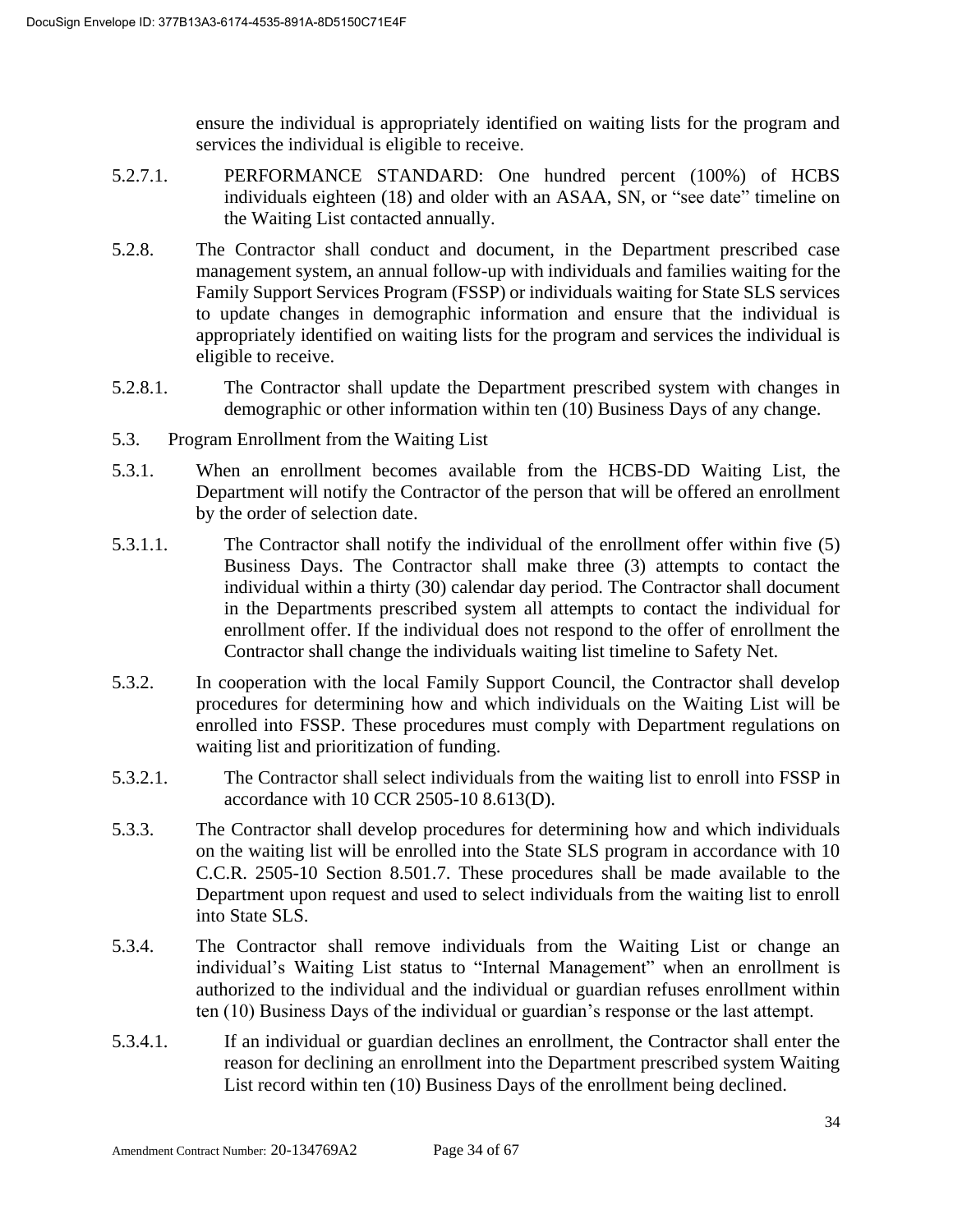- 5.3.5. The Contractor shall provide information and referrals to Clients, families and/or guardians at the time of the annual follow-up.
- 5.3.6. The Contractor shall continue to refer Clients on the Waiting List to other community resources that may be available and inform Clients of their choice of providers, waivers, and services.
- 5.3.7. The Contractor shall provide assistance completing Medicaid financial applications or other public assistance program applications at the time assistance is requested by the individual, family, or guardian.
- 5.4. Compilation and Correction of Waiting List Data
- 5.4.1. The Contractor shall correct one hundred percent (100%) of Waiting List data errors, discovered by the Department within ten (10) Business Days of notification from the Department of an error.
- 5.4.1.1. PERFORMANCE STANDARD: One hundred percent (100%) of Waiting List data corrected within ten (10) Business Days of notification.
- 5.5. Authorization and Reporting of HCBS-DD Enrollments
- 5.5.1. The Contractor shall obtain prior authorization from the Department for all enrollments into the HCBS-DD waiver.
- 5.5.2. In accordance with 10 CCR 2505 Section 8.500.7.E, the Contractor shall inform the Department of all vacancies in the HCBS-DD waiver. Vacancies shall be submitted to the Department within ten (10) Business Days.
- 5.5.2.1. DELIVERABLE: HCBS-DD Vacancy Reporting
- 5.5.2.2. DUE: Within ten (10) Business Days of vacancy.
- 5.5.3. The Contractor shall report all enrollment dates or changes to enrollment status for the HCBS-DD waiver to the Department within ten (10) Business Days.
- 5.5.3.1. DELIVERABLE: HCBS-DD Enrollment Date and Enrollment Change Reporting
- 5.5.3.2. DUE: Within ten (10) Business Days of enrollment or change to enrollment status.

#### **6. STATE GENERAL FUND PROGRAMS**

- 6.1. The Contractor shall abide by and perform its duties and obligations in conformity with relevant federal law, all pertinent federal regulations, state law, rules and regulations of the Department of Health Care Policy and Financing at 10 C.C.R. 2505-10 and the Colorado Department of Public Health and Environment at 6 C.C.R. 1011 which include, but are not limited to:
- 6.1.1. Colorado Revised Statute, Title 25.5, Article 10.
- 6.1.2. Colorado Department of Health Care Policy and Financing Regulation at 10 C.C.R. 2505-10.
- 6.1.3. Colorado Department of Health Care Policy and Financing, Office of Community Living written communications.
- 6.1.4. Colorado Department of Public Health and Environment at 6 C.C.R. 1011-1.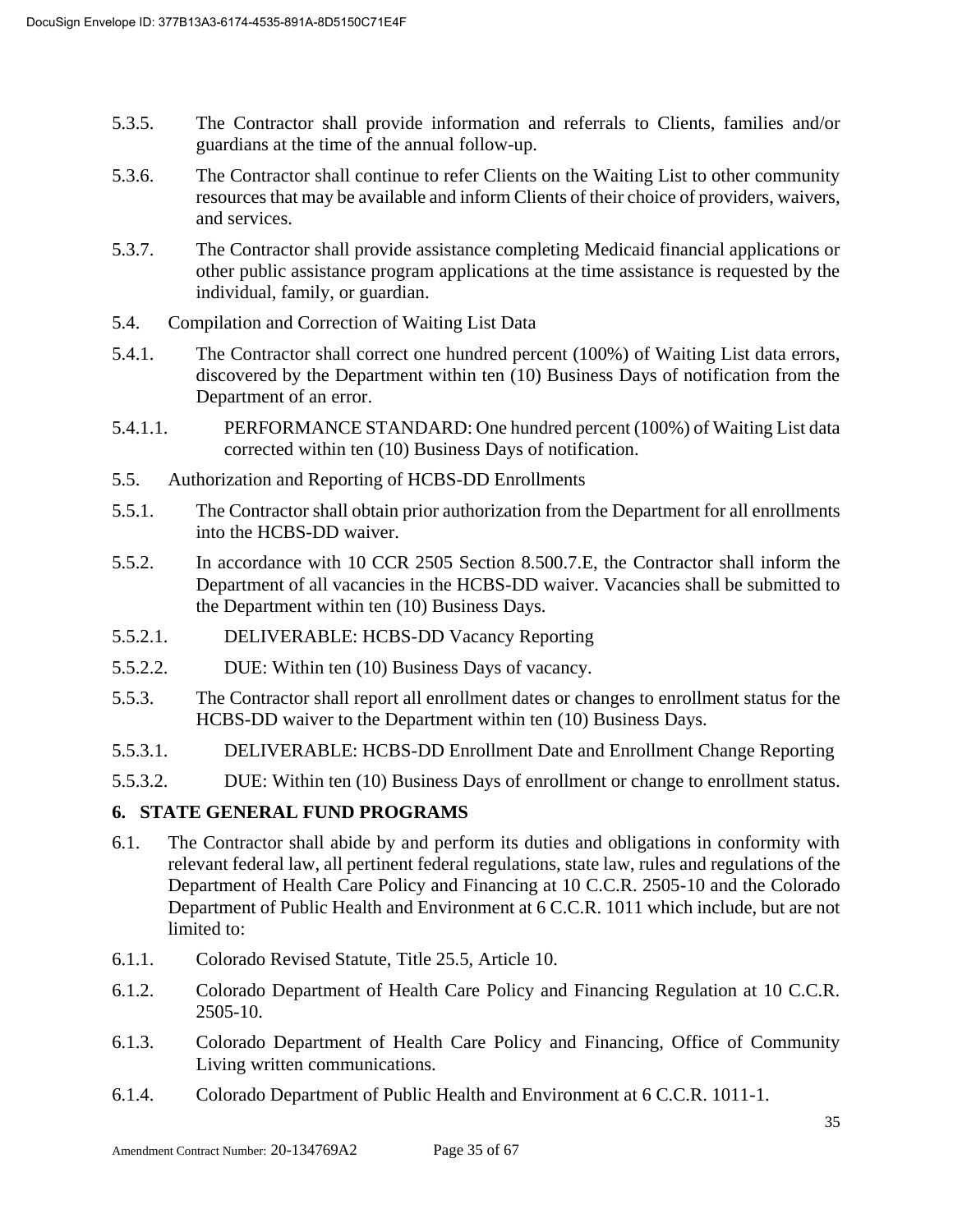- 6.2. The Contractor shall comply with existing policies, procedures and guidelines issued by state agencies.
- 6.2.1. For any policies, procedures, and guidelines issued during the Contract term, the Contractor shall comply with the policy, procedure or guideline as of its effective date, unless otherwise specified by the Department or another regulatory agency.
- 6.2.2. The Contractor's agency policies, procedures, and practices shall comply with 10 C.C.R. 2505-10, and shall be reviewed by its Board of Directors to remain in compliance.
- 6.3. Single Point of Entry
- 6.3.1. The Contractor shall be the single point of entry for persons residing in its designated service area for state funded services and supports authorized pursuant to C.R.S. Title 25.5, Article 10, to individuals with intellectual and developmental disabilities.
- 6.4. Service Support Requirements
- 6.4.1. The Contractor shall administer and purchase or provide services and supports for persons determined to be eligible under this Contract. The Contractor shall not be responsible for guaranteeing services to eligible persons under this Contract in the event that there are no Providers available to provide services.
- 6.4.2. The Contractor shall ensure that written notifications are provided to Clients and Members informing them of their rights and the potential influence the Contractor has on the Service Planning process, such as exercising free choice of providers.
- 6.5. The Contractor shall provide the Client/Members and/or guardian with written information about how to file a provider agency complaint as well as how to make a complaint against the Contractor.
- 6.6. The Contractor shall have procedures for a dispute resolution process, as described in 10 C.C.R. 2505-10, Section 8.605.2, when an action to terminate, change, reduce or deny services is initiated by the provider service agency.
- 6.7. Client/Member Records
- 6.7.1. The Contractor shall comply with reporting and billing policies and procedures established by the Department, participate in the State's management information systems and adhere to the information system requirements provided by the Department for these systems. These systems include but are not limited to: the DDD Web Application Portal/Community Contract and Management System (CCMS).
- 6.7.2. The Contractor shall:
- 6.7.2.1. Maintain Client/Member records within the Department prescribed system for the purposes of Client information management.
- 6.7.2.2. Maintain accurate and detailed documentation of State General Fund case management activities required under this Contract. All documentation must be made available to the Department upon request within ten (10) Business Days.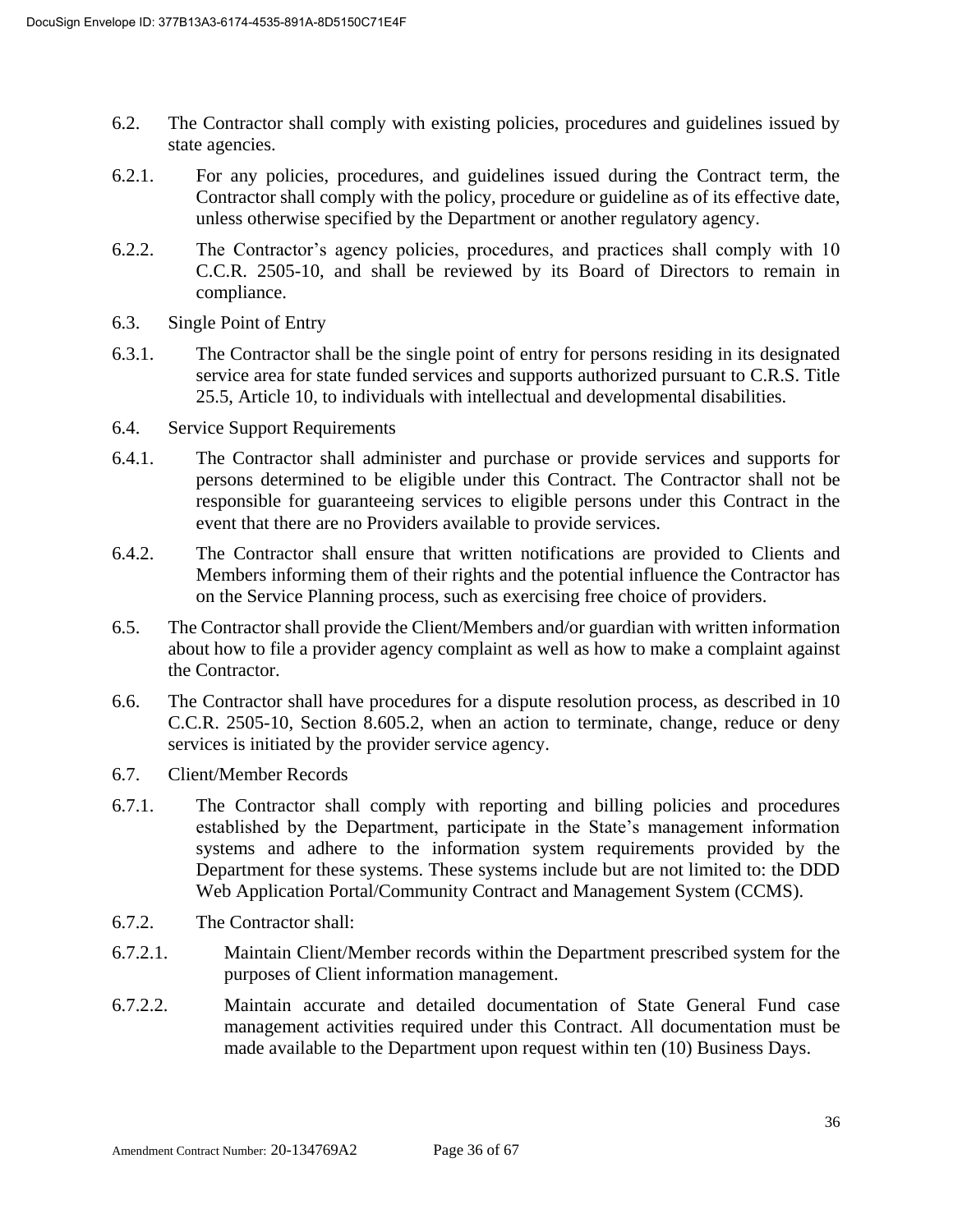- 6.7.2.3. Ensure all enrollments into the State General Funded programs comply with all requirements in Section 5.2 of this Contract and are entered into the Department prescribed system with ten (10) Business Days of the enrollment.
- 6.7.2.4. Enter all Member terminations from the State General Fund programs into the Department prescribed system within ten (10) Business Days of the termination.
- 6.7.3. The Contractor shall maintain internal documentation of all Case Management activities to substantiate any billing and make all documentation available to the Department upon request.
- 6.8. Compilation and Correction of Data
- 6.8.1. The Contractor shall correct one hundred percent (100%) of data errors, discovered by the Department, and confirm the accuracy of the data it enters into the Department prescribed system within ten (10) Business Days of notification from the Department of an error.
- 6.8.1.1. PERFORMANCE STANDARD: One hundred percent (100%) of data corrected within ten (10) Business Days of notification.
- 6.9. Program and Case Management Training
- 6.9.1. The Contractor shall ensure all Case Management staff receive the trainings listed below within one-hundred twenty (120) calendar days after the staff member's hire date and prior to being assigned independent case management duties. Case management staff must receive a refresher training as required by the Department or the Contractor. Training must include the following areas:
- 6.9.1.1. State General Fund program requirements, services, and ongoing case management
- 6.9.1.2. Determinations of Developmental Disability or Delay
- 6.9.1.3. Department Information Management Systems Documentation
- 6.9.1.4. Critical Incident Reporting
- 6.9.1.5. Mandatory Reporting
- 6.9.1.6. Disability and Cultural Competency
- 6.9.2. There will be no exemptions to the above list of required trainings as all case managers should have a basic knowledge of all case management activities regardless of ongoing duties.
- 6.9.3. The Contractor shall utilize training materials provided by the Department where applicable related to Section 6.9.1 of this Contract.
- 6.9.4. The Contractor shall participate in Department trainings. Participation can be at the time of the presented training or following the training using the materials available on the Department Website.

Case Management staff hired by the Contractor with a minimum of one-year immediate prior experience working for a Colorado CCB, may perform case management activities prior to completion of the training requirements. All outlined training at Section 6.9.1 must be completed within one-hundred twenty (120) calendar days after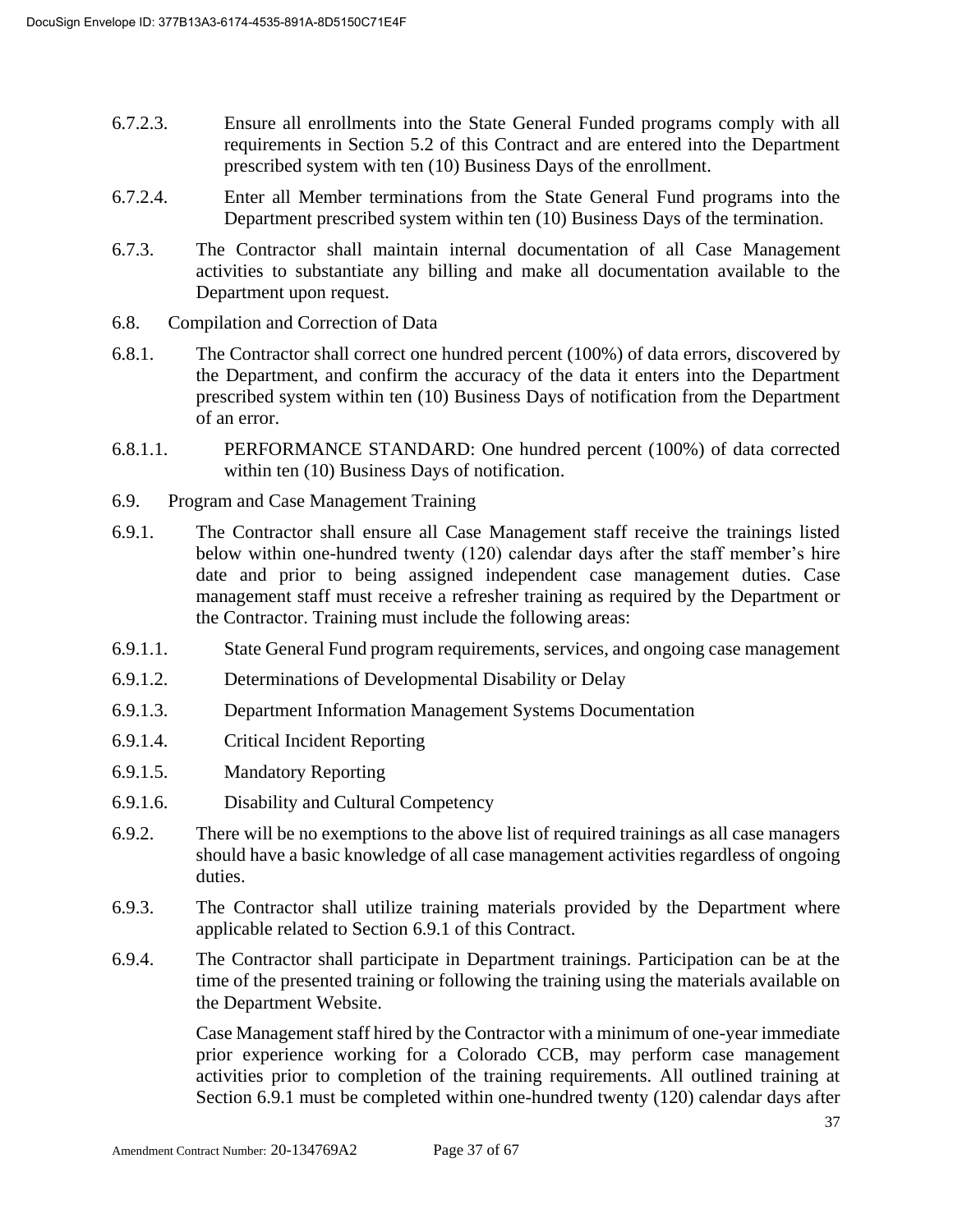the staff member's hire date, unless the Contractor can provide documentation that the required training has occurred.

- 6.9.5. The Contractor may elect to perform additional training not outlined in the Contract, but applicable to the Scope of Work.
- 6.9.6. The Contractor shall maintain supporting documentation demonstrating case managers attended the required trainings and make the information available to the Department upon request within ten (10) Business Days. Supporting documentation must at a minimum include the name and description of the training, date the training was held, case managers in attendance, and trainer sign off showing the case manager completed the training.
- 6.10. Program Expenditure Reporting
- 6.10.1. The Contractor shall report all State SLS, FSSP, and OBRA-SS expenditures on a template created by the Department. Expenditure reports will be submitted to the Department monthly for review, approval and payment.
- 6.10.1.1. DELIVERABLE: State General Fund Expenditure Reports
- 6.10.1.2. DUE: Monthly, within thirty (30) days of the end of each month; except for the June expenditure report, which shall be due June 30th or the Fiscal Year end close date determined by the Department.
- 6.10.2. The Contractor shall verify all expenditures are supported with required documentation as required in 10 C.C.R. 2505-10 Section 8.613.J.2 and 10 C.C.R. 2505-10 Section 8.501.3.
- 6.11. State Supported Living Services (State SLS)
- 6.11.1. The Contractor shall operate the State SLS program pursuant to 10 C.C.R. 2505-10 Section 8.501.
- 6.11.2. The Contractor shall not add surcharges to the purchase of covered services for State SLS.
- 6.11.3. The Contractor shall provide a list of qualified providers for all services to Members and families, during the State SLS Individual Support Plan process, and to other interested parties upon request.
- 6.11.4. The Contractor shall provide or subcontract to provide community services to individuals enrolled in State SLS who meet the intellectual and developmental disabilities criteria and the eligibility requirements for the specific program required in 10 C.C.R. 2505-10 Section 8.501.
- 6.11.5. The Department will notify the Contractor of the minimum number of individuals that shall be served through State SLS prior to the start of each State Fiscal Year (SFY). The Contractor may choose to enroll more individuals in State SLS than authorized, ensuring all individuals can be served within the funding allocated.
- 6.11.5.1. The Contractor shall serve one hundred percent (100%) of the number of State SLS enrollments authorized by the Department.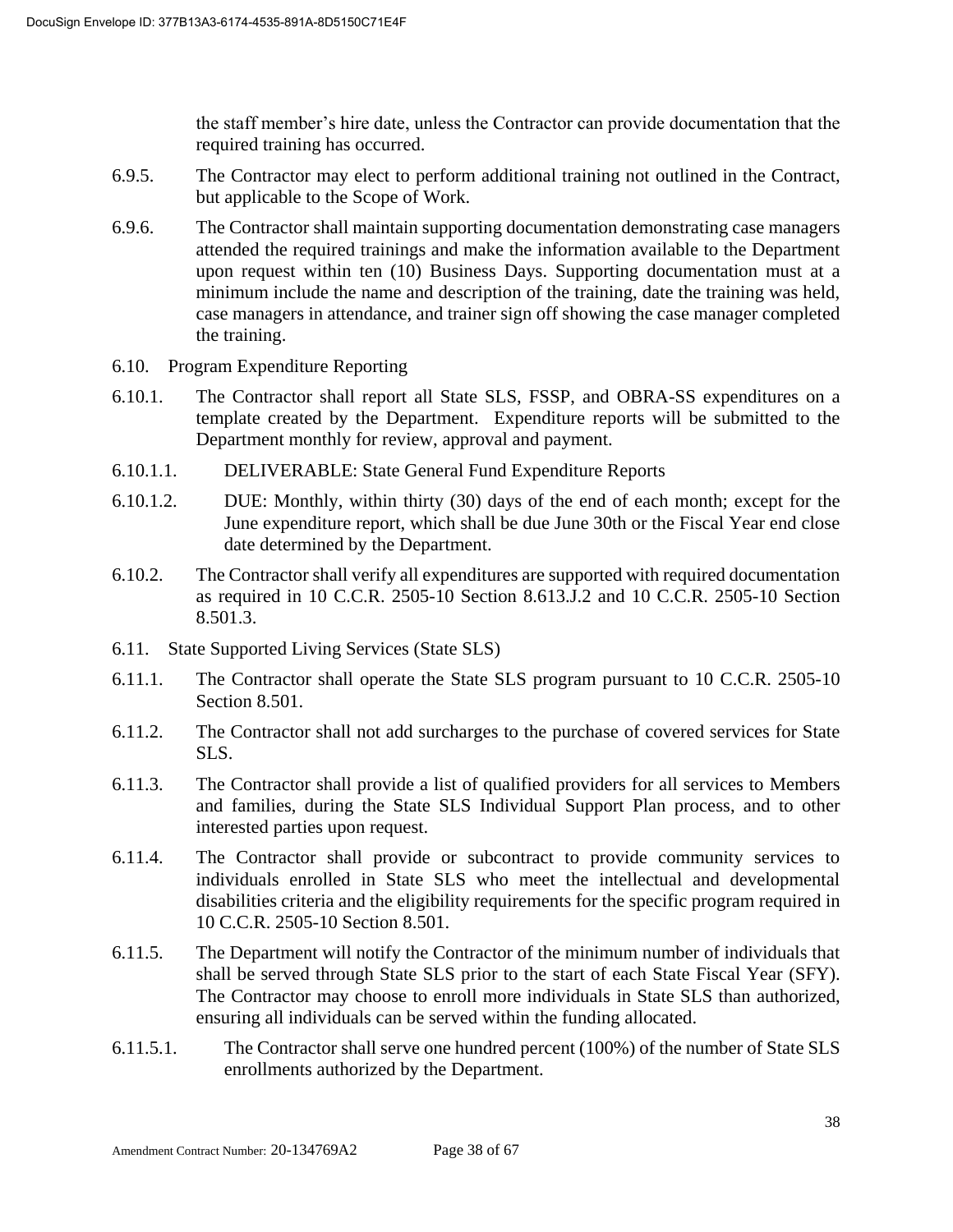- 6.11.5.1.1. PERFORMANCE STANDARD: One hundred percent (100%) of persons specified by the Department.
- 6.11.6. State SLS Eligibility
- 6.11.6.1. The Contractor shall determine eligibility for the State SLS program pursuant to 10 C.R.S. 2505-10 Section 8.501.2(2)(a).
- 6.11.6.2. Eligibility for the State SLS program does not guarantee the availability of services and supports.
- 6.11.7. State SLS Individual Support Plans
- 6.11.7.1. Pursuant to 10 C.R.S. 2505-10 Section 8.501.4.E.6 all State SLS Members must have a State SLS ISP.
- 6.11.7.2. The Contractor shall develop a State SLS Individual Support Plan (State SLS ISP) within ten (10) business days after an initial Individual Support Plan (ISP) meeting for those individuals not established with the contractor and with a Developmental Disability determination at time of referral. The Contractor shall have up to ten (10) business days to complete additional meetings and/or assessments that allow for the creation of the State SLS ISP during this time.
- 6.11.7.3. The State SLS ISP shall be developed through an in-person meeting that includes, at a minimum, the individual seeking services and the Contractor.
- 6.11.7.4. The Contractor shall utilize the ISP template prescribed by the Department.
- 6.11.7.5. The Contractor shall ensure that one hundred percent (100%) of the State SLS ISPs are developed within ten (10) business days of the individual's referral to a State General Fund program or after the initial ISP meeting.
- 6.11.7.5.1. PERFORMANCE STANDARD: One hundred percent (100%) of the State SLS ISPs are developed within ten (10) business days of the individual's referral to a State General Fund program or after the initial ISP meeting.
- 6.11.7.6. The State SLS ISP shall be effective for no more than one year and reviewed by the Contractor at least every 6 months in a face to face meeting.
- 6.11.7.7. If a client seeks additional supports or alleges a change in need, the Contractor shall review and update the ISP prior to changing the authorized services and supports.
- 6.11.7.8. The Contractor shall maintain all State SLS ISPs and supporting documentation and make them available to the Department upon request.
- 6.11.8. State SLS Ongoing Case Management
- 6.11.8.1. The Contractor shall utilize appropriated funds to perform Case Management duties in accordance with 10 C.C.R. 2505-10 Section 8.501.5(B) to include but not limited to:
- 6.11.8.1.1. Intake and referral
- 6.11.8.1.2. Determining program eligibility
- 6.11.8.1.3. Supporting individuals with learning and accessing other community resources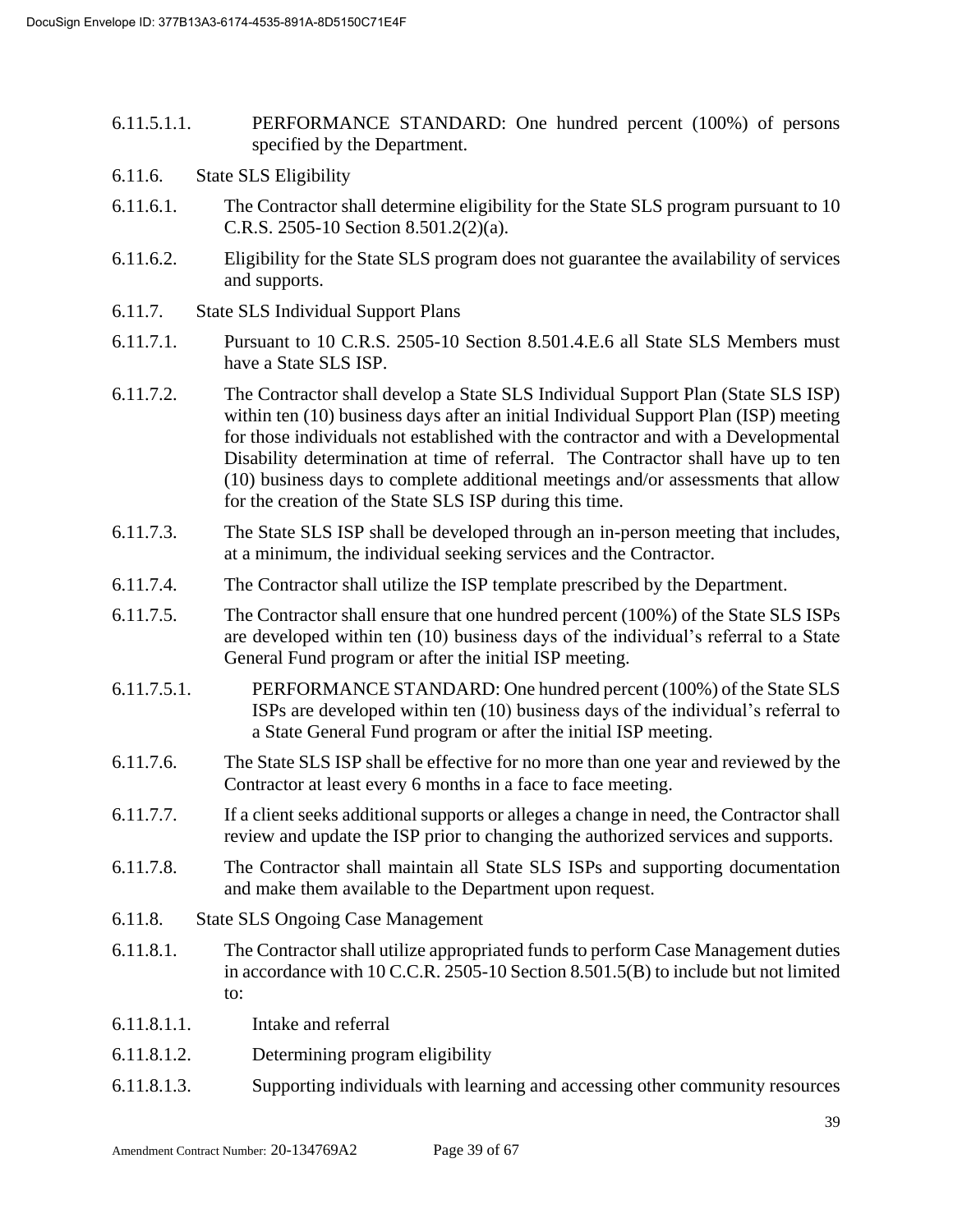- 6.11.8.1.4. Developing a State SLS Individual Support Plan and monitoring services
- 6.11.8.1.5. Maintaining the determination of eligibility for services and supports
- 6.11.8.1.6. Providing service and support authorization and coordination
- 6.11.8.1.7. Program change management
- 6.11.8.1.8. Case Management, policy and regulation training
- 6.11.8.1.9. Service records maintenance
- 6.11.8.1.10. Utilization review
- 6.11.8.2. Monitoring
- 6.11.8.2.1. Monitoring shall include at least one in person or telephone contact with the Client per quarter, based on the preference of the individual. The Contractor shall maintain internal documentation of all monitoring activities and make these records available to the Department upon request.
- 6.11.8.2.2. Monitoring activities shall include but not be limited to:
- 6.11.8.2.2.1. Monitoring all services and supports delivered pursuant to the State SLS Individual Support Plan
- 6.11.8.2.2.2. Assessing the effectiveness of the State SLS supports and services
- 6.11.8.2.2.3. Assessing if additional State SLS supports and services are needed
- 6.11.8.2.2.4. Support in assessing if the individual has become eligible for any other resources including community resources and other Medicaid resources
- 6.11.8.2.3. The Contractor shall submit a list of all ongoing case management and monitoring activities on a template prescribed by the Department.
- 6.11.8.2.3.1. DELIVERABLE: State General Fund Case Management Log
- 6.11.8.2.3.2. DUE: Monthly, the  $15<sup>th</sup>$  of each month
- 6.11.9. Transfers
- 6.11.9.1. The Contractor shall manage State SLS transfers in accordance with 10 C.R.S 2505-10 Section 8.501.6.
- 6.12. State SLS Direct Services
- 6.12.1. The Contractor shall utilize appropriated funds to provide services to support individuals with an intellectual and developmental disability living in the community in accordance with 10 C.C.R. 2505-10 Section 8.501.4(A-D).
- 6.12.2. State SLS Records Maintenance
- 6.12.2.1. When the Contractor acts as the service provider, it shall:
- 6.12.2.1.1. Maintain supporting documentation capable of substantiating all expenditures and shall make them available to the Department upon request as required in 10 C.C.R. 2505-10 Section 8.130.2.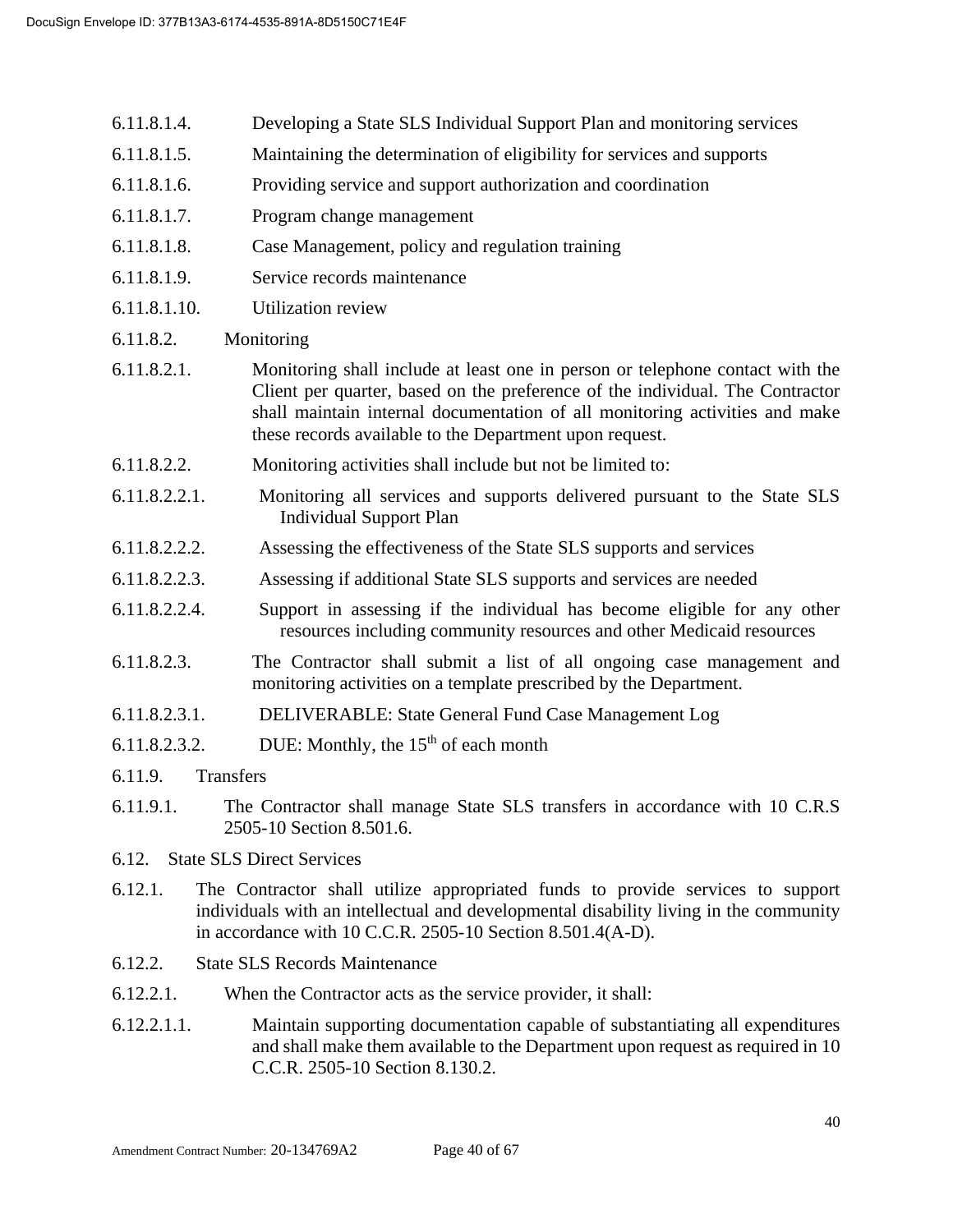- 6.12.2.1.2. Receipts, invoices, and service logs must contain, at a minimum: Member name, service description, provider name, first and/or last date of service, service rate, and amount due or paid.
- 6.12.2.1.3. If the Contractor does not maintain supporting documentation in the required format for all services rendered, the Department may recover these funds pursuant to 10 C.C.R. 2505-10 Section 8.076.
- 6.12.3. When the Contractor purchases services through a service provider not affiliated with the Contractor, the Contractor shall:
- 6.12.3.1. Maintain receipts or invoices from the service provider and documentation demonstrating that the provider was paid by the Contractor.
- 6.12.3.1.1. Receipts or invoices must contain, at a minimum: Member name, service description, provider name, first and/or last date of service, service rate, and amount due or paid.
- 6.12.3.2. Through ongoing monitoring, the Contractor shall ensure all services reimbursed by the Contractor are rendered by service providers in accordance with the State SLS Individual Support Plan.
- 6.12.3.2.1. The Contractor shall attempt to resolve any discrepancies with the service provider directly.
- 6.12.3.3. The Contractor shall notify the Department of any instances of suspected fraud or waste, and any supporting documentation at the time of discovery.
- 6.12.3.4. The Contractor shall notify all service providers that all records and supporting documentation related to services rendered through State SLS are subject to inspection and recovery by the Department pursuant to 10 C.C.R. 2505-10 Section 8.076.
- 6.13. Omnibus Budget Reconciliation Act of 1987 Specialized Services (OBRA**-**SS)
- 6.13.1. The Contractor shall provide or arrange for the provision of OBRA-SS to any individual where the Pre-Admission Screening and Resident Review (PASRR) Level II Evaluation identified the need for placement into a nursing facility and need for additional specialized services. The Contractor shall ensure that OBRA-SS are related to the individual's intellectual or developmental disability or related condition and individualized to the resident's needs.
- 6.13.2. PASRR Level II Evaluation
- 6.13.2.1. The contractor will review the PASRR Level II Evaluations received from the Skilled Nursing Facility or State appointed vendor prior to developing an OBRA-SS Individual Support Plan or providing services.
- 6.13.3. Maintaining Eligibility and Enrollment
- 6.13.3.1. The Contractor shall enroll individuals into OBRA-SS, as long as the individual resides in a nursing facility, demonstrates a need, and agrees to receive services.
- 6.13.3.1.1. Upon approval of the nursing facility admission by the SIDA and receipt of the Final Notice of Determination, the Contractor shall send referrals to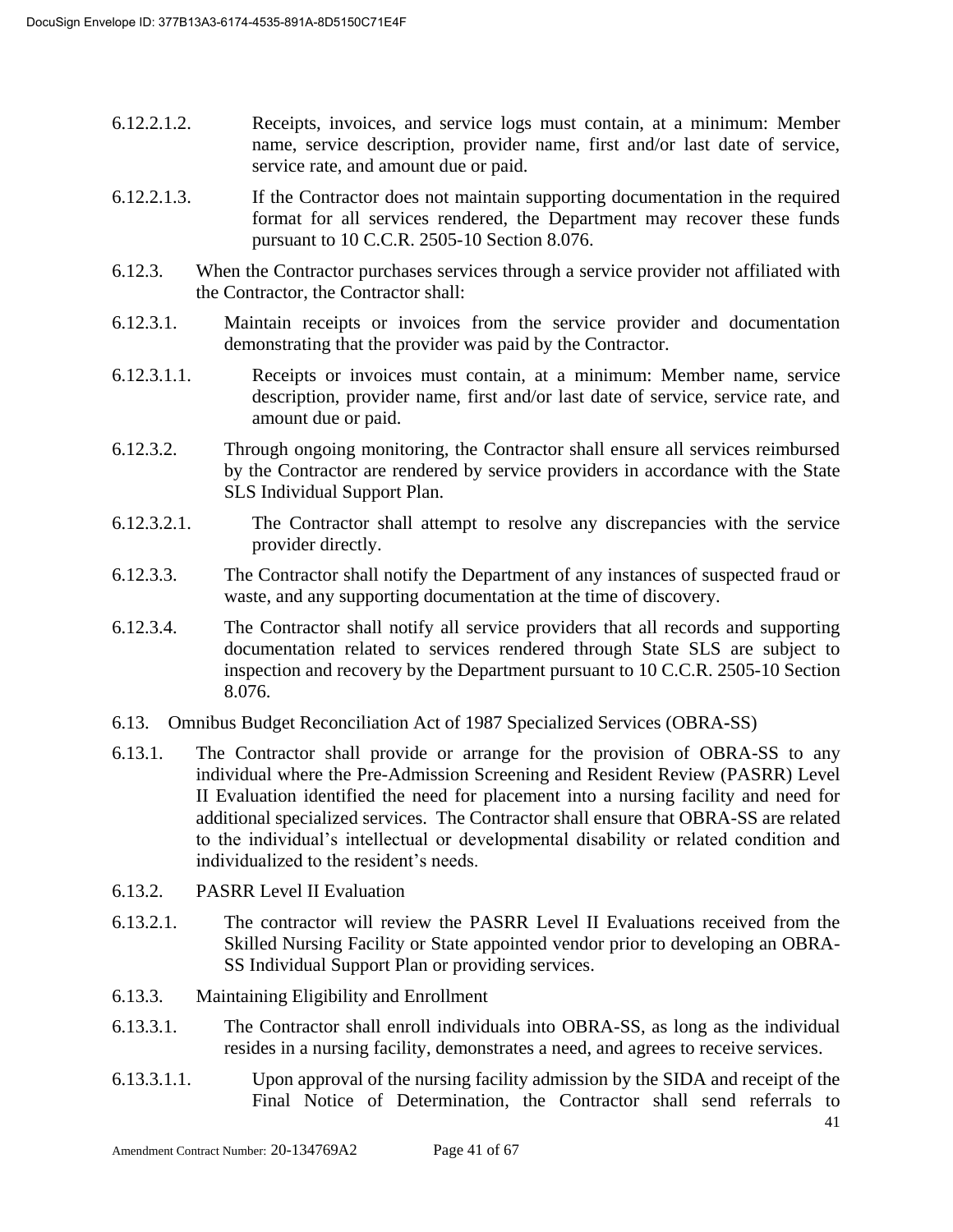subcontractors for OBRA-SS within ten (10) Business Days from the date the PASRR Notice of Determination is issued and/or received from the Skilled Nursing Facility or State appointed vendor.

- 6.13.3.2. The Contractor shall maintain Member records within the Department prescribed system. All changes to OBRA-SS enrollments, shall be entered into the Department prescribed system within ten (10) Business Days of the change. The Department may adjust the number of authorized enrollments based on fluctuating enrollments. If the individual does not receive OBRA-SS within one (1) calendar month the contractor shall inactivate the client's record in the Department prescribed system.
- 6.13.4. OBRA-SS Individual Support Plans
- 6.13.4.1. The Contractor shall develop an OBRA-SS Individual Support Plan (ISP) within ten (10) Business Days after an initial ISP meeting for those individuals not established with the contractor and with a Developmental Disability determination at time of referral. The Contractor shall have up to ten (10) Business Days to complete additional meetings and/or assessments that allow for the creation of the OBRA-SS ISP during this time.
- 6.13.4.2. The OBRA-SS ISP shall be developed through an in-person meeting that includes, at a minimum, the individual seeking services and the Contractor.
- 6.13.4.3. The Contractor shall utilize the ISP template prescribed by the Department.
- 6.13.4.4. The Contractor shall ensure that one hundred percent (100%) of the OBRA-SS Individual Support Plans are developed within ten (10) business days of the individual's referral to a State General Fund program or after the initial ISP meeting.
- 6.13.4.4.1. PERFORMANCE STANDARD: One hundred percent (100%) of the OBRA-SS ISPs are developed within ten (10) business days of the individual's referral to a State General Fund program or after the initial ISP meeting.
- 6.13.4.5. The OBRA ISP shall be effective for no more than one year and reviewed by the Contractor at least every 6 months in a face to face meeting.
- 6.13.4.6. If a client seeks additional supports or alleges a change in need, the Contractor shall review and update the ISP prior to changing the authorized services and supports.
- 6.13.4.7. The Contractor shall maintain all OBRA-SS ISPs and supporting documentation and make them available to the Department upon request.
- 6.13.5. OBRA-SS Ongoing Case Management
- 6.13.5.1. The Contractor shall utilize appropriated funds to perform Case Management duties to include but not limited to:
- 6.13.5.1.1. Intake and referral
- 6.13.5.1.2. Verifying a PASRR Level II Evaluation and Skilled Nursing Facility residency
- 6.13.5.1.3. Developing an OBRA-SS Individual Support Plan and monitoring services
- 6.13.5.1.4. Maintaining the determination of eligibility for services and supports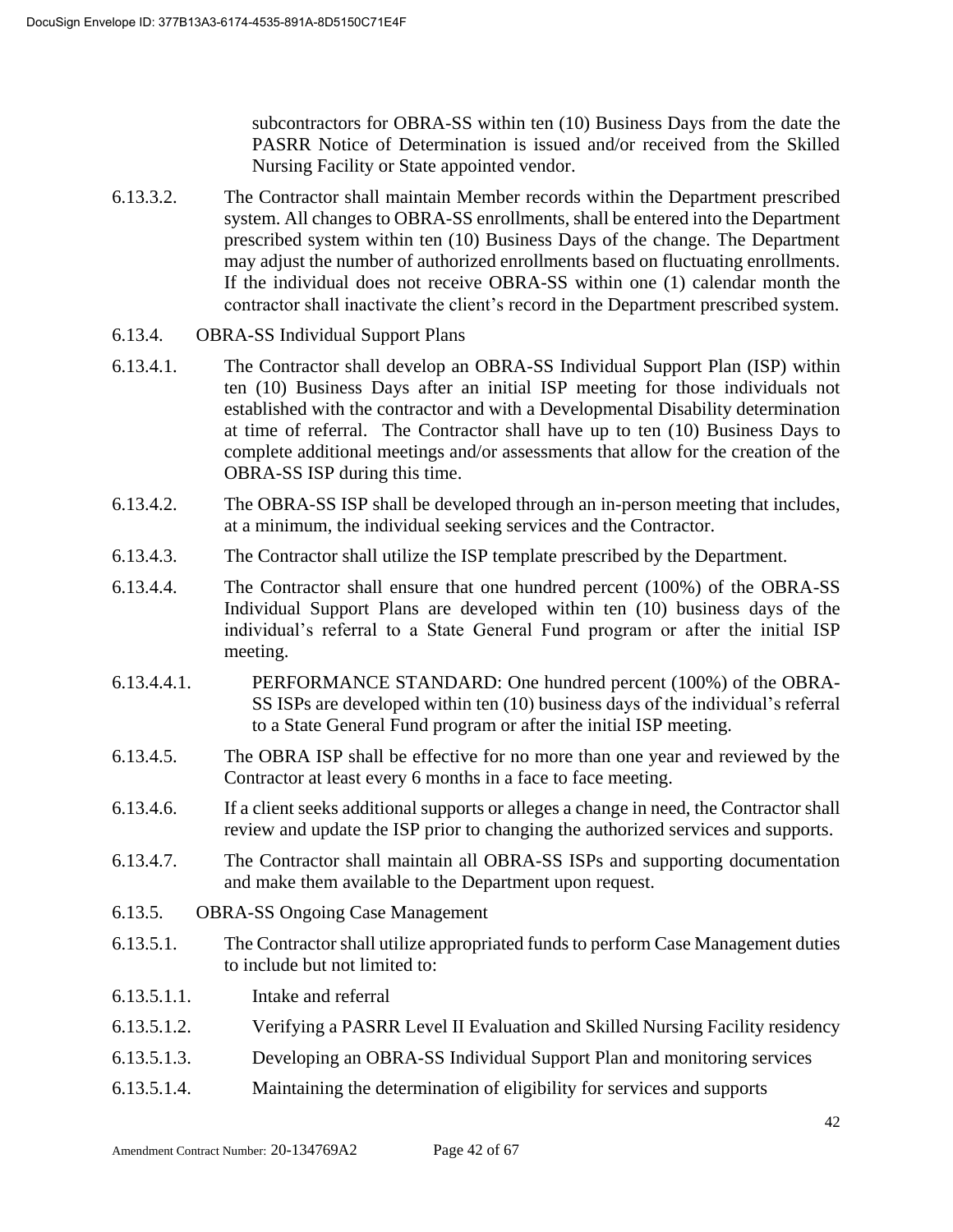- 6.13.5.1.5. Providing service and support authorization and coordination.
- 6.13.5.1.6. Ensuring there is not a duplication of authorized services with the services provided in the nursing facility.
- 6.13.5.1.7. Program change management
- 6.13.5.1.8. Service records maintenance
- 6.13.5.1.9. Case Management, policy and regulation training
- 6.13.5.1.10. Utilization review
- 6.13.5.2. Monitoring
- 6.13.5.2.1. Monitoring shall include at least one in person or telephone contact with the client per quarter, based on the preference of the individual. The Contractor shall maintain internal documentation of all monitoring activities and make these records available to the Department upon request.
- 6.13.5.2.2. Monitoring activities shall include but not be limited to:
- 6.13.5.2.2.1. Monitoring all services and supports delivered pursuant to the OBRA-SS ISP
- 6.13.5.2.2.2. Assessing the effectiveness of the supports and services
- 6.13.5.2.2.3. Assessing if additional supports and services are needed
- 6.13.5.2.2.4. Support in assessing if the individual has become eligible for any other resources including community resources or other Medicaid resources
- 6.13.5.2.3. The Contractor shall submit a State General Fund Case Management Log of all ongoing case management and monitoring activities on a template prescribed by the Department.
- 6.13.5.2.3.1. DELIVERABLE: State General Fund Case Management Log
- 6.13.5.2.3.2. DUE: Monthly, the  $15<sup>th</sup>$  of each month
- 6.13.6. OBRA-SS Direct Services
- 6.13.6.1. The Contractor shall not utilize OBRA-SS funds to purchase mental health related services. The Contractor shall seek provision of, or payment for, mental health services for those individuals through the Medicaid-funded mental health system or other local sources of funding.
- 6.13.6.2. The Contractor shall not utilize or authorize OBRA-SS funds to provide or purchase services and supports that are covered and provided by the nursing facility
- 6.13.6.3. The Contractor shall utilize appropriated funds to provide services to support individuals with intellectual and developmental disabilities living in a nursing facility. The Contractor shall not utilize funding for services that are provided by the Nursing Facility through Medicaid reimbursement. Services eligible through OBRA include:
- 6.13.6.3.1. Assistive Technology
- 6.13.6.3.2. Behavioral Consultation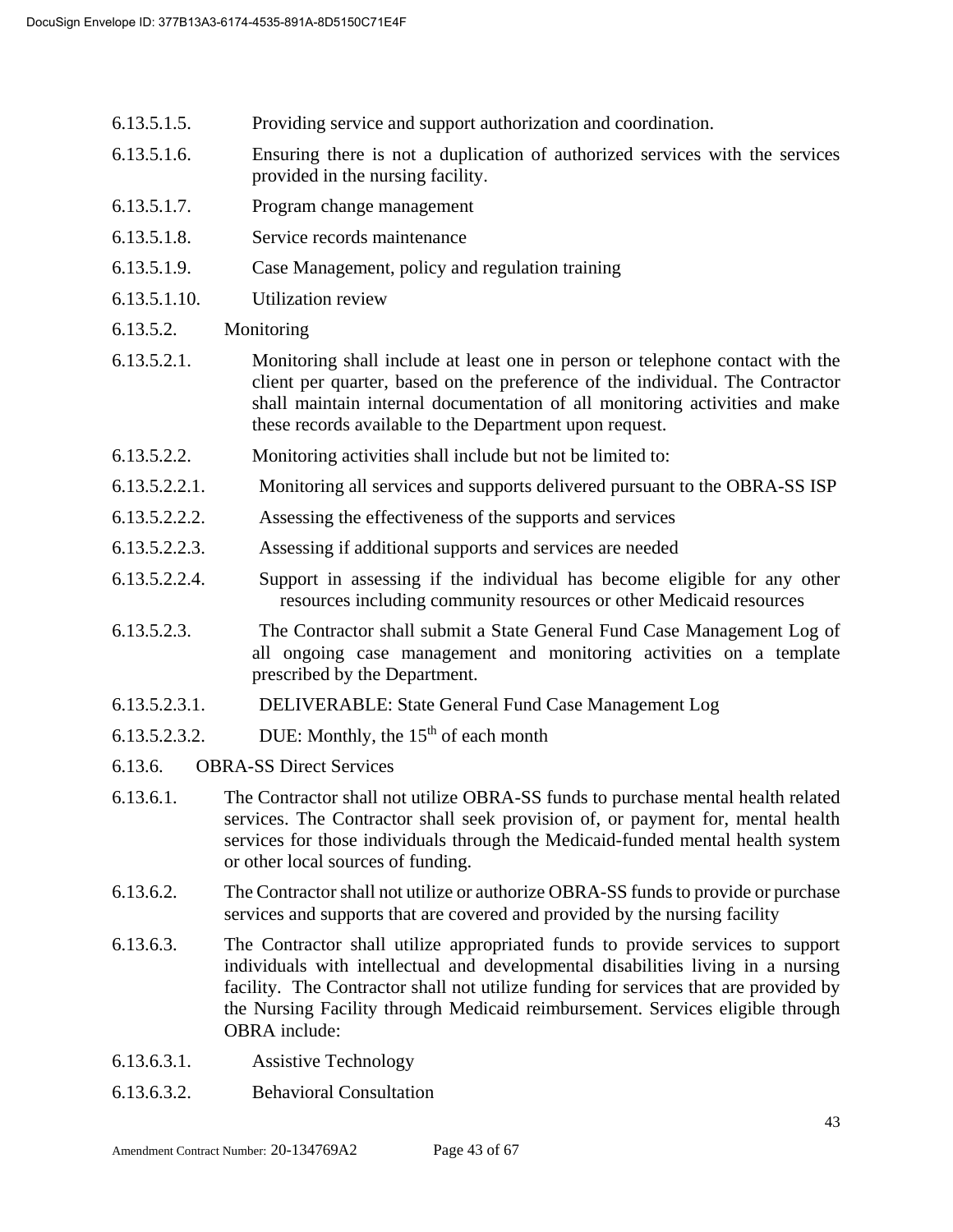- 6.13.6.3.3. Behavioral Line Services
- 6.13.6.3.4. Behavioral Counseling
- 6.13.6.3.5. Behavioral Counseling Group
- 6.13.6.3.6. Behavioral Plan Assessment
- 6.13.6.3.7. Day Habilitation Specialized Habilitation
- 6.13.6.3.8. Day Habilitation Supported Community Connections
- 6.13.6.3.9. Dental Basic
- 6.13.6.3.10. Dental Major
- 6.13.6.3.11. Mileage
- 6.13.6.3.12. Other Public Conveyance
- 6.13.6.3.13. Prevocational Services
- 6.13.6.3.14. Recreational Facility Fees/Passes
- 6.13.6.3.15. Job Coaching Individual
- 6.13.6.3.16. Job Coaching Group
- 6.13.6.3.17. Job Development Individual
- 6.13.6.3.18. Job Development Group
- 6.13.6.3.19. Job Placement
- 6.13.6.3.20. Vision
- 6.13.6.4. Services must be provided in accordance with the service definitions found in 10 C.C.R. 2505-10 Section 8.500.94.B.
- 6.13.7. OBRA-SS Records Maintenance
- 6.13.7.1. When the Contractor acts as the service provider, it shall:
- 6.13.7.1.1. Maintain supporting documentation capable of substantiating all expenditures and shall make them available to the Department upon request as required in 10 C.C.R. 2505-10 Section 8.130.2.
- 6.13.7.1.2. Receipts or invoices must contain, at a minimum: Member name, service description, provider name, first and/or last date of service, service rate, and amount due or paid.
- 6.13.7.1.3. If the Contractor does not maintain supporting documentation in the required format for all services rendered, the Department may recover these funds pursuant to 10 C.C.R. 2505-10 Section 8.076.
- 6.13.7.2. When the Contractor purchases services through a service provider not affiliated with the Contractor, the Contractor shall:
- 6.13.7.2.1. Maintain receipts or invoices from the service provider and documentation demonstrating that the provider was paid by the Contractor.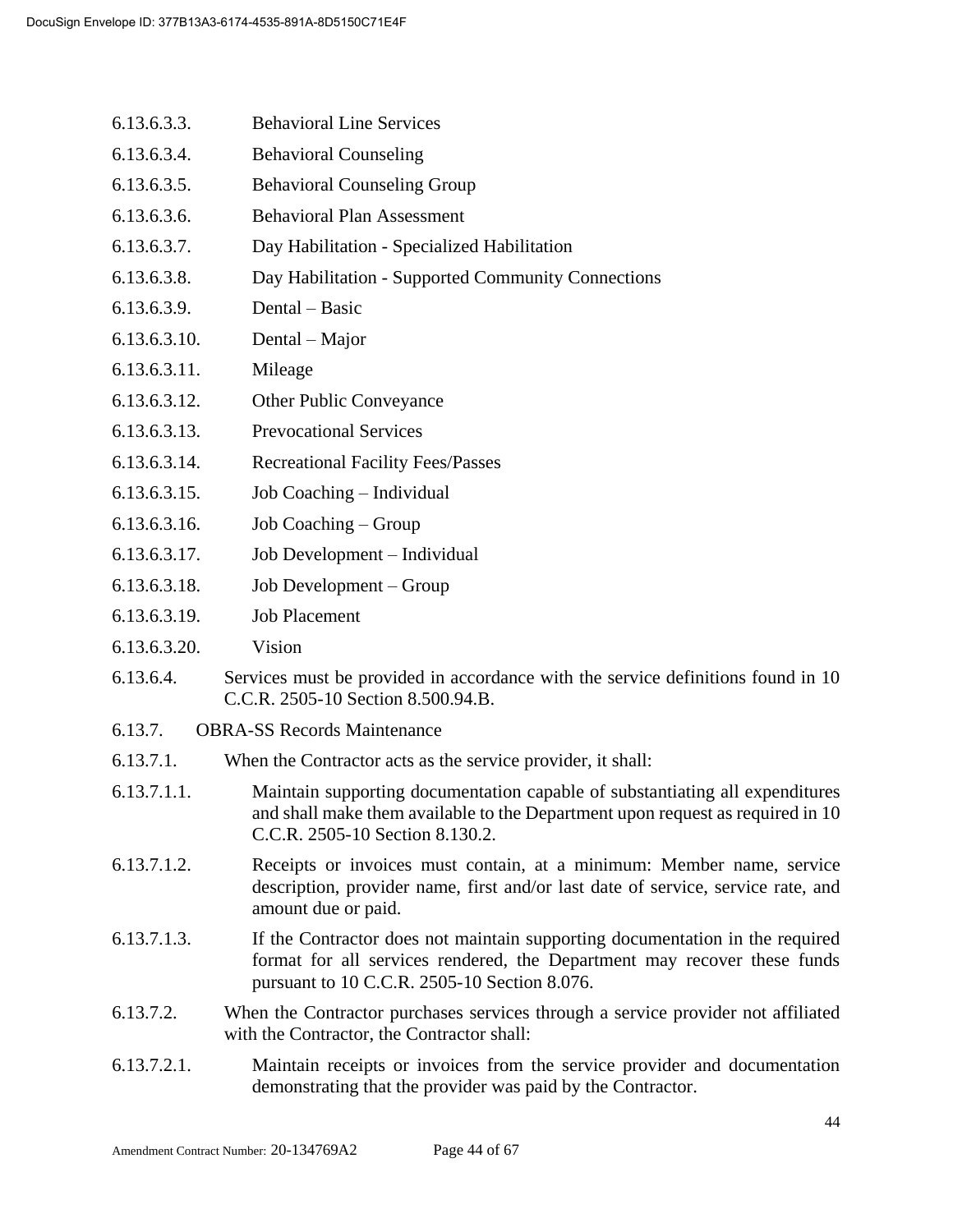- 6.13.7.2.2. Receipts or invoices must contain, at a minimum, Member name, service description, provider name, first and/or last date of service, service rate, and amount due or paid.
- 6.13.7.3. Through ongoing monitoring, the Contractor shall ensure all services reimbursed by the Contractor are rendered by service providers in accordance with the OBRA-SS Individual Support Plan.
- 6.13.7.3.1. The Contractor shall attempt to resolve any discrepancies with the service provider directly.
- 6.13.7.3.2. The Contractor shall notify the Department of any instances of suspected fraud and any supporting documentation at the time of discovery.
- 6.13.7.3.3. The Contractor shall notify all service providers that all records and supporting documentation related to services rendered through OBRA-SS are subject to inspection and recovery by the Department pursuant to 10 C.C.R. 2505-10 Section 8.076.
- 6.14. Mental Health Services Prohibited
- 6.14.1. The Contractor shall not utilize state funds to purchase mental health related services for individuals with intellectual disabilities who are Medicaid eligible and who also have a Medicaid covered mental health diagnosis.
- 6.14.2. The Contractor shall seek provision of, or payment for, mental health services for those individuals through the Medicaid funded mental health system or other local sources of funding.
- 6.15. Family Support Services Program (FSSP)
- 6.15.1. The Contractor shall provide or purchase Family Support Services pursuant to §25.5- 10-305, C.R.S. and 10 C.C.R. 2505-10 Section 8.613.
- 6.15.1.1. Eligibility, Needs Assessment, and Prioritization of Families
- 6.15.1.1.1. The Contractor shall determine individual eligibility for the FSSP pursuant to 10 C.R.S 2505-10 Section 8.613.C.(1-4).
- 6.15.1.1.2. After FSSP eligibility has been determined, the Contractor shall conduct an FSSP Needs Assessment prior to authorizing services. The Contractor shall develop a Needs Assessment Tool that is, at a minimum, inclusive of all requirements outlined in 10 C.C.R 2505-10 Section 8.613.E.7(a-e). The tool shall be included in the Contractor's Policies and Procedures for the FSSP and be made available to the Department upon request.
- 6.15.1.1.3. The Contractor shall assess all families, both on the waiting list as As Soon As Available and currently receiving FSSP services, for level of need on an annual basis in accordance with 10 CCR 2505 Section 8.613.E.
- 6.15.1.1.4. The Contractor shall submit a list of all completed FSSP Needs Assessments on a template prescribed by the Department.
- 6.15.1.1.4.1.1. DELIVERABLE: Needs Assessment List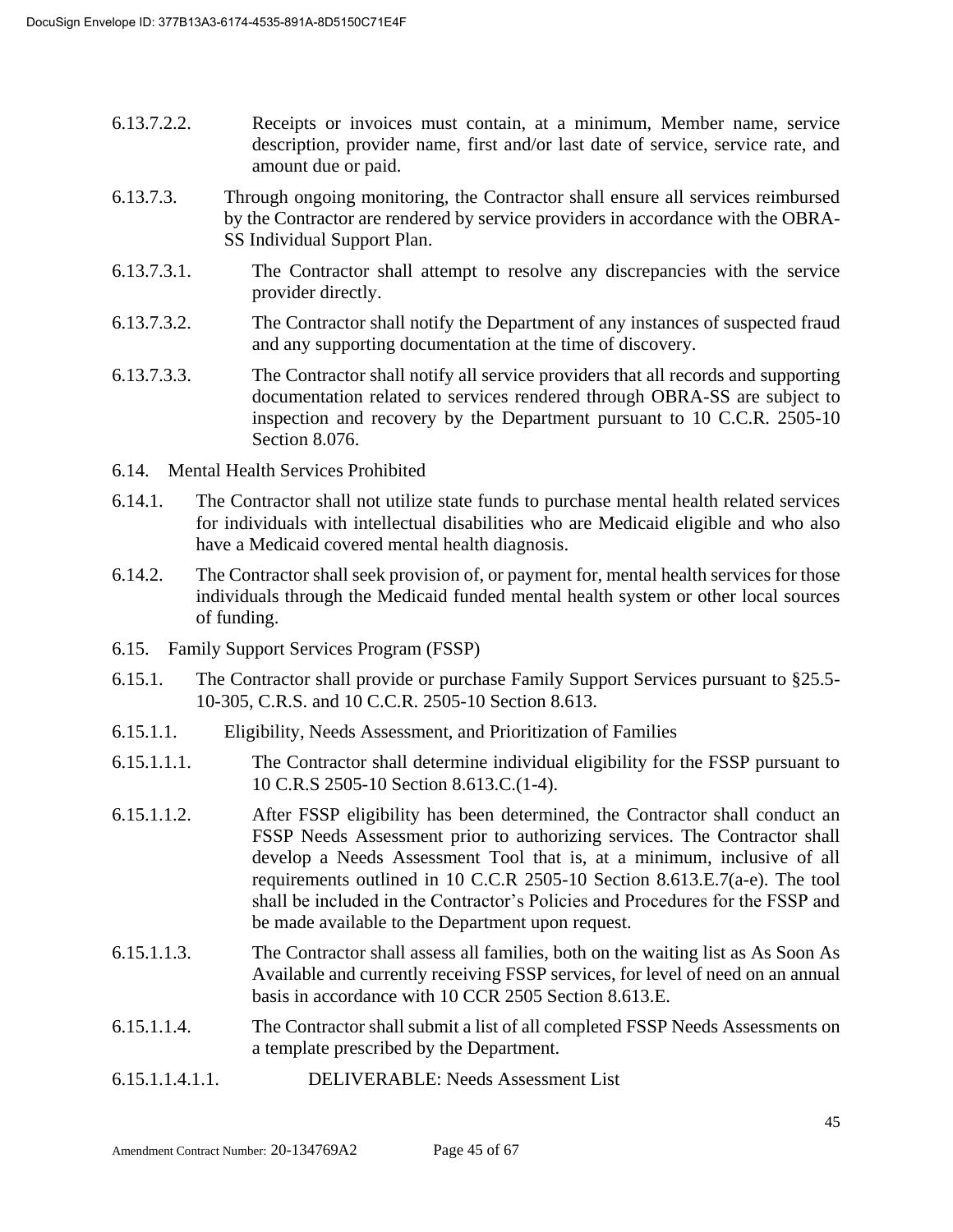6.15.1.1.4.1.2. DUE: Monthly, the  $15<sup>th</sup>$  of each month

- 6.15.2. The Department will notify the Contractor of the minimum number of individuals that shall be served through FSSP prior to the start of each State Fiscal Year (SFY). The Contractor may choose to enroll more individuals in FSSP than authorized, ensuring all individuals can be served within the funding allocated.
- 6.15.2.1. The Contractor shall serve one hundred percent (100%) of the number of FSSP enrollments authorized by the Department.
- 6.15.2.2. PERFORMANCE STANDARD: One hundred percent (100%) of persons specified by the Department.
- 6.15.3. Family Support Plans (FSP)
- 6.15.3.1. The Contractor shall ensure that individuals and families enrolled in the FSSP have an individualized Family Support Plan (FSP) which meets the requirements of an Individualized Plan, as defined in Section 25.5-10-202 and 25.5-10-211 C.R.S prior to receiving services.
- 6.15.3.2. The Contractor shall develop the FSP within ten (10) Business Days after an initial Individualized Support Plan (ISP) meeting for those individuals not established with the Contractor and with a Developmental Disability or Delay Determination at the time of referral.
- 6.15.3.3. The FSP shall be developed through a meeting that includes, at a minimum, a family representative, and the Contractor.
- 6.15.3.4. The Contractor shall utilize the FSP template prescribed by the Department.
- 6.15.3.5. The Contractor shall ensure that one hundred percent (100%) of the FSPs are developed within ten (10) Business Days of the individual's referral to FSSP or after the initial ISP meeting.
- 6.15.3.5.1. PERFORMANCE STANDARD: One hundred percent (100%) of the FSPs are developed within ten (10) Business Days of the individual's referral to FSSP or after the initial ISP meeting.
- 6.15.3.6. The FSP shall be effective for no more than one year.
- 6.15.3.7. If the Member seeks additional supports or alleges a change in need, the Contractor shall review and update the FSP prior to changing the authorized services and supports.
- 6.15.3.8. The Contractor shall maintain all FSPs and supporting documentation and make them available to the Department upon request.
- 6.15.4. FSSP Ongoing Case Management
- 6.15.4.1. Pursuant to 10 C.R.S 2505-10 Section 8.613.G the Contractor shall provide case management for the FSSP, to include coordination of services provided for individuals with an IDD or Developmental Delay that consists of facilitating enrollment, assessing needs, locating, coordinating and monitoring needed FSSP funded services, and monitoring the effective and efficient provision of services across multiple funding sources.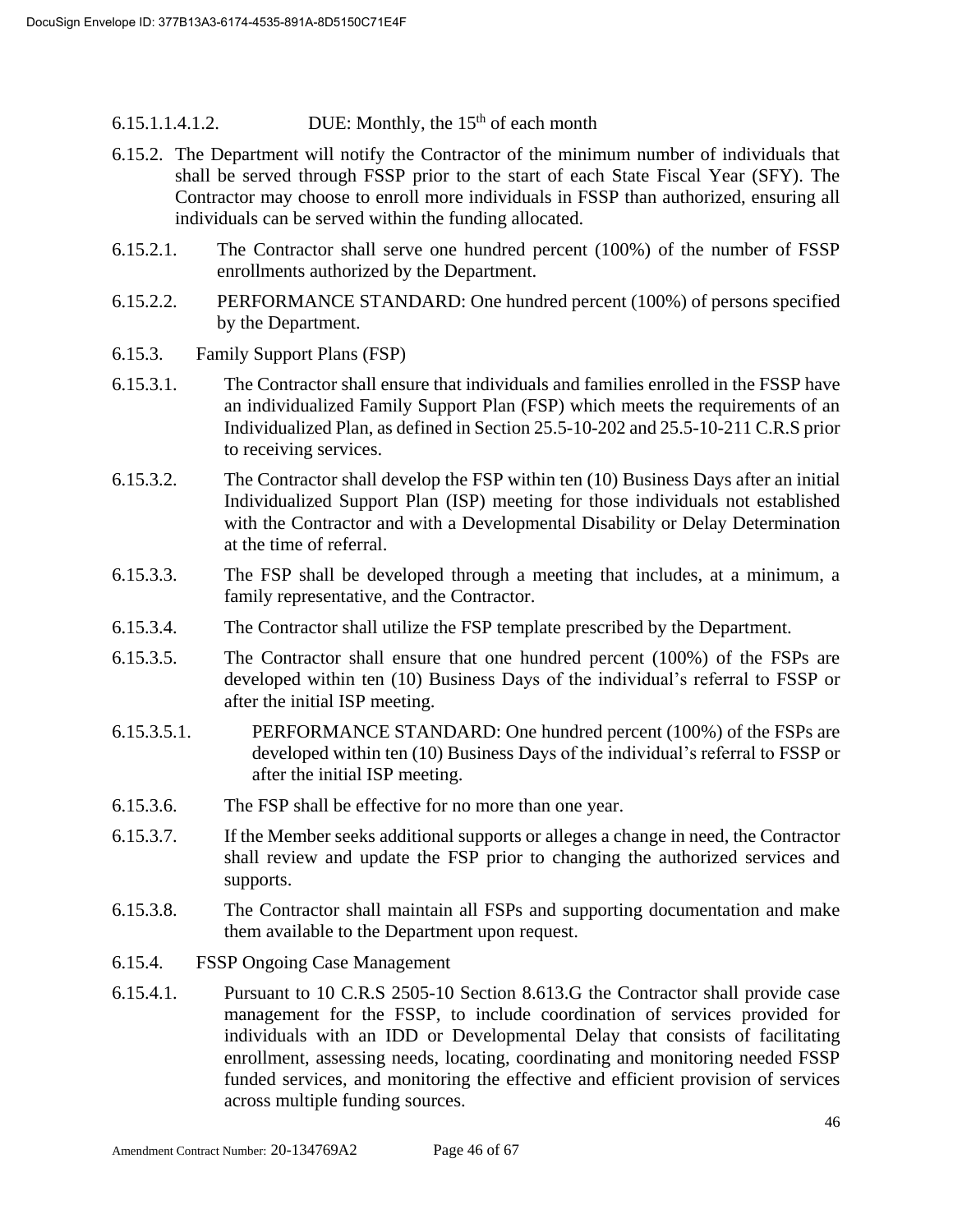- 6.15.4.2. The Contractor shall not charge families to provide direct services and case management for Family Support Services.
- 6.15.4.3. The Contractor shall provide a list of qualified providers for all services to applicants, Member(s) and families, during the individualized planning process, and to other interested parties upon request.
- 6.15.4.4. The Contractor shall utilize appropriated funds to perform case management duties in accordance with 10 CCR 2505 8.613.G to include but not limited to:
- 6.15.4.4.1. Development, application assistance, and annual re-evaluation of the Family Support Plan (FSP) which shall be conducted at least once per year and include making changes to the FSP as indicated
- 6.15.4.4.2. Providing service authorization and support coordination to include but not limited to assessing the effectiveness of FSSP supports and services
- 6.15.4.4.3. Ensuring all services and supports are delivered in accordance with the FSP
- 6.15.4.4.4. Supporting the individual in assessing eligibility for other community and/or Medicaid resources
- 6.15.4.4.5. Service records maintenance
- 6.15.4.4.6. Case Management, policy and regulation training
- 6.15.4.4.7. Utilization review
- 6.15.4.5. The Contractor shall submit a list of all ongoing case management activities on a template prescribed by the Department.
- 6.15.4.5.1. DELIVERABLE: State General Fund Case Management Log
- 6.15.4.5.2. DUE: Monthly, the  $15<sup>th</sup>$  of each month
- 6.15.5. FSSP Direct Services
- 6.15.5.1. The Contractor shall utilize appropriated FSSP funds to reimburse or advance funds to families for expenses that are incurred as a result of supporting the family and/or individual with an intellectual or developmental disability or delay living in the family home.
- 6.15.5.2. The Contractor shall only authorize and advance or reimburse services that are needed as a result of the individual's Intellectual and Developmental Disability or Developmental Delay and shall not be approved if the need is a typical age-related need. Correlation between the need and the disability must be documented in the FSP.
- 6.15.5.3. The Contractor shall ensure that all services are provided in the most cost-effective manner, meaning the least expensive manner to meet the need.
- 6.15.5.4. The Contractor shall ensure that all services are authorized pursuant to the FSP.
- 6.15.5.5. The Contractor shall utilize FSSP funds to provide funding to families for expenses referenced in §25.5-10-305(a-j), C.R.S and 10 C.R.S. 2505-10 Section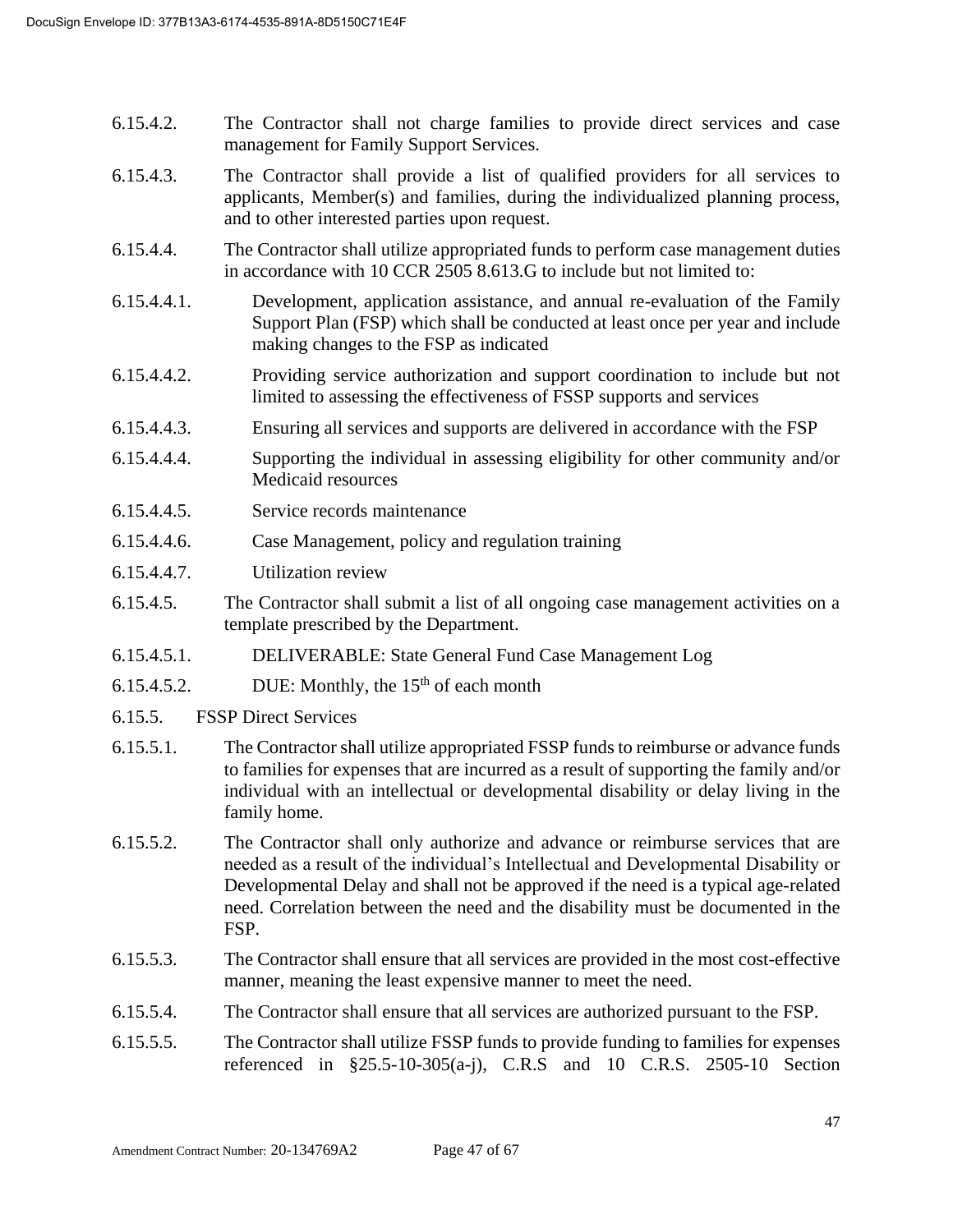$8.613(F)(8)(a-h)$ . The Contractor shall not authorize or provide any service that is not outlined in these regulations.

- 6.15.5.6. The Contractor shall ensure the authorized services through FSSP are not duplicative of other resources the family has access to, including HCBS waivers, third party insurance, etc.
- 6.15.5.7. The Contractor shall prioritize funding for the FSSP pursuant to 10 C.R.S 2505-10 Section 8.613.E(1-2).
- 6.15.6. Family Support Council
- 6.15.6.1. The Contractor shall establish and maintain a Family Support Council (FSC) pursuant to §25.5-10-304, C.R.S. and 10 C.C.R. 2505-10 Section 8.613.B.
- 6.15.6.1.1. The Contractor shall notify the Department in writing of any changes to the FSC within ten (10) Business Days.
- 6.15.6.1.2. The Contractor shall provide an orientation and training to all FSC members on the duties and responsibilities of the FSC. The training and orientation shall be documented with a record of the date of the training, who provided the training, training topic, and names of attendees. The Contractor shall make the training and orientation materials available to the Department upon request.
- 6.15.6.1.3. The Contractor shall ensure the FSC fulfills all duties outlined in 10 C.C.R. 2505-10 Section 8.613.B. The Contractor shall document meeting minutes and submit them to the Department. The Contractor shall document all FSC meetings on a template prescribed by the Department.
	- 6.15.6.1.3.1. DELIVERABLE: FSC Meeting Minutes
	- 6.15.6.1.3.2. DUE: Monthly, by the  $15<sup>th</sup>$  of each month and by June  $30<sup>th</sup>$ or the Fiscal Year end close date determined by the Department for any meetings held in June.
- 6.15.7. FSSP Evaluation
- 6.15.7.1. In coordination with the FSC, the Contractor shall be responsible for evaluating the effectiveness of the FSSP on an annual basis. The Contractor shall ensure the annual program evaluation addresses all areas required in 10 CCR 2505-10 Section 8.613.K.
- 6.15.7.2. The Contractor shall provide the Annual Evaluation Report to the Department for review and approval.
- 6.15.7.2.1.1. DELIVERABLE: Annual Evaluation Report
- 6.15.7.2.1.2. DUE DATE: No later than June 30th of each Fiscal Year
- 6.15.8. FSSP Annual Program Report
- 6.15.8.1. The Contractor shall create and submit an annual FSSP Program Report to the Department. The FSSP Program Report shall contain all requirements outlined in 10 CCR 2505-10 Section 8.613.M.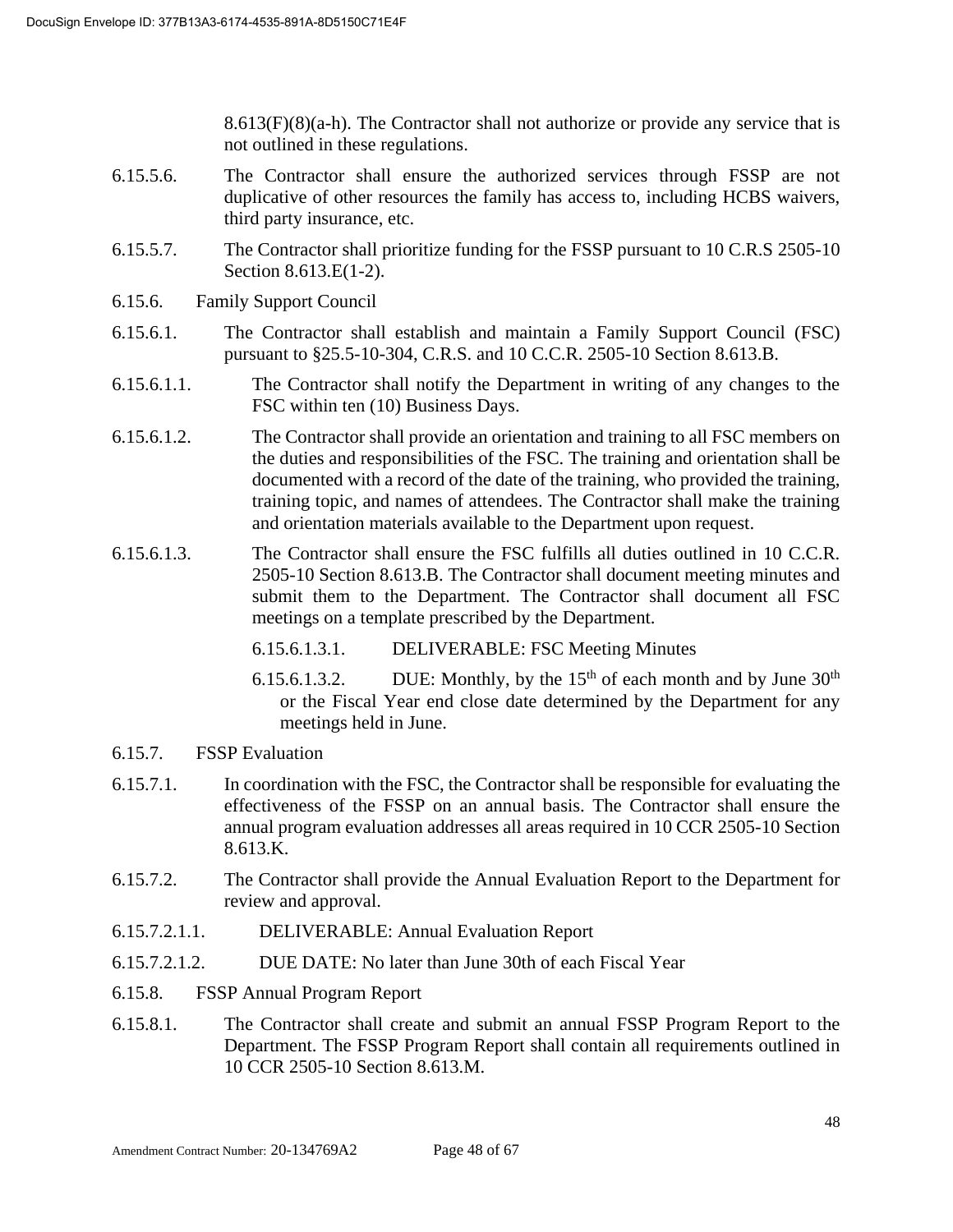- 6.15.8.2. The Contractor shall provide the FFS Program Report to the Department for review and approval.
- 6.15.8.2.1. DELIVERABLE: FSSP Program Report
- 6.15.8.2.2. DUE: Annually, October 1st of each Fiscal Year
- 6.15.9. FSSP Records Maintenance
- 6.15.9.1. The Contractor shall maintain supporting documentation capable of substantiating all expenditures and reimbursements made to providers, Members and/or families.
- 6.15.9.2. When the Contractor purchases services or items directly for Members and/or families, the Contractor shall:
- 6.15.9.2.1. Maintain receipts or invoices from the service provider and documentation demonstrating that the provider was paid by the Contractor.
- 6.15.9.2.2. Receipts or invoices must contain, at a minimum: Member and/or family name, provider name, first and/or last date of service, item(s) or service(s) purchased, item(s) or service(s) cost and amount due or paid.
- 6.15.9.3. When the Contractor reimburses Members and/or families for services or items, the Contractor shall:
- 6.15.9.3.1. Ensure the Member and/or family provides the Contractor with receipts or invoices prior to reimbursement.
- 6.15.9.3.2. Maintain receipts or invoices from the Member and/or family, and documentation demonstrating that the Client and/or family was reimbursed by the Contractor.
- 6.15.9.3.3. Ensure all receipts or invoices provided by the Members and/or family contain, at a minimum: Member and/or family name, provider name, first and/or last date of service, item(s) or service(s) purchased, items(s) or service(s) cost, and amount paid.
- 6.15.9.4. When the Contractor provides funding to Members and/or families for the purchase of services or items in advance, the Contractor shall:
- 6.15.9.4.1. Establish policies and procedures outlining the Contractor's processes for advancing funds, ensuring supporting documentation is received by the Member and/or family, and remedial action steps the Contractor will take if supporting documentation is not received. The policies and procedures shall identify timelines and shall be made available to the Department upon request.
- 6.15.9.4.2. Notify the Member and/or family that they are required to submit invoices or receipts to the Contractor of all purchases made prior to the close of the State Fiscal Year.
- 6.15.9.4.3. Ensure the Member and/or family provides the Contractor with receipts or invoices.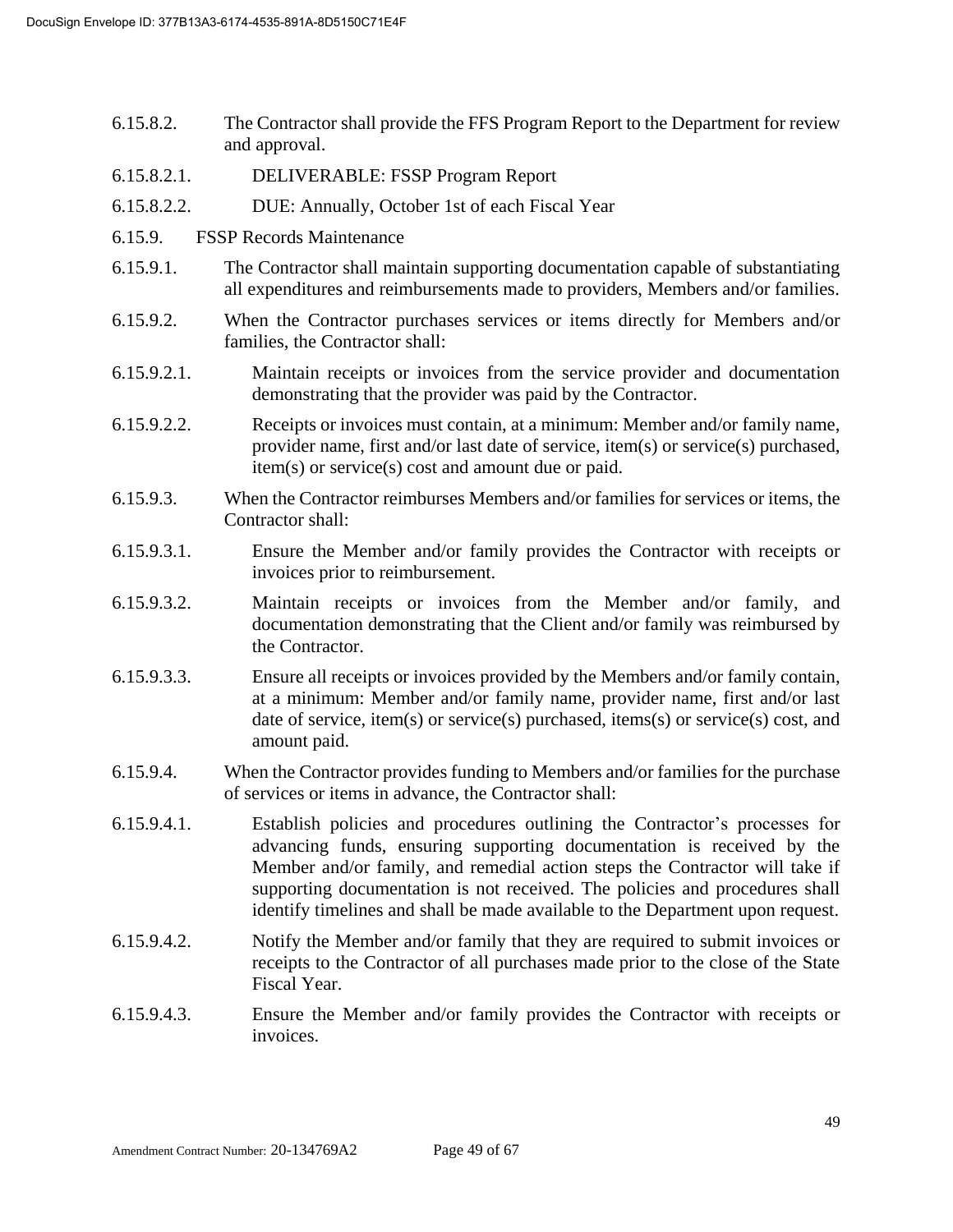- 6.15.9.4.4. Maintain receipts or invoices from the Members and/or family, and documentation demonstrating that the Members and/or family was provided with advanced funds by the Contractor.
- 6.15.9.4.5. Ensure all receipts or invoices provided by the Members and/or family contain, at a minimum: Members and/or family name, provider name, first and/or last date of service, item(s) or service(s) purchased, items(s) or service(s) cost, and amount paid.
- 6.15.9.4.6. The Contractor shall ensure the documentation received by the Member and/or family, indicates that the amount was paid.
- 6.15.9.4.7. If a Member and/or family does not submit invoices or receipts, the Contractor shall document all attempts to obtain receipts or paid invoices and any remedial action taken. The Contractor shall make all supporting documentation available to the Department upon request.
- 6.15.9.4.8. If the Contractor cannot provide supporting documentation as described in this section, the Department may recover any unsubstantiated expenditures from the Contractor.

## **7. MEDICAID PROGRAMS**

- 7.1. Rules, regulations and references:
- 7.1.1. The Contractor shall abide by and perform its duties and obligations in conformity with relevant federal law, all pertinent federal regulations, state law, and regulations of the Department of Health Care Policy and Financing, Colorado Department of Human Services, and the Colorado Department of Public Health and Environment which include but are not limited to:
- 7.1.1.1. Colorado Revised Statute, Title 25.5, Article 10.
- 7.1.1.2. Colorado Department of Health Care Policy and Financing, Office of Community Living written communications.
- 7.1.1.3. Colorado Department of Public Health and Environment at 6 C.C.R. 1011-1.
- 7.1.1.4. Colorado Department of Human Services 12 C.C.R. 2509-8 7.700.
- 7.1.1.5. The Contractor shall comply with all State Medicaid regulations promulgated by the Department. These regulations include, but are not limited to, Department regulations regarding:
- 7.1.1.5.1. The HCBS-DD waiver, 10 C.C.R. 2505-10 Sections 8.500 to 8.500.80,
- 7.1.1.5.2. The HCBS-SLS waiver, 10 C.C.R. 2505-10 Sections 8.500.90 to 8.500.102,
- 7.1.1.5.3. The HCBS-CES waiver, 10 C.C.R. 2505-10 Section 8.503, et seq.,
- 7.1.1.5.4. The HCBS-CHRP waiver, 10 C.C.R. 2505-10 Section 8.508,
- 7.1.1.5.5. Long Term Care, 10 C.C.R. 2505-10 Sections 8.400 to 8.401,
- 7.1.1.5.6. Recipient Appeals, 10 C.C.R. 2505-10 Section 8.507, and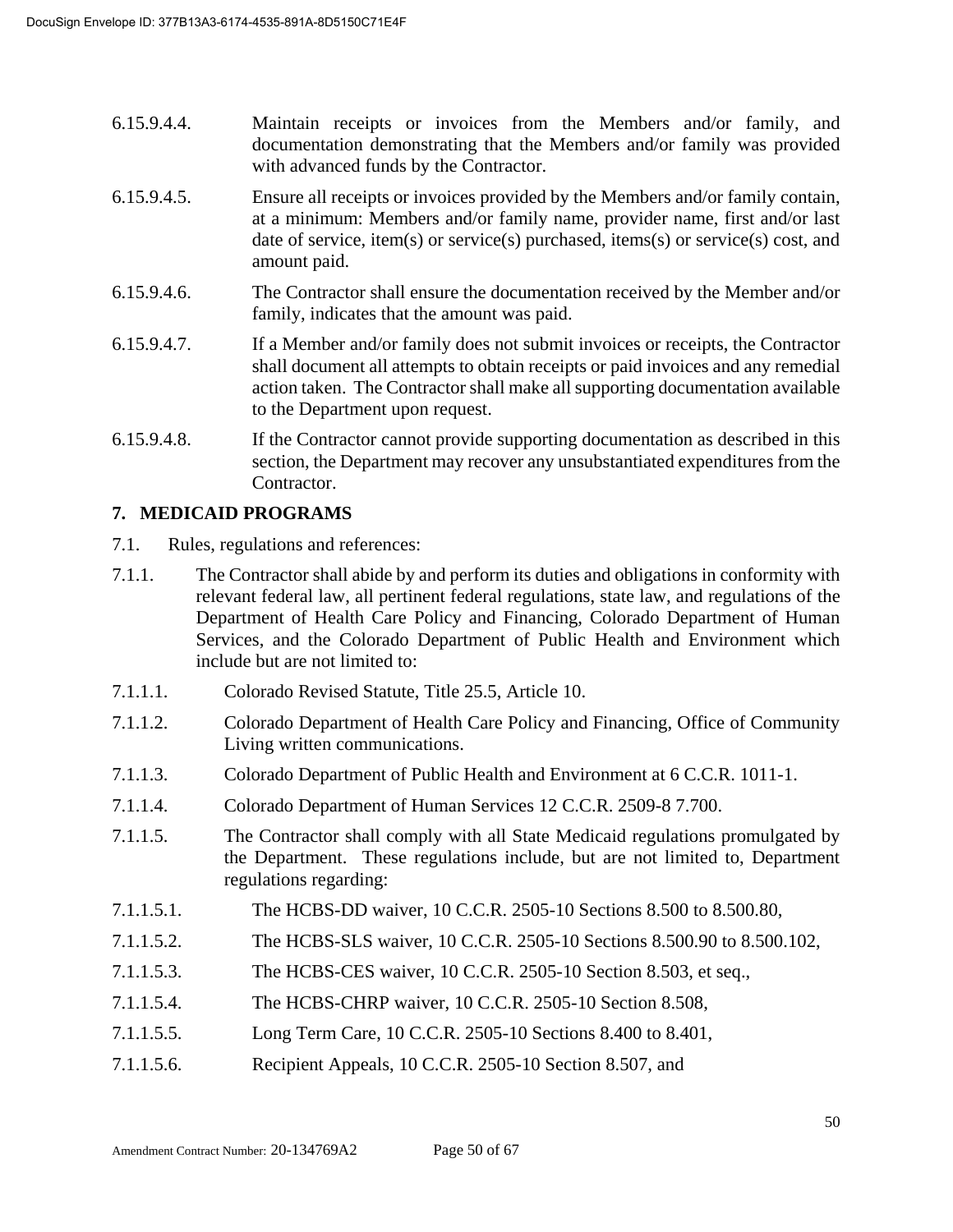- 7.1.1.5.7. Services for Individuals with Intellectual and Developmental Disabilities, 10 C.C.R. 2505-10 Sections 8.600, et seq.
- 7.1.2. The Contractor shall perform its obligations in conformity with the provisions of Title XIX of the Social Security Act and other applicable federal and state laws and regulations.
- 7.1.3. The Contractor shall ensure applicant and Client rights are protected in accordance with Title XIX of the Social Security Act, other applicable federal and state laws, and Department regulations.
- 7.2. Training
- 7.2.1. The Contractor shall ensure that all Case Management staff receive the trainings listed below within one hundred and twenty (120) calendar days after the staff member's hire date and prior to being assigned independent case management duties. Case Management staff must receive a refresher training as required by the Department, the Department approved vendor or the Contractor. Training must include the following areas:
- 7.2.1.1. Medicaid LTSS programs Eligibility
- 7.2.1.2. Intake and Referral
- 7.2.1.3. Determination of Developmental Disability or Delay
- 7.2.1.4. Medicaid LTSS programs Level of Care Evaluation and Determination
- 7.2.1.5. Medicaid LTSS programs Notices and Appeals
- 7.2.1.6. Department Information Management Systems Documentation
- 7.2.1.7. Long Term Home Health
- 7.2.1.8. Applicable Federal and State laws and regulations for LTSS programs
- 7.2.1.9. Critical Incident Reporting
- 7.2.1.10. Waiver requirements and services
- 7.2.1.11. Mandatory Reporting
- 7.2.1.12. Disability and Cultural Competency
- 7.2.1.13. Participant Directed Training
- 7.2.2. There will be no exemptions to the above list of required trainings as all case managers should have a basic knowledge of all case management activities regardless of ongoing duties.
- 7.2.3. The Contractor shall utilize training materials provided by the Department where applicable related to Section 7.2.1 of this Contract.
- 7.3. The Contractor shall participate in Department trainings. Participation can be at the time of the presented training or following the training using the materials available on the Department Website.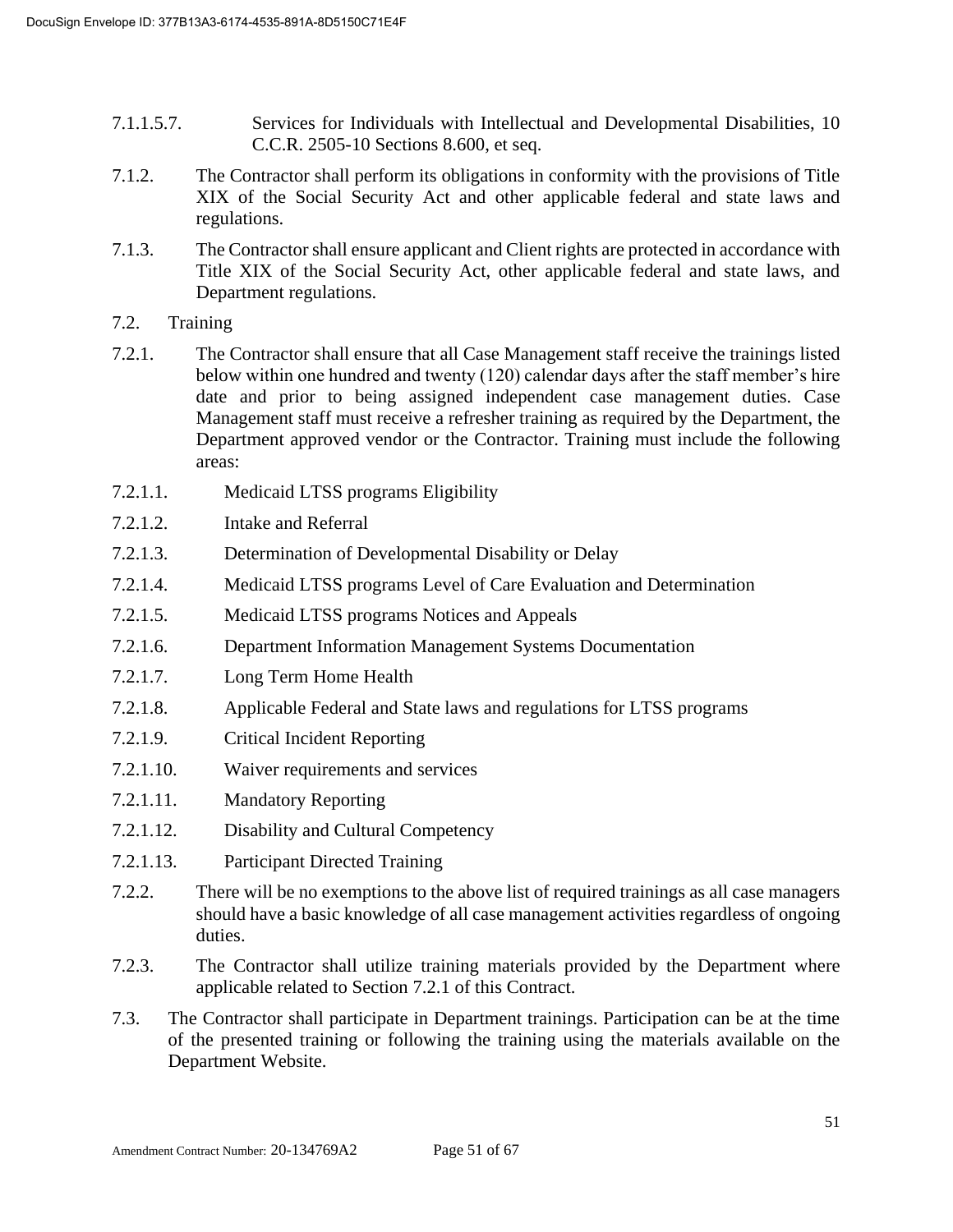- 7.4. The Contractor may elect to perform additional training not outlined in the Contract, but applicable to the Scope of Work. The Contractor may utilize the Department's Case Management Training Template to identify trainings attended that are not required by the Department.
- 7.5. Case Management staff hired by the Contractor with a minimum of one-year immediate prior experience working for a Colorado CCB, may perform case management activities prior to completion of the training requirements. All outlined training at Section 7.2.1 must be completed within one-hundred twenty (120) calendar days after the staff member's hire date, unless the Contractor can provide documentation that the required training has occurred.
- 7.5.1. The Contractor shall provide the date all Case Management staff, including new and existing staff, were hired and the dates of received training in the areas identified in Section 7.2.1. of this Contract, using the reporting template provided by the Department for review, approval and payment.
- 7.5.1.1. DELIVERABLE: Case Management Training
- 7.5.1.2. DUE: Semi-annually, January  $15<sup>th</sup>$ ; and June  $30<sup>th</sup>$  or the Fiscal Year end close date set by the Department
- 7.6. The Contractor shall maintain supporting documentation demonstrating case managers attended the required trainings and make the information available to the Department upon request. Supporting documentation must include the name and description of the training, date the training was held, case managers in attendance, and trainer sign off showing the case manager completed the training.
- 7.7. Medicaid Administrative Functions
- 7.7.1. Intake and Referral
- 7.7.1.1. The Contractor shall provide information to all individuals regarding the programs and services available for individuals with I/DD.
- 7.7.1.2. The Contractor shall screen individuals to determine if the individual may be eligible for programs and services for individuals with I/DD.
- 7.7.1.3. For individuals seeking an HCBS program, the Contractor shall enter a referral into the Department's prescribed system.
- 7.7.1.4. All referrals are entered into the Department's prescribed system within three (3) Business Days from the date of referral.
- 7.7.2. Level of Care Evaluation and Determination
- 7.7.2.1. The Contractor shall provide staff that meet the qualifications set forth in state statutes and regulations to perform all level of care evaluations and determinations.
- 7.7.2.2. The Contractor shall conduct an Initial Level of Care Evaluation and Determination for all new applicants to HCBS-DD, HCBS-SLS, HCBS-CES, and HCBS-CHRP waivers, and the Intermediate Care Facilities for Individuals with Intellectual Disabilities (ICF-IID). Initial Level of Care Evaluations and Determinations include the following Assessment Event types: Initial Review, HCBS-DD Waitlist,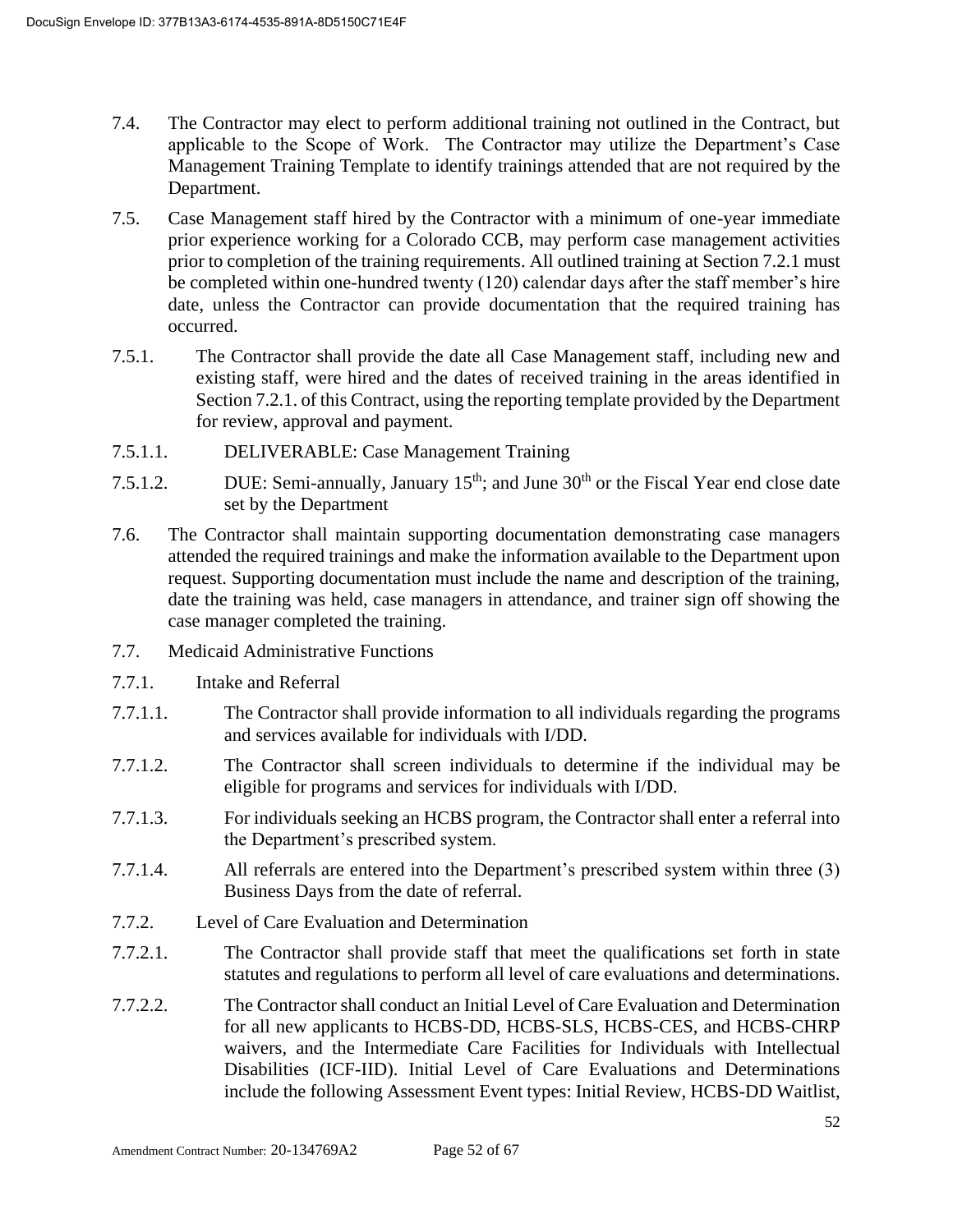Deinstitutionalization (DI), and Reverse Deinstitutionalization. Continued Stay Review Level of Care Evaluations and Determinations include the following Assessment Event types: Continued Stay Review and Unscheduled Review.

- 7.7.2.2.1. An Unscheduled Review Assessment Event Type shall be utilized when a Level of Care Evaluation and Determination is completed due to a significant change in the Member functioning and support needs including documented medical conditions, post hospitalization, or significant change in activities of daily living.
- 7.7.2.3. The Contractor shall conduct an Initial Level of Care Evaluation and Determination in accordance with the following timelines:
- 7.7.2.3.1. Ten (10) Business Days for individuals residing in the community, upon completion of the DD determination, when the individual requests HCBS waiver services, and upon verifying Medicaid eligibility or submission of a Medicaid application.
- 7.7.2.3.2. Five (5) Business Days from the date of referral for individuals residing in a nursing facility or ICF-IID.
- 7.7.2.3.3. Two (2) Business Days from the date of referral for individuals residing in a hospital.
- 7.7.2.3.4. The Contractor shall enter and verify the evaluation into the Benefits Utilization System (BUS) within ten (10) Business Days of completing the evaluation.

7.7.2.3.4.1. PERFORMANCE STANDARD: Initial Level of Care Evaluation and Determination

- 7.7.2.3.4.2. DUE: Within ten (10) Business Days after completing the evaluation. The Contractor shall verify that an individual needs an institutional level of care by receiving a Professional Medical Information Page (PMIP) signed by a medical professional and dated no earlier than six (6) months from the certification start date and no later than ninety (90) days from the evaluation date of an Initial Level of Care Evaluation and Determination; and within ninety (90) calendar days of the certification start date and before the certification end date for a Continued Stay Review (CSR) for all applicants and individuals currently receiving services through the HCBS-DD, HCBS-SLS, HCBS-CES, and HCBS-CHRP waivers, and the Intermediate Care Facilities for Individuals with Intellectual Disabilities (ICF-IID).The Contractor shall conduct all Level of Care Evaluations face-to-face with the individual, at minimum, and in the place where the individual resides.
- 7.7.2.4. The Contractor shall conduct a Continued Stay Review every twelve (12) months for Clients who are continually enrolled for the HCBS-DD, HCBS-SLS, HCBS-CES, and HCBS-CHRP waivers. The Contractor shall enter the review into the BUS within ten (10) Business Days of completing the evaluation.
- 7.7.2.4.1. PERFORMANCE STANDARD: Continued Stay Review
- 7.7.2.4.2. DUE: Within ten (10) Business Days after completing the Review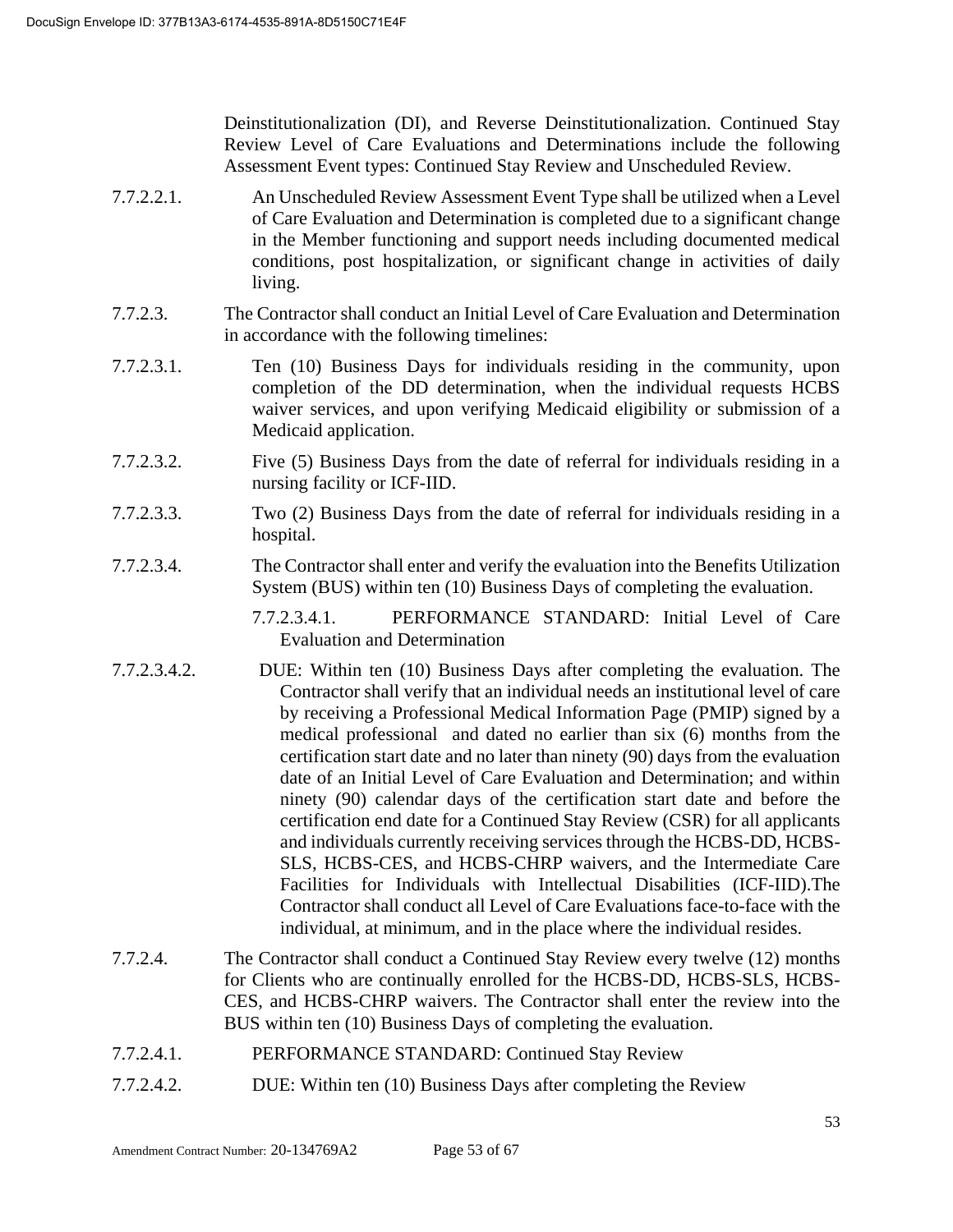- 7.7.2.5. The Contractor shall enter and verify the Continued Stay Review into the BUS within ten (10) Business Days of completing the assessment. Failure by the Contractor to complete the annual Level of Care Evaluation and Determination shall cause a break in payment authorization for waiver services for the Client.
- 7.7.2.6. The Contractor shall ensure that this break in payment authorization shall not affect the continued delivery of waiver services to the Client. Service costs incurred during a break in payment authorization are non-allowable costs.
- 7.7.2.7. The Contractor shall bear the sole financial responsibility of all costs incurred during this break in payment authorization and shall be responsible for reimbursing providers for any loss in funding as a result of the break in payment authorization.
- 7.7.2.7.1. The Contractor shall notify all providers of the discontinuation of services no later than eleven (11) calendar days prior to the certification end date that services shall not be authorized past the certification end date.
- 7.7.3. Supports Intensity Scale-A Assessment
- 7.7.3.1. The Contractor shall conduct a Supports Intensity Scale-A (SIS) assessment for all HCBS-DD and HCBS-SLS enrollments and reassessments when criteria set forth at 10 C.C.R. 2505-10 Section 8.612.1.H are met. The Contractor shall not be reimbursed for a SIS assessment prior to the individual being determined eligible for a waiver through the Level of Care Evaluation and Determination and confirmation of financial eligibility. The Contractor shall not be reimbursed for SIS reassessments without prior authorization from the Department to conduct the SIS reassessment.
- 7.7.3.2. The Contractor shall conduct all initial SIS Assessments within forty-five (45) calendar days from the date of the Initial Level of Care Evaluation and Determination. The Contractor shall conduct all SIS reassessments within fortyfive (45) calendar days from the date of approval from the Department.
- 7.7.3.3. The Contractor shall enter the SIS Assessment into SIS-A Online within thirty (30) calendar days of completing the assessment.
- 7.7.3.3.1. PERFORMANCE STANDARD: SIS-A Assessment
- 7.7.3.3.2. DUE: Within thirty (30) calendar days of completing the assessment
- 7.7.4. HCBS-CHRP Support Need Level Assessment
- 7.7.4.1. The Contractor shall conduct a Support Need Level Assessment for all HCBS-CHRP enrollments and re-assessments as set forth by the Department's prescribed guidelines.
- 7.7.4.2. The Contractor shall conduct an initial Support Need Level Assessment within forty-five (45) calendar days from the date of the Initial Level of Care Evaluation and Determination. The Contractor shall conduct all reassessments as necessary client's needs change.
- 7.7.4.3. The Contractor shall maintain all Support Need Level Assessments and supporting documentation and make it available to the Department upon request.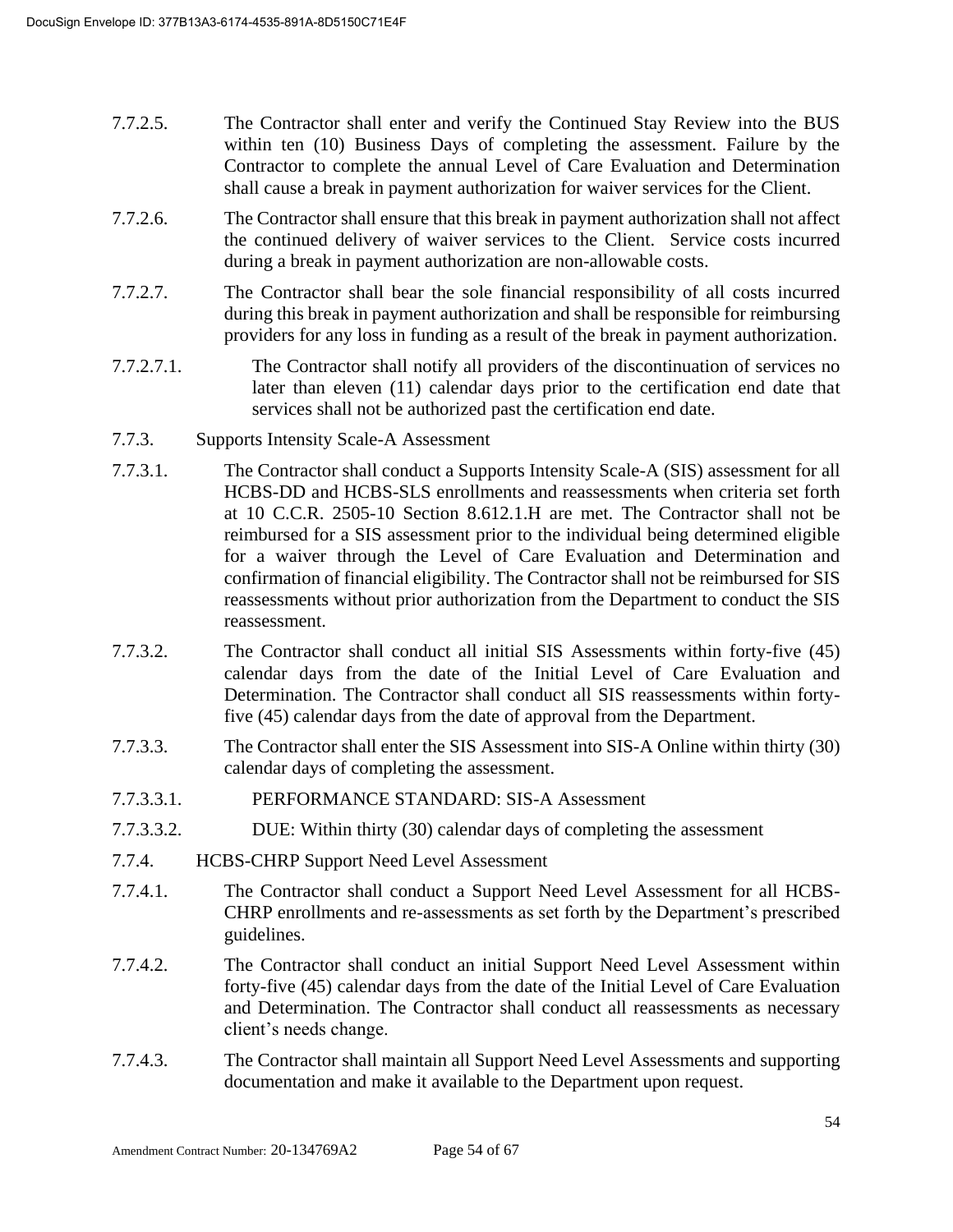- 7.7.4.3.1. PERFORMANCE STANDAND: Support Need Level Assessment
- 7.7.4.3.2. DUE: Within ten (10) Business Days of the Department's request

## 7.7.5. HCBS-CES Applications

- 7.7.5.1. The Contractor shall complete initial and CSR applications for persons applying for the HCBS-CES waiver as set forth by the Department's prescribed guidelines.
- 7.7.5.1.1. Initial HCBS-CES applications shall be submitted to the designated entity for review no more than thirty (30) days after the initial LOC is completed or no more than thirty (30) days after the Applicant/family has chosen enrollment onto the HCBS – CES waiver.
- 7.7.5.1.2. CSR HCBS-CES applications shall be submitted to the designated entity in accordance with timelines as set forth in 7.6.2., in order to prevent any break in services.
- 7.7.5.2. The Contractor shall maintain all HCBS-CES applications and supporting documentation and make it available to the Department upon request.
- 7.7.6. Management Information Systems and Reporting
- 7.7.6.1. The Contractor shall comply with reporting and billing policies and procedures established by the Department, participate in the State's management information systems and adhere to the information system requirements provided by the Department for these systems. These systems include but are not limited to: the DDD Web Application Portal/Community Contract and Management System (CCMS) and the Benefits Utilization System (BUS).
- 7.7.6.2. The Contractor shall:
- 7.7.6.2.1. Utilize the Department prescribed system for the purpose of Client information management.
- 7.7.6.2.2. Provide accurate documentation of administrative activities required under this Contract. Timely documentation shall be completed within ten (10) Business Days and entered into the Department prescribed system.

#### 7.7.7. Appeals

- 7.7.7.1. The Contractor shall represent the Department and defend any adverse action in accordance with 10 CCR 2505-10, Sections 8.057 *et. seq.* in all appeals initiated during this Contract. The Contractor shall coordinate with the Department for any adverse actions necessitating Department attendance at a hearing.
- 7.7.7.2. The Contractor shall represent its actions at Administrative Law hearings when the Client or Member appeals a denial or adverse action affecting Client's or Member's program eligibility or receipt of services.
- 7.7.7.3. The Contractor shall process appeals in accordance with schedules published by the State of Colorado Office of Administrative Courts and rules promulgated by the Department.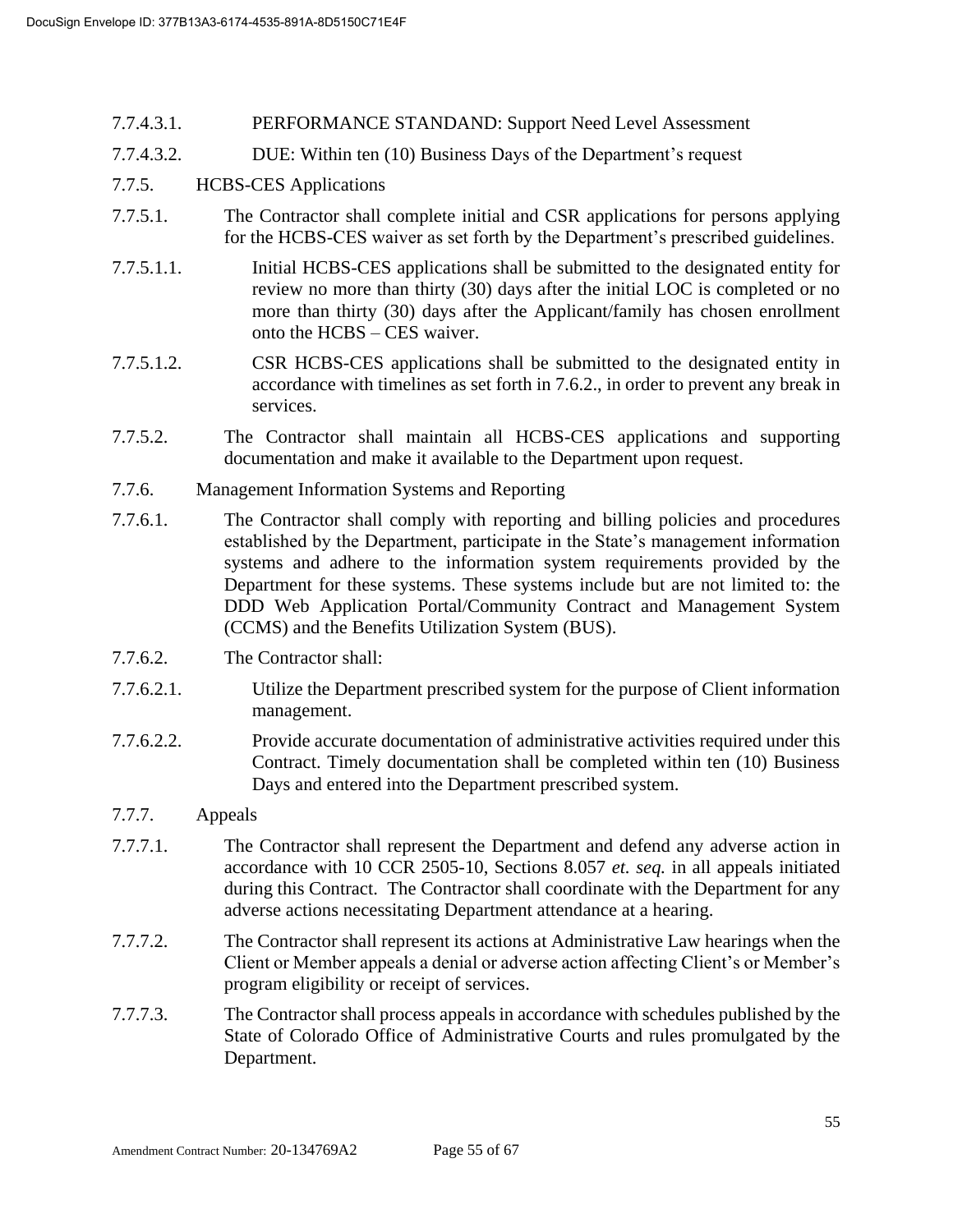- 7.7.7.4. The Contractor shall develop an Appeals Packet which contains all relevant documentation to support the Contractor's denial or adverse action.
- 7.7.7.5. The Contractor shall develop the Appeals Packet no earlier than twenty (20) Business Days prior to the date of a scheduled hearing.
- 7.7.7.6. The Contractor shall submit appeal ruling exceptions to the Office of Administrative Courts when applicable and include all relevant information.
- 7.7.7.7. The Contractor shall cooperate with the Office of the State Attorney General for any case in which it is involved.
- 7.7.7.8. The Contractor shall document all appeals where the Contractor attends any hearing in an Administrative Law Court.
- 7.7.7.9. The Contractor shall enter all Appeals and Hearing information, and follow-up, into the Department prescribed system and maintain detailed documentation.
- 7.7.7.10. The Contractor shall make the Appeals Packets available to the Department upon request by the Department.

# **8. ACCOUNTING**

- 8.1. The Contractor's accounting methods shall conform to the standards of Generally Accepted Accounting Principles (GAAP), and any updates thereto, throughout the Term of the Contract.
- 8.2. The Contractor shall establish and maintain internal control systems and standards that apply to the operation of the organization.
- 8.3. The Contractor shall establish any necessary cost accounting systems to identify the application of funds and record the amounts spent.
- 8.4. The Contractor shall document all transactions and funding sources and this documentation shall be available for examination by the Department within ten (10) Business Days of the Department's request.
- 8.4.1. DELIVERBALE: Transaction and Funds Documentation
- 8.4.2. DUE: Within ten (10) Business Days of the Department's Request

#### **9. SUBRECIPIENT STATUS AND REQUIREMENTS**

- 9.1. The Contractor has been determined to be a Subrecipient under 2 C.F.R. Chapter I, Chapter II, Part 200 et al. Uniform Administrative Requirements, Cost Principles, and Audit Requirements for Federal Awards; Final Rule (the "Final Rule"), released December 26, 2013 and subsequently updated, and thus shall be required to follow all requirements and guidance contained in the Final Rule.
- 9.2. Single Audits
- 9.2.1. Under the Final Rule, all Non-Federal Entities, as defined in the Final Rule, expending \$750,000.00 or more from all federal sources (direct or from pass-through entities) must have a single or program-specific audit conducted for that year in accordance with Subpart F of the Final Rule.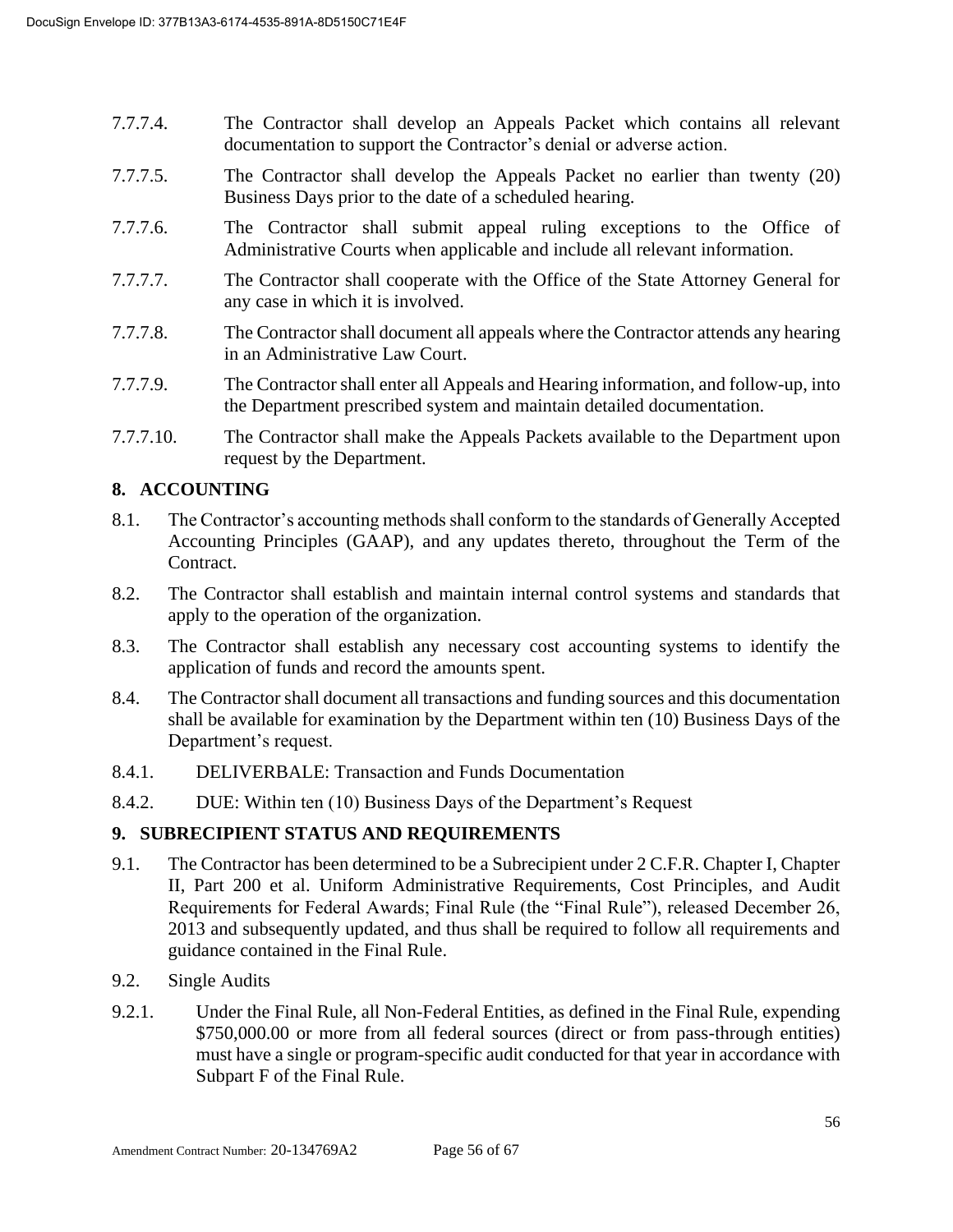- 9.2.2. The Contractor shall notify the State when expected or actual expenditures of federal assistance from all sources equal or exceed \$750,000.00.
- 9.2.3. If the expected or actual expenditures of federal assistance from all sources do not equal or exceed \$750,000.00 the Contractor shall provide an attestation to the State that they do not qualify for a Single Audit.
- 9.2.4. Pursuant to the Final Rule §200.512 (a)(1) the Single Audit must be completed and submitted to the Department within the earlier of thirty (30) calendar days after receipt of the auditor's report(s), or nine (9) months after the end of the audit period. If the due date falls on a Saturday, Sunday, or federal holiday, the reporting package is due the next Business Day.
- 9.2.4.1. DELIVERABLE: Single Audit
- 9.2.4.2. DUE: Within the earlier of thirty (30) calendar days after receipt of the auditor's report(s), or nine (9) months after the end of the audit period
- 9.2.5. If the Contractor did not receive enough federal funds to require a Single Audit, the Contractor shall submit an attestation form stating a Single Audit was not required utilizing the Department's template.
- 9.2.5.1. DELIVERABLE: Attestation Form
- 9.2.5.2. DUE: Within the earlier of thirty (30) calendar days after receipt of the auditor's report(s), or nine (9) months after the end of the audit period
- 9.2.6. The audit period shall be the Contractor's Fiscal Year.

# **10. COMPENSATION**

- 10.1. State Funded Program Compensation
- 10.1.1. The compensation under this Contract shall consist of fee for service reimbursement for all State General Fund activities. The Department shall pay the Contractor for the State SLS and OBRA-SS activities at the rates shown in the table in Section 10.1.10 and direct services for State SLS and OBRA-SS at the rates posted and distributed on the Department's [website](https://www.colorado.gov/pacific/hcpf/provider-rates-fee-schedule) on the Provider Rates and Fee Schedule. The Department shall pay the Contractor for FSSP activities at the rates shown in the table in Section 10.1.10 and direct services for FSSP at a dollar per unit. Reimbursement for activities and services performed by the Contractor shall not exceed the maximum amount identified in the Contractor's individual allocation made by written notice by the State to the Contractor. The Department, in its sole discretion, may increase or decrease the individual Contractor allocations under this Contract by notifying the Contractor's Representative.
- 10.1.2. The liability of the State, at any time, for such payment shall be limited to the unexpended amount remaining of such funds and available to the Department.
- 10.1.3. Increases or decreases in the amount of State funding during the term of this Contract may be made by written notice by the State to the Contractor or by amendment of the Contract for the following circumstances:
- 10.1.3.1. If necessary to fully utilize program appropriations.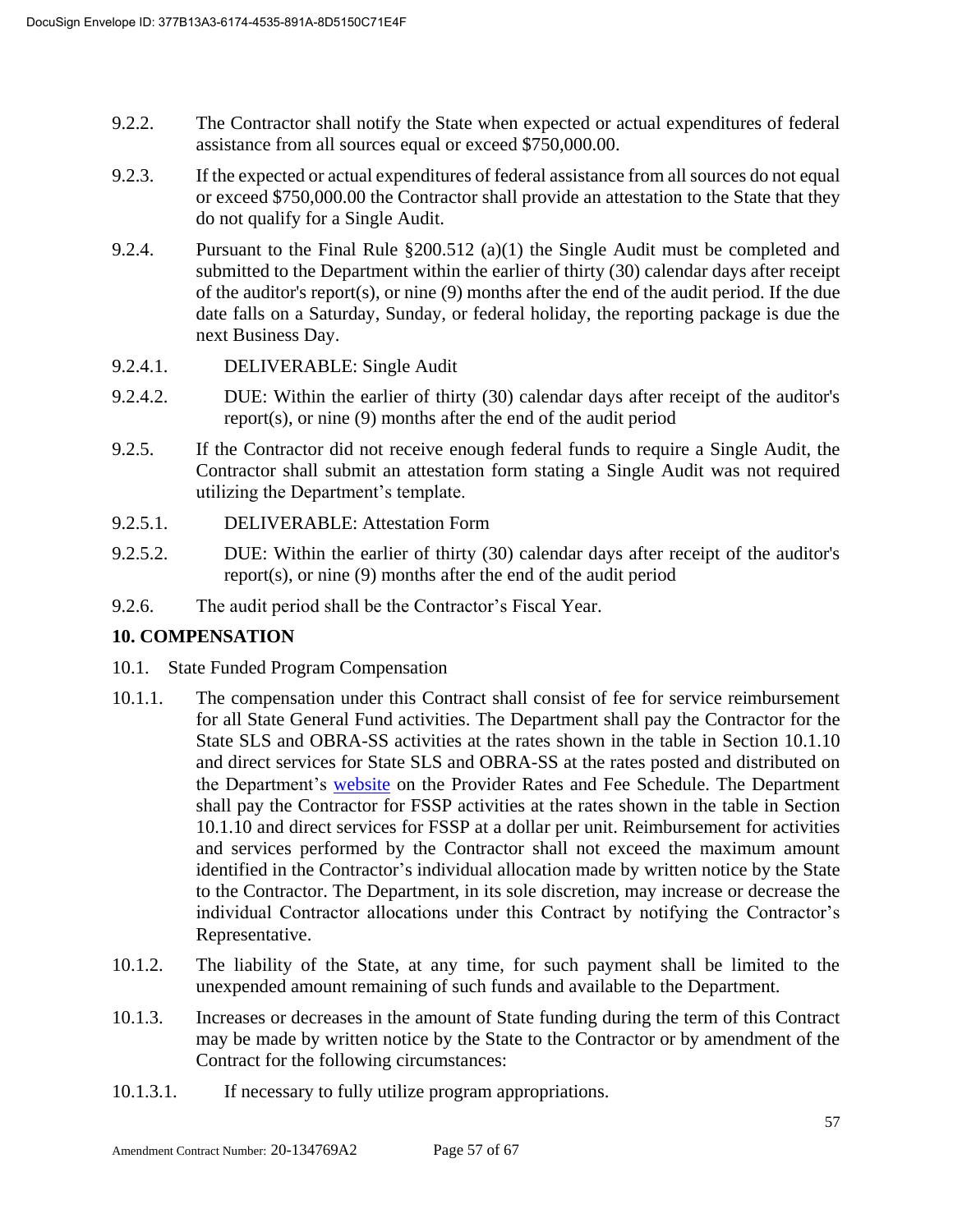- 10.1.3.2. Adjustments to reflect prior year final contract utilization and current year expenditures.
- 10.1.3.3. Supplemental appropriation changes resulting in an increase or decrease in the amounts originally appropriated and available for the purposes of this program.
- 10.1.3.4. Closure of programs and/or termination of related contracts.
- 10.1.3.5. Delay or difficulty in implementing new programs or services.
- 10.1.3.6. Other special circumstances as deemed necessary by the Department.
- 10.1.3.7. Member receiving services transfers from the Contractor to another CCB.
- 10.1.3.8. Changes in Member utilization due to changing needs, new enrollments, terminations, and/or delays in services.
- 10.1.4. Payments shall be made in accordance with rates identified in Section 10.1.10 of this Contract as determined by the Department and may be amended during the term of the contract. When the Contractor's maximum allocation of State funding has been paid to the Contractor, no additional funds shall be provided under this Contract.
- 10.1.5. Payment pursuant to this Contract is contingent upon the Contractor, or subcontractor(s), securing and properly maintaining all necessary licenses, certifications, approvals, etc., required to properly provide the services or goods covered by the contract.
- 10.1.6. Unexpended Funds
- 10.1.6.1. The Contractor shall remit any funds disbursed under this Contract for FSSP, State SLS, and OBRA-SS that are not expended by close of the State's Fiscal Year. If the Contractor does not expend all funds, the Department shall invoice for repayment of all unspent funds no later than October 31st of the following Fiscal Year.
- 10.1.6.2. The Contractor shall notify the Department of any discrepancies within ten (10) Business Days of receiving this invoice.
- 10.1.6.3. Repayment of all funds shall be remitted to the Department no later than December 31st of the following Fiscal Year.
- 10.1.7. Adjustments to Fund Disbursement Amounts
- 10.1.8. The Department reserves the right to make adjustments during the Contract period and post-period adjustment to disbursements following the end of the Contract period, or an adjustment to the Fiscal Year contract if:
- 10.1.8.1. The Contractor does not achieve the Performance Standards identified for each program.
- 10.1.8.2. The Contractor has not remitted unexpended service funds as set forth in Section 10.1.6 of this Contract.
- 10.1.9. State General Fund Program Rates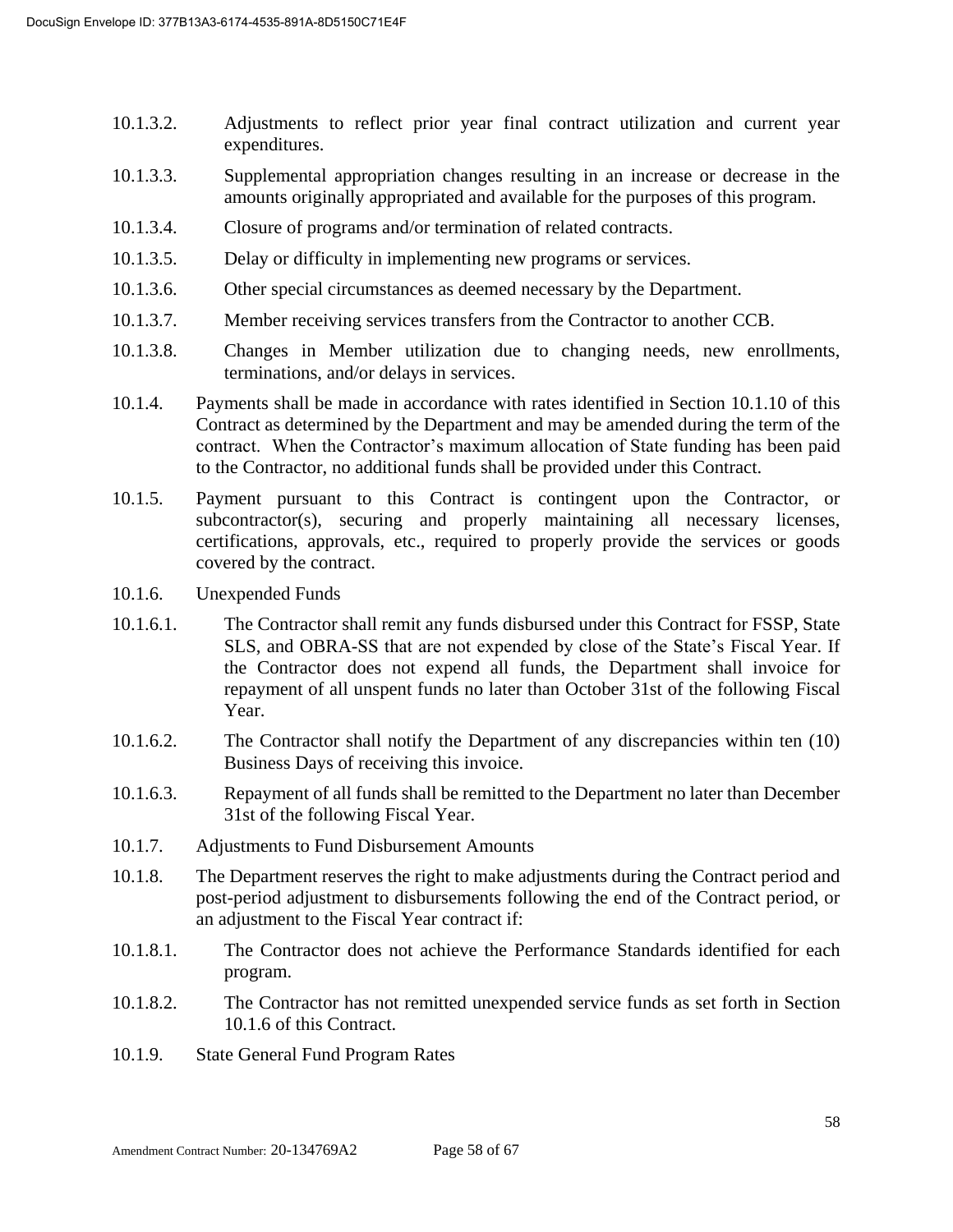- 10.1.9.1. To administer the tiered payments, the Department has utilized enrollment data to determine the agency size definitions:
- 10.1.9.1.1. Agency Size Table

| STATE GENERAL FUND PROGRAM AGENCY SIZE TABLE |                  |                 |  |
|----------------------------------------------|------------------|-----------------|--|
| <b>Description</b>                           | <b>State SLS</b> | <b>FSSP</b>     |  |
| <b>Small Agency</b>                          | 1-20 Members     | 1-100 Members   |  |
| Medium Agency                                | 21-60 Members    | 101-300 Members |  |
| Large Agency                                 | $61+$ Members    | $301+$ Members  |  |

- 10.1.9.2. The Contractor shall be assigned as a small, medium, or large agency for State SLS and FSSP in writing through each agency's individual allocation using the table in 10.1.9.1.1.
- 10.1.9.3. Based on the Colorado Rural Health Center County Designation [map,](https://coruralhealth.org/resources/maps-resource) released by the State Office of Rural Health, the Department has determined the Contractor to be a Rural/Frontier Agency.
- 10.1.10. State General Fund Program Rate Table

| STATE GENERAL FUND PROGRAM RATE TABLE                           |                         |                   |  |
|-----------------------------------------------------------------|-------------------------|-------------------|--|
| <b>Description</b><br>Rate<br><b>Frequency</b>                  |                         |                   |  |
| Critical Incident Reporting &<br><b>Investigation: MANE</b>     | \$317.89                | Per Incident      |  |
| Critical Incident Reporting &<br><b>Investigation: Non-MANE</b> | \$42.53                 | Per Incident      |  |
| Human Rights Committee                                          | \$114.46                | Per Packet        |  |
| <b>Waiting List Management</b>                                  | \$89.61                 | Per Contact       |  |
| <b>DD</b> Determination                                         | \$421.92                | Per Determination |  |
| Delay Determination                                             | \$251.02                | Per Determination |  |
| State SLS and OBRA-SS Complaints                                | Small Agency: \$118.62  | Quarterly         |  |
| <b>Trend Analysis</b>                                           | Medium Agency: \$158.81 |                   |  |
|                                                                 | Large Agency: \$200.92  |                   |  |
| State SLS and OBRA-SS CIRs Trend                                | Small Agency: \$195.02  | Quarterly         |  |
| Analysis                                                        | Medium Agency: \$314.97 |                   |  |
|                                                                 | Large Agency: \$456.43  |                   |  |
| <b>State SLS Ongoing Case Management</b>                        | \$132.74                | Monthly           |  |
| <b>State SLS In Person Monitoring</b>                           | \$96.32                 | Per Contact       |  |
| <b>State SLS Expenditure Report</b>                             | Small Agency: \$365.45  | Monthly           |  |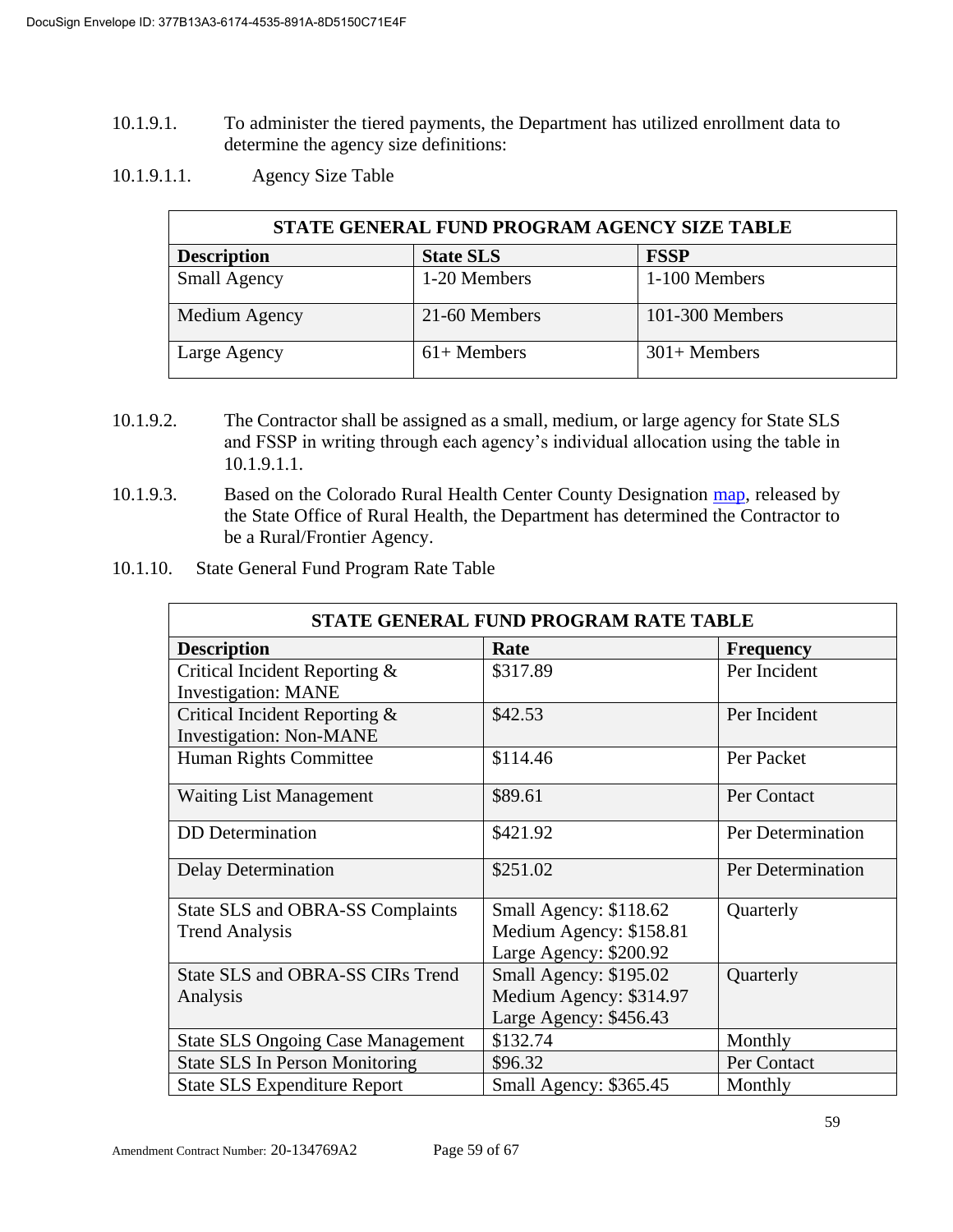|                                           | Medium Agency: \$460.90 |                   |
|-------------------------------------------|-------------------------|-------------------|
|                                           | Large Agency: \$569.70  |                   |
| <b>OBRA-SS Ongoing Case Management</b>    | \$127.27                | Monthly           |
| <b>OBRA-SS In Person Monitoring</b>       | \$96.32                 | Per Contact       |
| <b>OBRA-SS Expenditure Report</b>         | \$336.45                | Monthly           |
| <b>FSSP Ongoing Case Management</b>       | \$75.60                 | Monthly           |
| <b>FSSP Most In Need Assessment</b>       | \$30.27                 | Per Assessment    |
| <b>FSSP Expenditure Report</b>            | Small Agency: \$268.23  | Monthly           |
|                                           | Medium Agency: \$382.25 |                   |
|                                           | Large Agency: \$506.71  |                   |
| <b>Family Support Council Meetings</b>    | \$380.82                | Per Meeting       |
| <b>FSSP</b> Annual Report                 | \$566.09                | Annually          |
| <b>FSSP</b> Program Evaluation            | \$481.78                | Annually          |
| <b>State SLS and OBRA-SS Rural Travel</b> | \$34.45                 | Per In Person ISP |
| Add-On (ISP, Monitoring) For Rural $\&$   |                         | and Monitoring    |
| <b>Frontier Counties</b>                  |                         | Contact           |

- 10.1.11. The rates shown above are determined by the approved appropriation from the Colorado General Assembly. The Department, at its discretion, shall have the option to increase or decrease these rates as the Department determines is necessary based on its approved appropriation or to correct an administrative error in rate calculations. To exercise this option, the Department shall provide written notice to Contractor in a form substantially similar to the Sample Option Letter shown as an Exhibit to Appendix B, and any new rates table or exhibit shall be effective as of the effective date of that notice unless the notice provides for a different date. The Department may modify the rates shown in this section based on the Medicaid Provider rate increases authorized by the Colorado legislature or due to an administrative error. In the event that the Department does modify these rates, the Department may modify them through the use of an Option Letter.
- 10.1.12. The rates for State SLS and OBRA-SS direct services will be posted on the Department's [website](https://www.colorado.gov/pacific/hcpf/provider-rates-fee-schedule) on the Provider Rates and Fee Schedule. The Contractor shall bill all FSSP direct services at a dollar per unit.
- 10.2. Administrative Function Compensation
- 10.2.1. The compensation under the Contract shall consist of fee for service reimbursement for administrative case management services. The Department shall pay the Contractor at the rates shown in the following table in Section 10.2.3 upon the Department's approval of all deliverables and services.
- 10.2.2. To administer the tiered payments, the Department has utilized enrollment data to determine the following agency size definitions:
- 10.2.2.1. Agency Size Table

|                    | <b>ADMINISTRATIVE FUNCTIONS AGENCY SIZE TABLE</b> |  |  |  |
|--------------------|---------------------------------------------------|--|--|--|
| <b>Description</b> | <b>Member Count</b>                               |  |  |  |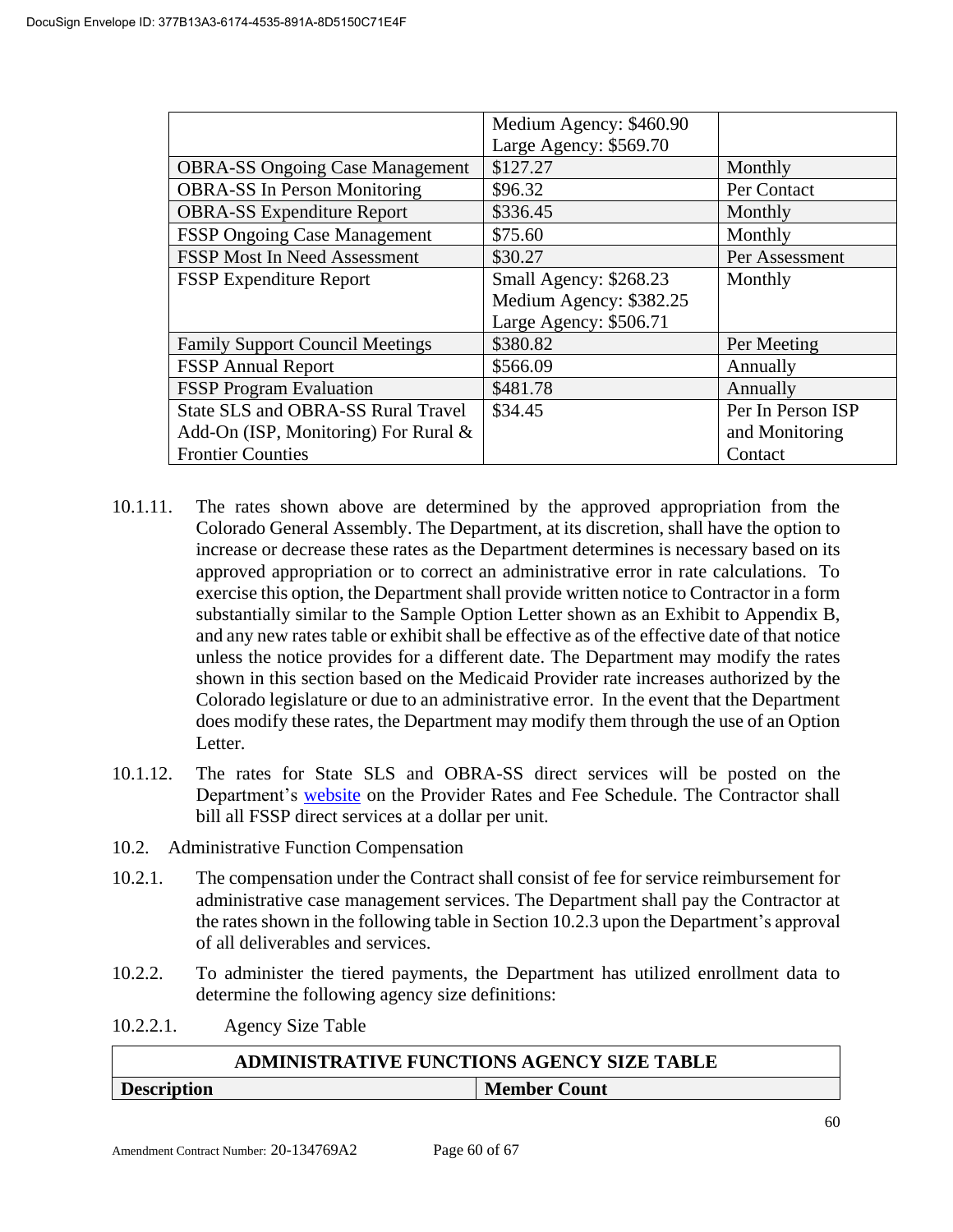| <b>Small Agency</b> | 1-700 Members    |
|---------------------|------------------|
| Medium Agency       | 701-1500 Members |
| Large Agency        | $1501 +$ Members |

- 10.2.2.2. Based on the table in 10.2.2.1, the Department has determined the Contractor to be a Small Agency.
- 10.2.2.3. Based on the Colorado Rural Health Center County Designation [map,](https://coruralhealth.org/resources/maps-resource) released by the State Office of Rural Health, the Department has determined the Contractor to be a Rural/Frontier Agency.
- 10.2.3. Administrative Functions Rate Table

| <b>ADMINISTRATIVE FUNCTIONS RATE TABLE</b>     |                                                                                   |                                                            |  |
|------------------------------------------------|-----------------------------------------------------------------------------------|------------------------------------------------------------|--|
| <b>Description</b>                             | Rate                                                                              | <b>Frequency</b>                                           |  |
| <b>Operations Guide</b>                        | \$7,331.00                                                                        | Annually - Year<br>1 of the Contract                       |  |
| <b>Operations Guide Update</b>                 | \$1,309.63                                                                        | Annually $-$<br>Years 2, 3, 4,<br>and 5 of the<br>Contract |  |
| <b>Community Outreach Plan</b>                 | Small Agency: \$1,225.49<br>Medium Agency: \$2,256.18<br>Large Agency: \$3,286.86 | Annually                                                   |  |
| <b>Complaint Trend Analysis</b>                | Small Agency: \$1,474.83<br>Medium Agency: \$1,986.95<br>Large Agency: \$2,498.18 | Quarterly                                                  |  |
| Critical Incident Reporting &<br>Investigation | \$5.81                                                                            | Monthly, Per<br>Member<br>Enrolled                         |  |
| <b>Critical Incident Trend Analysis</b>        | Small Agency: \$2,424.78<br>Medium Agency: \$3,916.18<br>Large Agency: \$5,675.06 | Quarterly                                                  |  |
| <b>Case Management Training</b>                | \$594.03                                                                          | Semi-Annually                                              |  |
| Appeals – Creation of Packet                   | \$338.03                                                                          | Per Packet                                                 |  |
| Appeals – Attendance at Hearing                | \$451.51                                                                          | Per Hearing                                                |  |
| Human Rights Committee                         | \$114.46                                                                          | Per Member<br>Reviewed                                     |  |
| <b>Waiting List Management</b>                 | \$89.61                                                                           | Per Contact                                                |  |
| <b>DD</b> Determination                        | \$421.92                                                                          | Per<br>Determination                                       |  |
| <b>Delay Determination</b>                     | \$251.02                                                                          | Per<br>Determination                                       |  |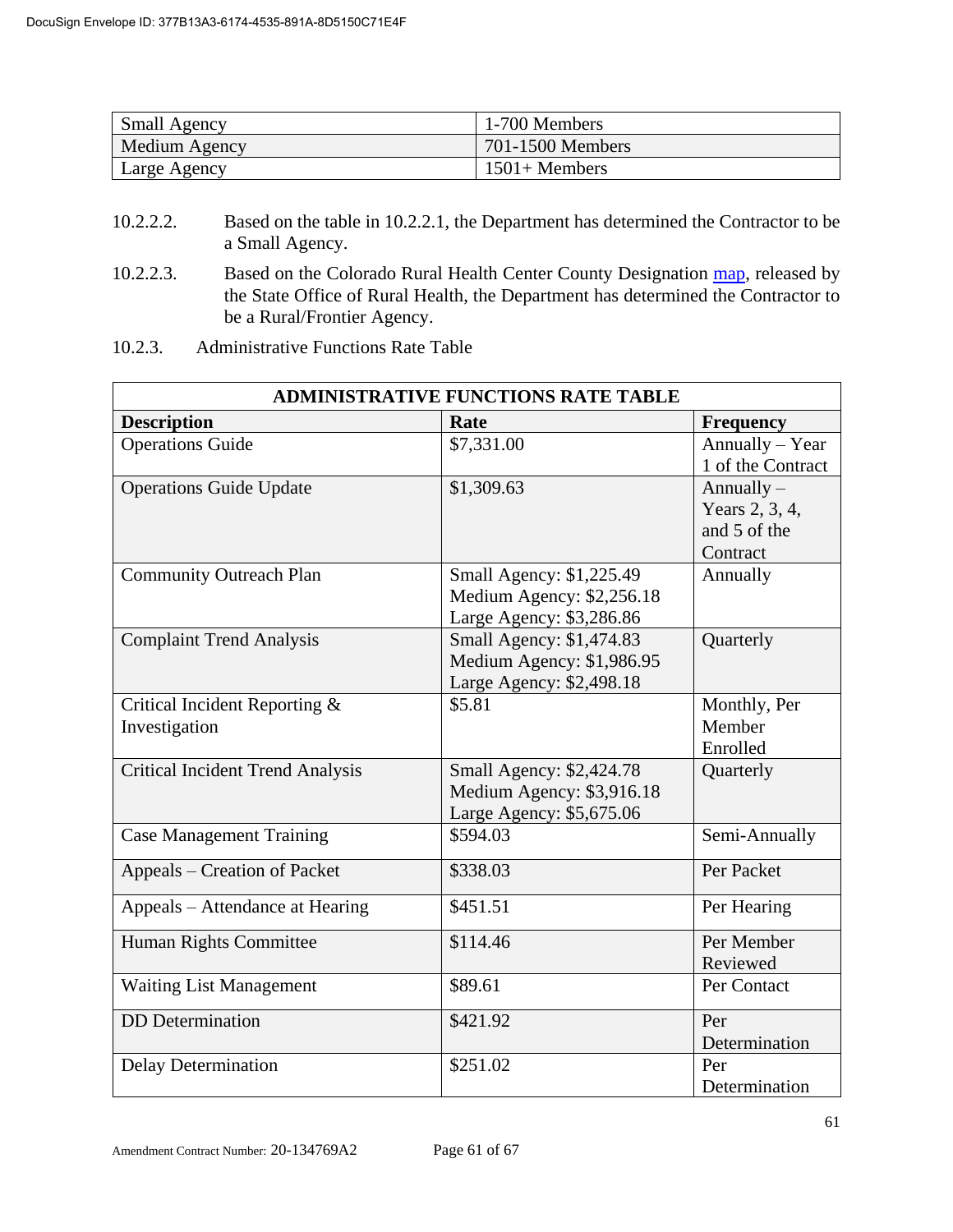| Initial Level of Care Evaluation And   | \$217.51 | Per Evaluation  |
|----------------------------------------|----------|-----------------|
| Determination                          |          |                 |
| Continued Stay Review – Level of Care  | \$196.83 | Per Evaluation  |
| <b>Evaluation And Determination</b>    |          |                 |
| Rural Travel Add-On (Initial, CSR) For | \$34.45  | Per Initial or  |
| <b>Rural &amp; Frontier Counties</b>   |          | <b>CSR</b>      |
| <b>HCBS-CES</b> Applications – Initial | \$174.00 | Per Application |
| HCBS-CES Applications – CSR            | \$131.28 | Per Application |
| <b>SIS-A Assessments</b>               | \$328.37 | Per Assessment  |
| <b>HCBS-CHRP Support Need Level</b>    | \$151.98 | Per Asssessment |
| Assessment                             |          |                 |

- 10.2.4. The rates shown above are determined by the approved appropriation from the Colorado General Assembly. The Department, at its discretion, shall have the option to increase or decrease these rates as the Department determines is necessary based on its approved appropriation or to correct an administrative error in rate calculations. To exercise this option, the Department shall provide written notice to Contractor in a form substantially similar to the Sample Option Letter shown as an exhibit to Appendix B, and any new rates table or exhibit shall be effective as of the effective date of that notice unless the notice provides for a different date. The Department may modify the rates shown in this section based on the Medicaid Provider rate increases authorized by the Colorado legislature or due to an administrative error. In the event that the Department does modify these rates, the Department may modify them through the use of an Option Letter.
- 10.3. Billing and Payment Procedures
- 10.3.1. Unless otherwise provided, and where appropriate, the Department shall establish billing procedures and pay the Contractor for Administrative Functions and State General Fund Programs, at a rate determined by the Department, performed and accepted pursuant to the terms of this Contract.
- 10.3.2. The Contractor shall be reimbursed for Administrative Functions at the frequency and criteria identified in Section 11 of this Contract, Invoicing and Payment Procedures.
- 10.3.3. The Contractor shall be reimbursed for State General Fund Programs at the frequency and criteria identified in Section 11 of this Contract, Invoicing and Payment Procedures up to the total allocation amount established by the Department and defined within Section 10 of this Contract, Compensation.

#### **11. INVOICING AND PAYMENT PROCEDURES**

- 11.1. Operations Guide
- 11.1.1. The Contractor shall develop an Operations Guide that meets all requirements outlined in this Contract for year one (1). The Contractor shall receive payment for the Operations Guide once the deliverable has been reviewed and approved by the Department.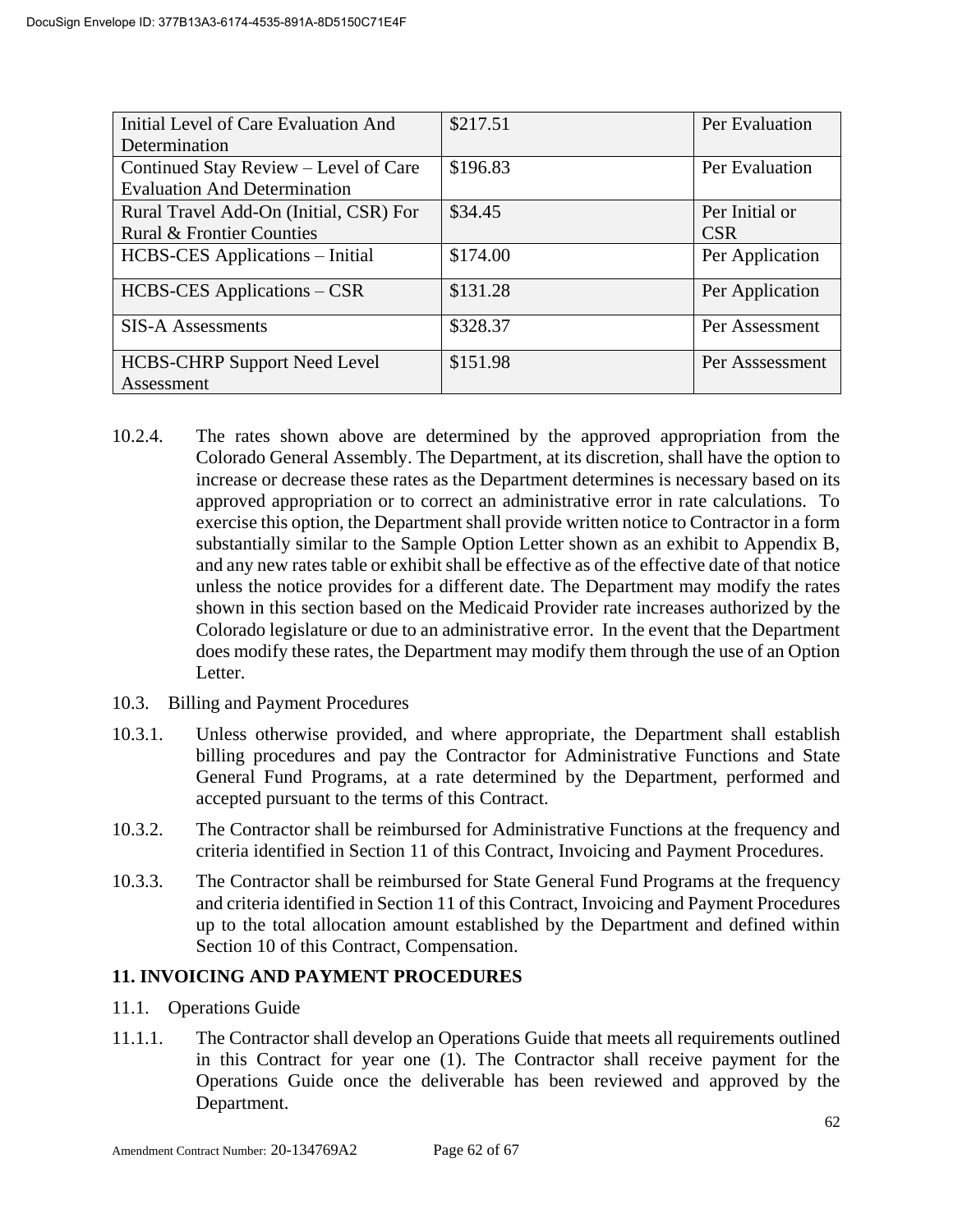- 11.2. Operations Guide Updates
- 11.2.1. The Contractor shall review the Operations Guide for years two (2), three (3), four (4), and five (5) of this Contract, and determine if any modifications are required. Updates shall include but not be limited to any changes in the Work, in the Department's processes and procedures, or in the Contractor's processes and procedures. The Contractor shall submit the Annual Operations Guide Update as well as a summary of all changes to the Department or an explanation demonstrating that the Operations Guide was reviewed, and the Contractor determined that no edits were necessary. The Department shall review the Operations Guide Update and the summary to determine whether significant modifications were completed. The Contractor shall receive payment for the updated Operations Guide only after the Department has determined that significant changes were made, and the Department has approved the deliverable. If minor changes or no changes were completed the Contractor shall not receive payment for this deliverable. The Department does not consider changes such as updating dates, contact information or locations to be significant changes.
- 11.3. Community Outreach Plan
- 11.3.1. The Contractor shall submit a Community Outreach Plan on an annual basis to the Department. The Contractor shall receive payment for the Community Outreach Plan after it has been reviewed and accepted by the Department.
- 11.4. Developmental Disability and Delay Determinations
- 11.4.1. The Contractor shall input all disability determinations into the Department prescribed system within the required timeframes. The Department will pay disability determinations, based on data pulled from the Department prescribed system on the eighteenth (18) day of the month for determinations from the previous month.
- 11.5. HCBS Critical Incident Reports (CIRs) and Investigations
- 11.5.1. The Contractor shall ensure all CIRs have been entered in the Department prescribed system within the required timeframe. The Department will pay per member enrolled each month based on actively enrolled member pulled from the Department prescribed system on the eighteenth (18) day of the month for enrollments from the previous month.
- 11.6. SGF Critical Incident Reporting and Investigation: MANE and Non-MANE
- 11.6.1. The Contractor shall ensure all CIRs have been entered in the Department prescribed system within the required timeframe. The Department will pay for all CIRs MANE and CIRs Non-MANE based on data pulled from the Department's prescribed system on the eighteenth (18) day of the month for CIRS from the previous month.
- 11.7. Level of Care Evaluation and Determination
- 11.7.1. The Contractor shall input all Level of Care Evaluations and Determinations into the Department prescribed system within the required timeframe. The Department will pay for all required Initial Assessments with the following event type: Initial Review, HCBS-DD Waitlist, Deinstitutionalization (DI), and Reverse Deinstitutionalization. The Contractor shall be reimbursed for only one HCBS-DD waiting list evaluation and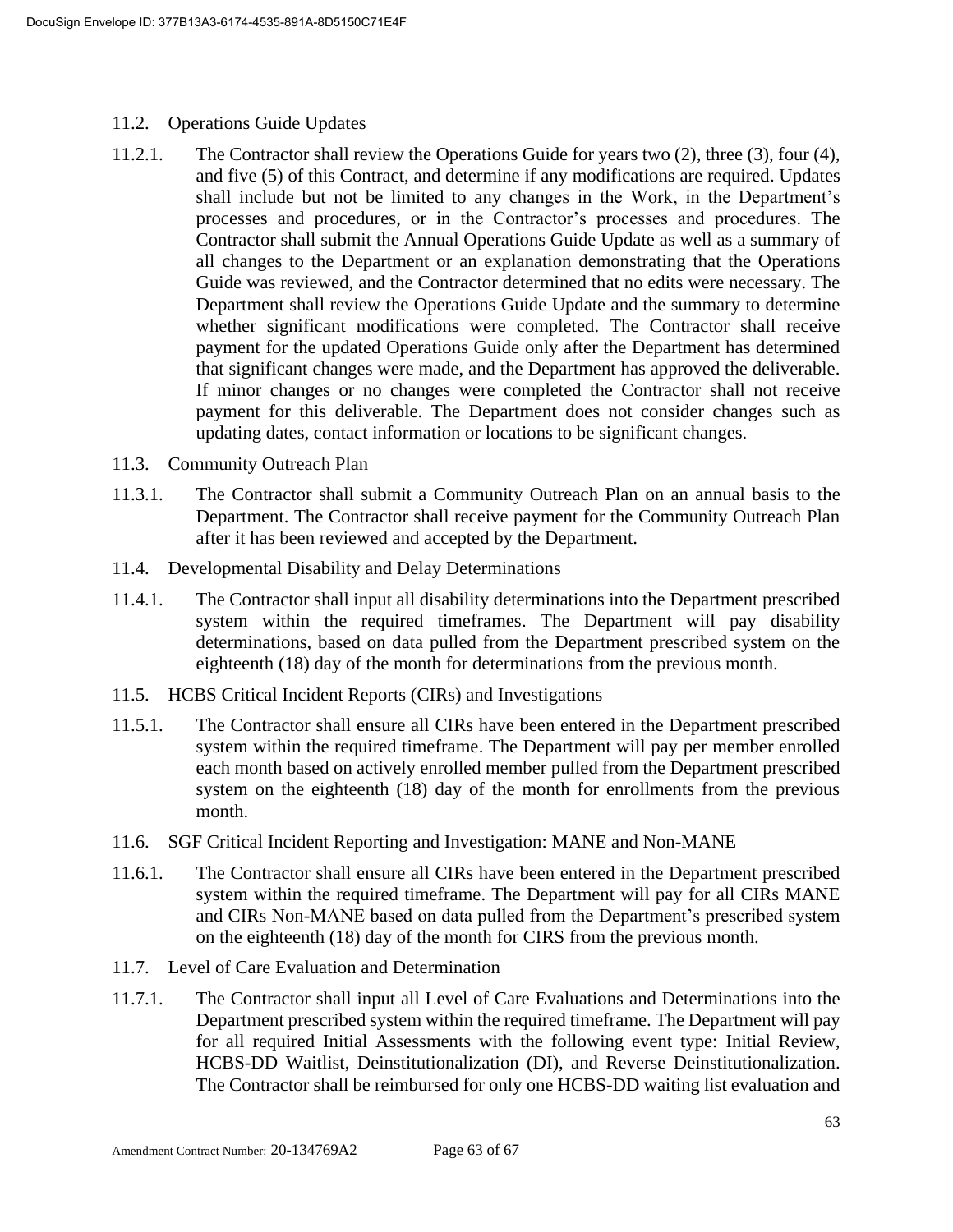determination. The Department will pay for all required Continued Stay Reviews with the following event type: Continued Stay Review and Unscheduled Review. The Contractor shall only be reimbursed for Unscheduled Reviews required by a member's significant change in condition. The Department will pay the Contractor using data pulled from the Department prescribed system on the eighteenth (18) day of the month for assessments from the previous month. The Department shall not pay for Waitlist Reviews completed for those HCBS waivers that do not have a Waiting List. If the Contractor has been designated as a rural/frontier CCB by the Department, an additional rural add-on payment will be added to each evaluation.

- 11.8. HCBS-CES Applications
- 11.8.1. The Contractor shall submit all HCBS-CES applications to the Department's vendor for review and approval. The Department will pay for initial application per person applying for HCBS-CES per year, as well as CSR HCBS-CES application each year thereafter. The Department will not pay for initial or CSR applications that were denied due to being incomplete. Incomplete applications include any application that did not contain: a signature page, a completed Level of Care, DD or Delay Determination date, dates of service, or partial application (missing pages) which are required from the Contractor necessary to process the application. An incomplete application denial is different than a denial for the client not meeting nighttime and/or daytime criteria. The Department will pay for HCBS-CES applications from reports received by the Department's vendor on the eighteenth (18) of the month for assessments from the previous month.
- 11.9. Waiting List Management
- 11.9.1. The Contractor shall input all waiting list management contacts with individuals and families into the Department prescribed system within the required timeframe. The Department will pay for required Waiting List contacts from data pulled from the Department prescribed system on the eighteenth (18) of the month for assessments from the previous month. The Department shall not pay for more than one (1) contact per individual on the HCBS-DD ASAA and SN waiting list and State SLS or FSSP ASAA waiting list per year.
- 11.10. CIRs Trend Analysis
- 11.10.1. The Contractor shall receive payment for the quarterly CIRs Trend Analysis deliverable once the Department has reviewed and accepted the Deliverable. If the original submission is rejected by the Department, the Contractor shall not receive payment until a revised deliverable has been received and accepted by the Department. If the Deliverable shows that zero (0) Critical Incidents were received and no trends were identified that quarter, the Contractor shall not receive payment for the deliverable.
- 11.11. Complaint Log and Trend Analysis
- 11.11.1. The Contractor shall receive payment for the quarterly Complaint Log and Trend Analysis deliverable once the Department has reviewed and accepted the Deliverable. If the original submission is rejected by the Department, the Contractor shall not receive payment until a revised deliverable has been received and accepted by the Department. If the Deliverable shows that zero (0) complaints were received and no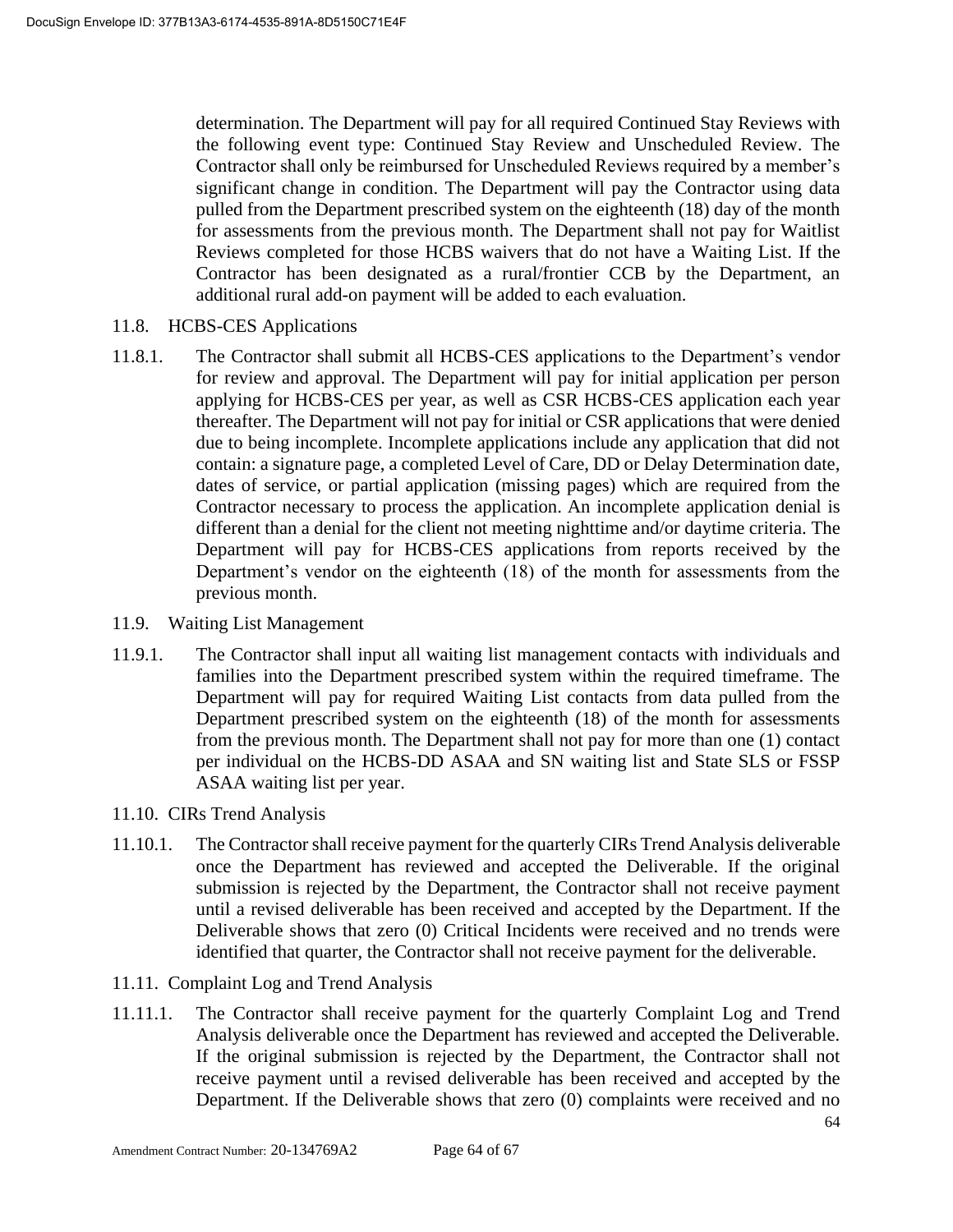trends were identified that quarter, the Contractor shall not receive payment for the deliverable.

- 11.12. Case Management Training
- 11.12.1. The Contractor shall receive payment for the Case Management Training deliverable once the Department has reviewed and accepted the Deliverable. If the original submission is rejected by the Department, the Contractor shall not receive payment until a revised deliverable has been received and accepted by the Department. If a case manager did not receive one or more of the required trainings prior to being assigned independent duties, the Contractor shall not receive payment for the Deliverable until all trainings have been provided. The Contractor shall have thirty (30) calendar days to provide any outstanding trainings and resubmit the deliverable.
- 11.13. Appeal Packets and Hearings
- 11.13.1. The Contractor shall input all appeal and hearing information into the Department prescribed system within the required timeframe. The Department will pay for all appeal hearings attended and appeal packets created from data pulled from the Department prescribed system on the eighteenth (18) day of the month for appeals from the previous month. The Contractor shall maintain all supporting documentation and packets related to all Appeals.
- 11.14. SIS-A Assessments
- 11.14.1. The Contractor shall input all SIS assessments into SIS Online by the last day of the month. The Contractor shall invoice the Department for all completed assessments by the fifteenth (15) day of the month for all assessments from the previous month. The Department will pay for all assessments once the invoice is reviewed and accepted. All invoices shall be submitted on the format prescribed by the Department.
- 11.15. HCBS-CHRP Support Need Level Assessment
- 11.15.1. The Contractor shall maintain all supporting documentation related to the Support Need Level Assessment and make it available to the Department upon request. The Contractor shall invoice the Department for all completed assessments by the fifteenth (15) day of the month for all assessments completed in the previous month. The Department will pay for assessments once the invoice and supporting documentation is reviewed and accepted. All invoices shall be submitted on the format prescribed by the Department.
- 11.16. Human Rights Committee Member Review
- 11.16.1. The Contractor shall invoice the Department for all members reviewed during a Human Rights Committee meeting by the fifteenth (15) day of the month for all meetings held in the previous month. The Department will pay for each member reviewed once the invoice has been reviewed and accepted. All invoices shall be submitted on the format prescribed by the Department. The Contractor shall maintain all supporting documentation related to a Human Rights Committee meeting and make it available to the Department upon request.
- 11.17. FSSP Needs Assessment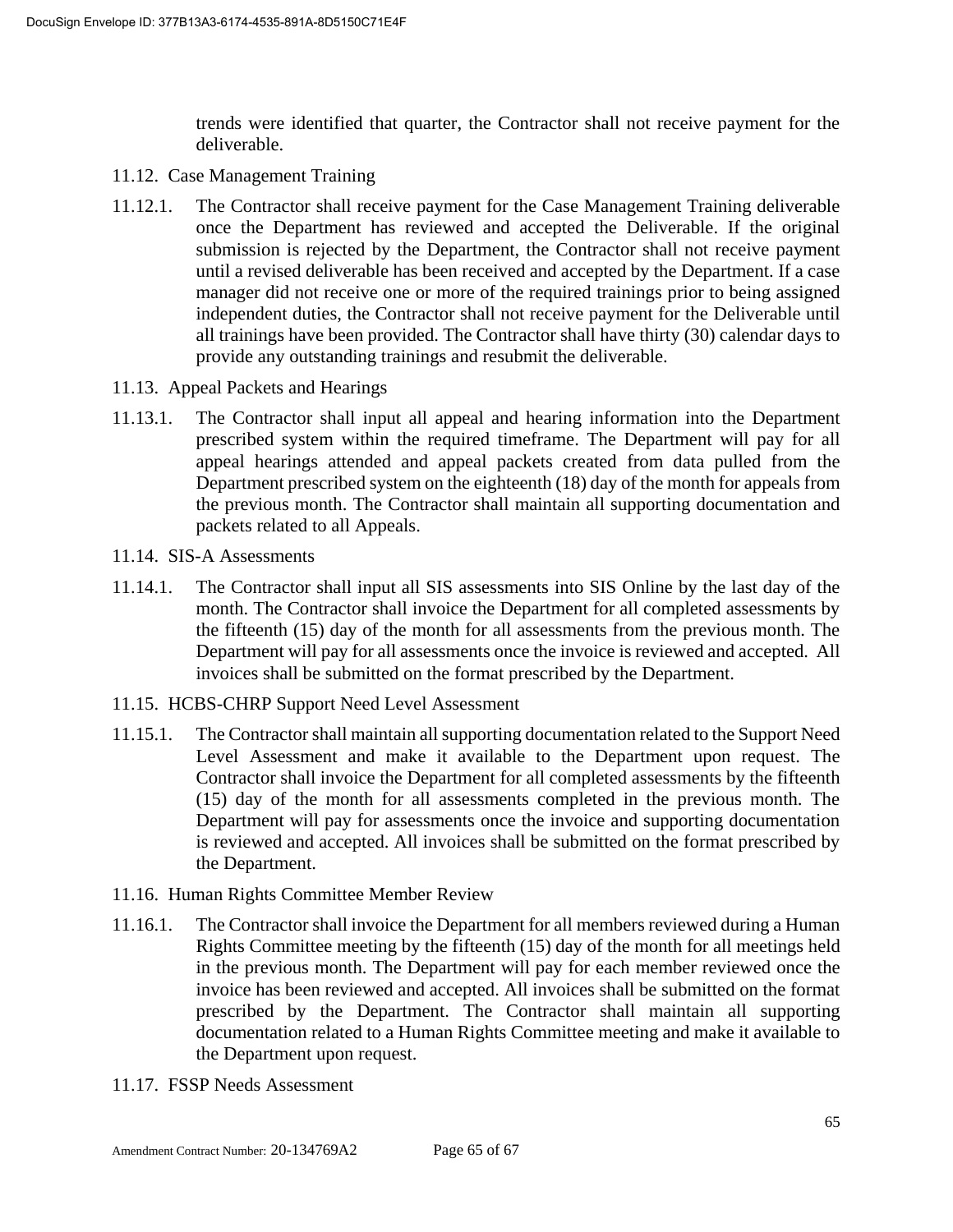- 11.17.1. The Contractor shall receive payment for one (1) most in need assessment for members enrolled or on the ASAA waiting list per fiscal year. The Contractor shall invoice the Department for all completed assessments by the fifteenth (15) day of the month for all assessments completed in the previous month. The Department will pay for assessments once the invoice has been reviewed and accepted. All invoices shall be submitted on the format prescribed by the Department. The Contractor shall maintain all most in need assessment documents and make them available to the Department upon request.
- 11.18. Family Support Council Meetings
- 11.18.1. The Contractor shall submit meeting minutes to the Department for FSC meetings attended by the fifteenth (15) day of the month for meetings attended in the previous month, and by June 30<sup>th</sup> or the Fiscal Year end close date determined by the Department for all meetings attended in June. The Department will pay for up to four (4) FSC meetings attended within the Fiscal Year once the invoice and supporting documentation has been reviewed and accepted. The Contractor shall maintain all supporting documentation related to an FSC meeting and make it available to the Department upon request.
- 11.19. State General Fund Ongoing Case Management and In Person Monitoring Contacts
- 11.19.1. The Contractor shall invoice the Department for all allowable ongoing case management and in person monitoring contacts for State SLS, OBRA-SS, and FSSP members by the fifteenth (15) day of the month for all activities conducted in the previous month. The Department will pay for up to one (1) in person monitoring contact per member per Fiscal Year for State SLS and OBRA-SS. The Contractor shall invoice the ongoing case management PMPM for State SLS as defined in Section 6.11.8, OBRA-SS as defined in Section 6.13.5, and FSSP as defined in Section 6.15.4 for each month the Contractor conducts an allowable case management activity. For Contractors designated as rural or frontier, the Department will pay an additional rural add-on rate for up to one (1) in person individual service plan meeting and one (1) in person monitoring visit per member for State SLS and OBRA-SS. All case management and monitoring activities shall be submitted on the format prescribed by the Department. The Contractor shall only invoice for in person monitoring and ongoing case management activities if the activity is completed and documented. The Contractor shall maintain internal documentation of all case management and in person monitoring activities and make these records available to the Department upon request.
- 11.20. Annual FSSP Report
- 11.20.1. The Contractor shall submit an FSSP Report on an annual basis to the Department. The Contractor shall receive payment for the Annual FSSP Report after it has been reviewed and accepted by the Department.
- 11.21. FSSP Evaluation Report
- 11.21.1. The Contractor shall submit an FSSP Evaluation Report on an annual basis to the Department. The Contractor shall receive payment for the FSSP Evaluation Report after it has been reviewed and accepted by the Department.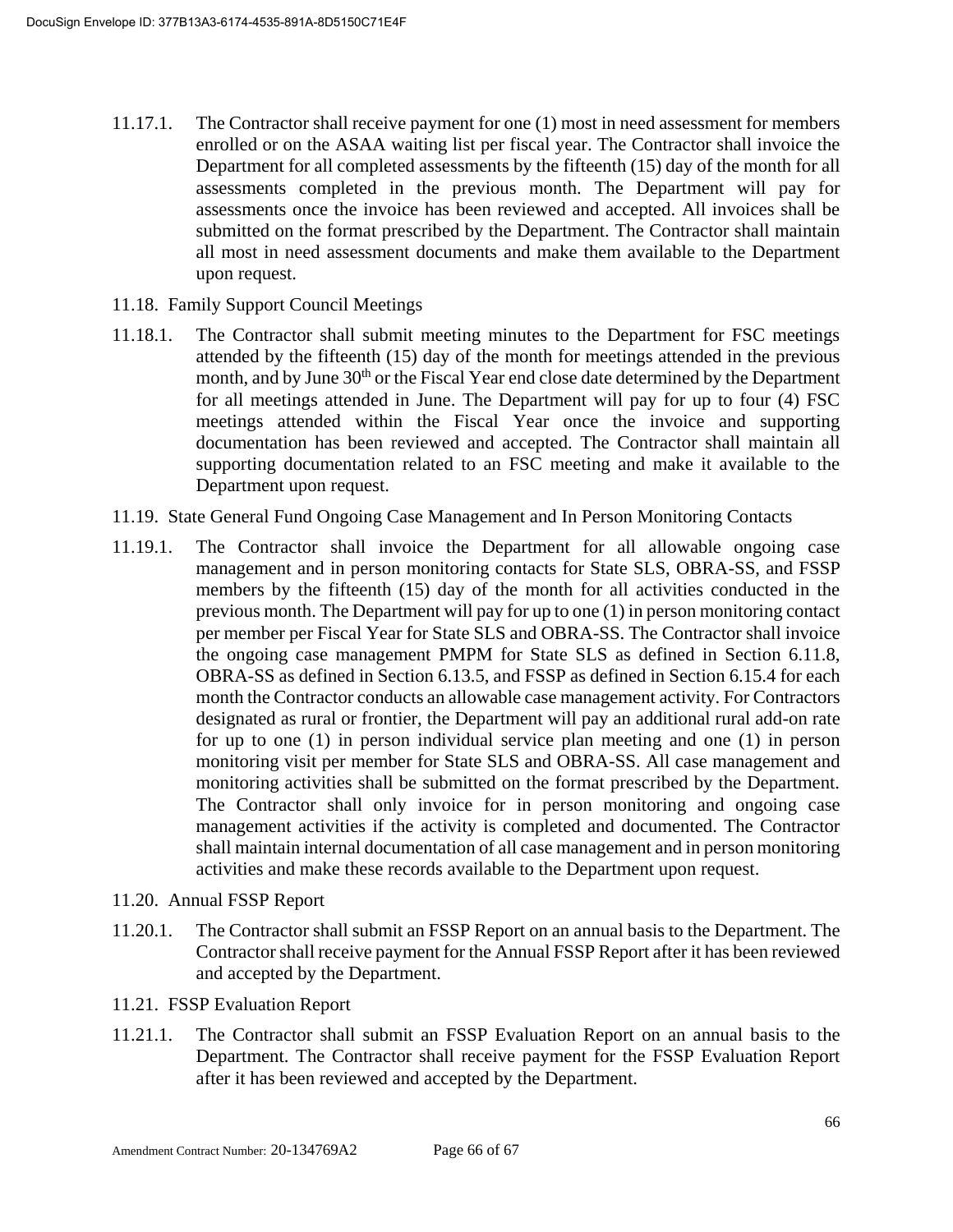- 11.22. The due dates identified in this section shall be adhered to, and information entered into the Department's prescribed systems and/or submitted to the Department by a date identified in this Contract. For the month of June, the Department will notify the Contractor of the modified due date to account for year-end closing.
- 11.23. Payment and Billing Errors
- 11.23.1. The Contractor shall review all payments made by the Department to ensure accuracy within ten (10) Business Days of receiving a payment summary.
- 11.23.2. The Contractor shall notify the Department of any errors in billing or payment within ten (10) Business Days of receiving a payment summary on the Department's prescribed template to ensure over and under payments are adjusted.
- 11.23.2.1. DELIVERABLE: Payment Correction Form
- 11.23.2.2. DUE: Within ten (10) Business Days of receiving a payment summary from the Department.
- 11.23.3. The Department shall notify the Contractor of any overpayment or underpayment identified through an internal review process.
- 11.23.3.1. If an overpayment is confirmed by the Department, the overpayment amount will be withheld from the next monthly reimbursement to the Contractor and, if necessary, from each monthly payment thereafter to the Contractor, until all overpayment of funds is recovered.
- 11.24. If an underpayment is confirmed, the amount will be included on the next monthly reimbursement to the Contractor.
- 11.25. Closeout Payments
- 11.25.1. Notwithstanding anything to the contrary in this Contract, all payments for the final month of this Contract shall be paid to Contractor no sooner than ten (10) days after the Department has determined that Contractor has completed all of the requirements of the Closeout Period.

#### EXHIBIT END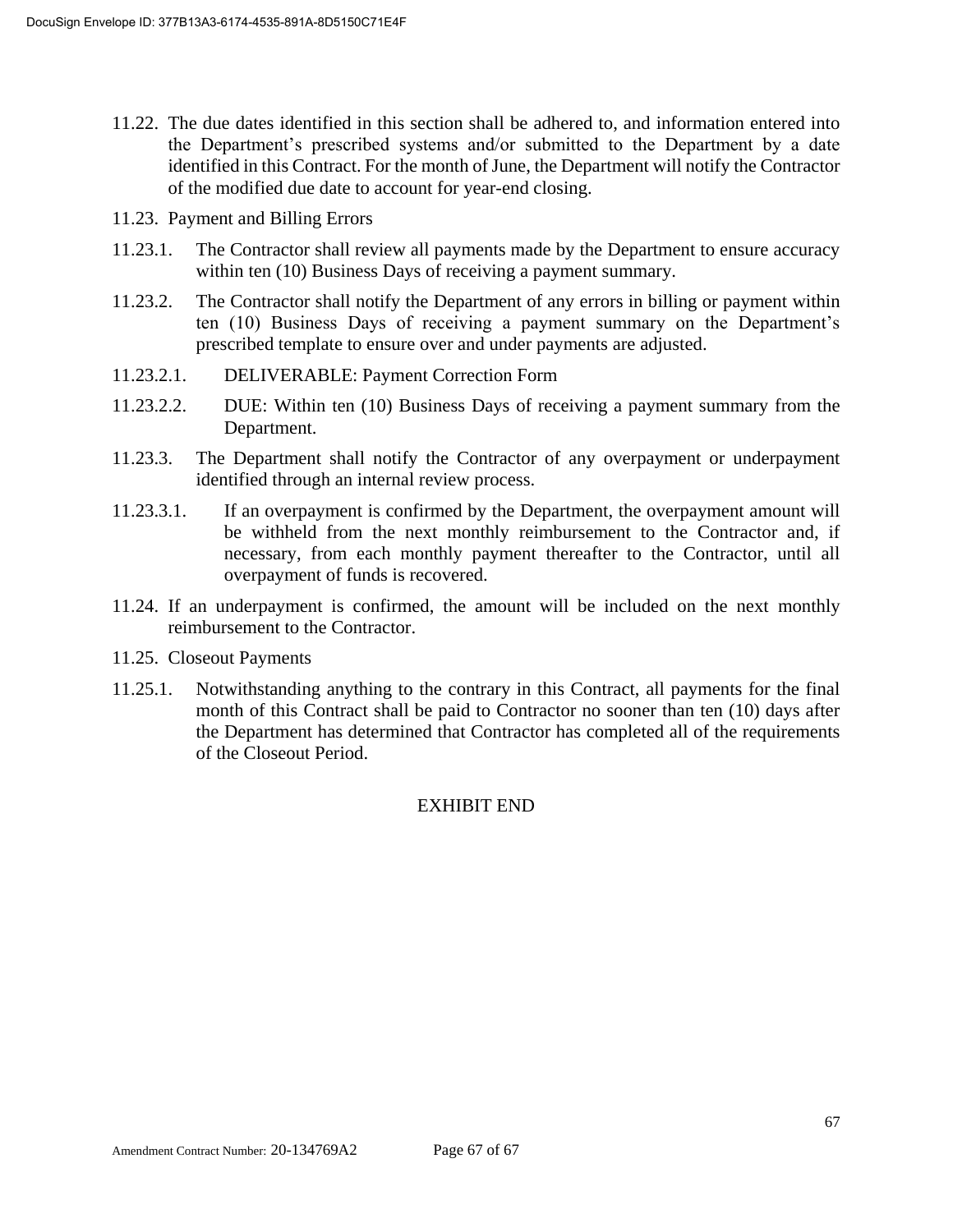## **EXHIBIT D, SUPPLEMENTAL PROVISIONS FOR FEDERAL AWARDS**

For the purposes of this Exhibit only, Contractor is also identified as "Subrecipient." This Contract has been funded, in whole or part, with an award of Federal Funds. In the event of a conflict between the provisions of these Supplemental Provisions for Federal Awards, the Special Provisions, the Contract or any attachments or exhibits incorporated into and made a part of the Contract, the Supplemental Provisions for Federal Awards shall control. In the event of a conflict between the Supplemental Provisions for Federal Award and the FFATA Supplemental Provisions (if any), the FFATA Supplemental Provisions shall control.

- 1) Federal Award Identification
	- i. Subrecipient: Community Options, Incorporated.;
	- ii. Subrecipient Data Universal Numbering System (DUNS) Number: 121419998;
	- iii. The Federal Award Identification Number (FAIN): 1805CO5ADM;
	- iv. The Federal Award date is: July 1, 2020;
	- v. The subaward period of performance start date is July 1, 2020 and the end date is June 30, 2021;
	- vi. Federal Funds:

| Contract or<br><b>Fiscal Year</b> | <b>Amount of Federal Funds</b><br>obligated by this Contract | <b>Total amount of Federal</b><br>Funds obligated to the<br>Subrecipient | Total amount of the<br>Federal Award          |
|-----------------------------------|--------------------------------------------------------------|--------------------------------------------------------------------------|-----------------------------------------------|
| FY2020-21                         | To Be Determined,<br>Dependent on Caseload                   | To Be Determined,<br>Dependent on Caseload                               | To Be Determined,<br>Dependent on<br>Caseload |

- vii. Federal Award project description: To secure case management, associated utilization review services, and other administrative activities for applicants and individuals of the Home and Community Based Services Developmental Disabilities (HCBS-DD), Home and Community Based Services Developmentally Disabled Supported Living Services (HCBS-SLS), Home and Community Based Children's Habilitation Residential Program (HCBS-CHRP), and Home and Community Based Services Children's Extensive Support (HCBS-CES) Medicaid Waivers. The Contractor was selected by the State in accordance with Colorado Revised Statute (C.R.S.) Title 25.5, Article 10.
- viii. The name of the Federal awarding agency is the United States Centers for Medicare & Medicaid Services (CMS); the name of the pass-through entity is the Colorado Department of Health Care Policy & Financing (HCPF); and the contact information for the awarding official is Amanda Allen, Financial Compliance Unit Supervisor, Office of Community Living, 1570 Grant Street, Denver, CO 80203, [Amanda.Allen@state.co.us,](mailto:Amanda.Allen@state.co.us) 303-866-5668.
	- ix. The Catalog of Federal Domestic Assistance (CFDA) number is 93.778, the name is Medical Assistance Program, and the dollar amount is To Be Determined, Dependent on Caseload.
	- x. This award is not for research & development.